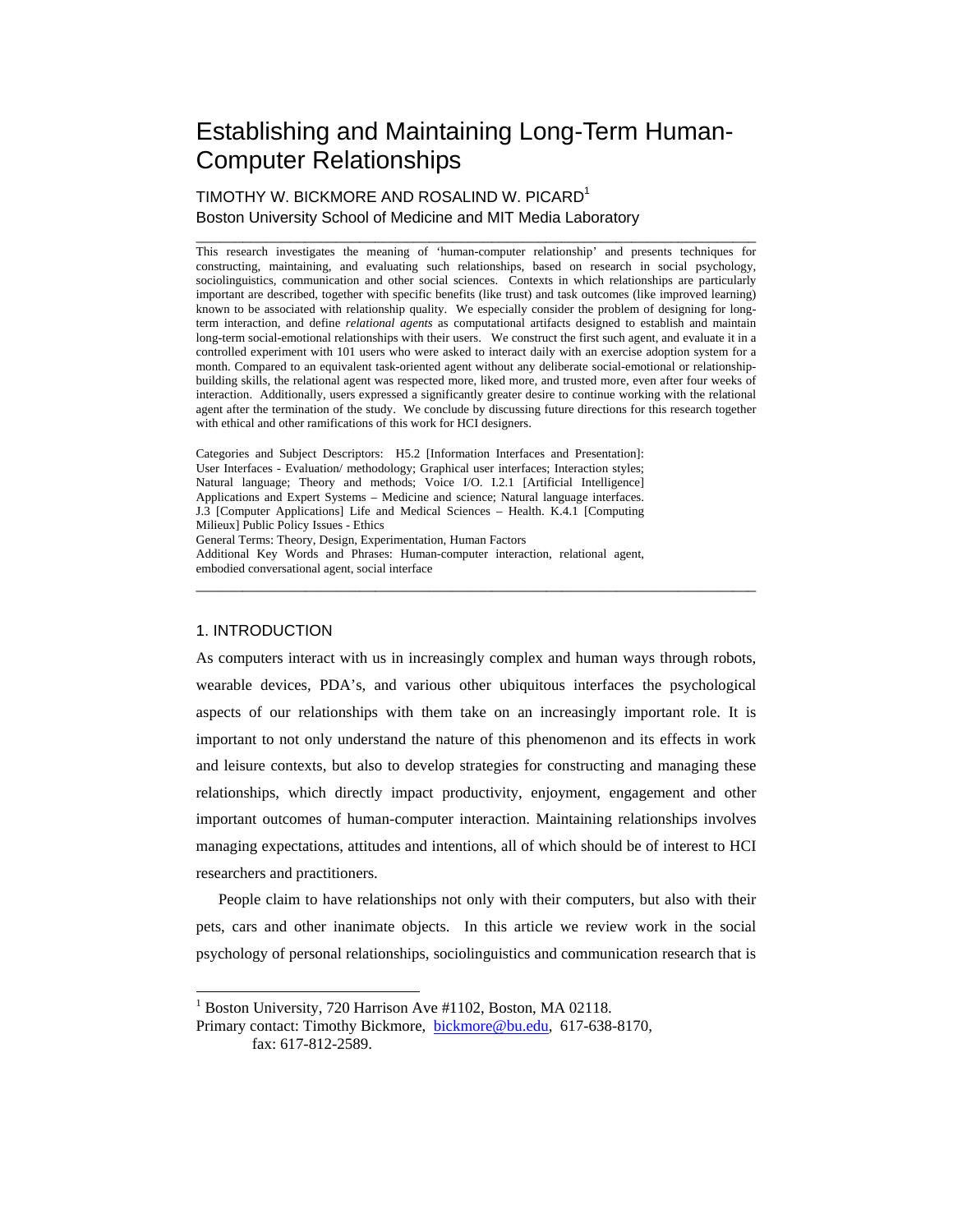relevant tothe meaning of personal relationship when applied to a human-computer dyad, as well as applicable strategies for building and maintaining such relationships.

We define *relational agents* as computational artifacts designed to build long-term, social-emotional relationships with their users. These can take on a number of embodiments: jewelry, clothing, handheld, robotic, and other non-humanoid physical or non-physical forms. In our work we have focused on the development of purely software humanoid animated agents, but the techniques described in this paper are not restricted to embodied software agents.

Inherent in the notion of relationship is that it is a persistent construct; incrementally built and maintained over a series of interactions that can potentially span a lifetime. We feel that this focus on maintaining engagement, enjoyment, trust—and productivity (in work contexts)—over a long period of time is something that has been missing from the field of HCI and represents perhaps some of the most important lessons from the social psychology of personal relationships for the HCI community.

Relationships are also fundamentally social and emotional; thus, detailed knowledge of human social psychology--with a particular emphasis on the role of affect--must be incorporated into these agents if they are to effectively leverage the mechanisms of human social cognition in order to build relationships in the most natural manner possible.

The development of relational agents draws heavily from two existent threads of work in HCI: natural multi-modal interfaces (including embodied conversational agents (Cassell, Sullivan et al. 2000) and robots (Breazeal 2002)), and studies of computers as social actors (Reeves and Nass 1996). People primarily build relationships in the context of face-to-face conversation thus, most of the relationship-building strategies discussed in the social sciences literature are most directly implementable as verbal or nonverbal conversational behaviors. This requires, at a minimum, some kind of natural conversational interface and, at a maximum, the use of embodied conversational agents, robots, or some other articulate physical form factor to enact both verbal and nonverbal communicative actions.

A series of studies by Nass & Reeves and their students in the computers as social actors paradigm has demonstrated that people respond in social ways to computers (and other media) when provided with the appropriate social cues, even though they are typically unconscious of this behavior. To date, most of the agents that have been developed to have relational behaviors, are systems built to support such short-term studies, and have been (intentionally) very simple implementations from a technical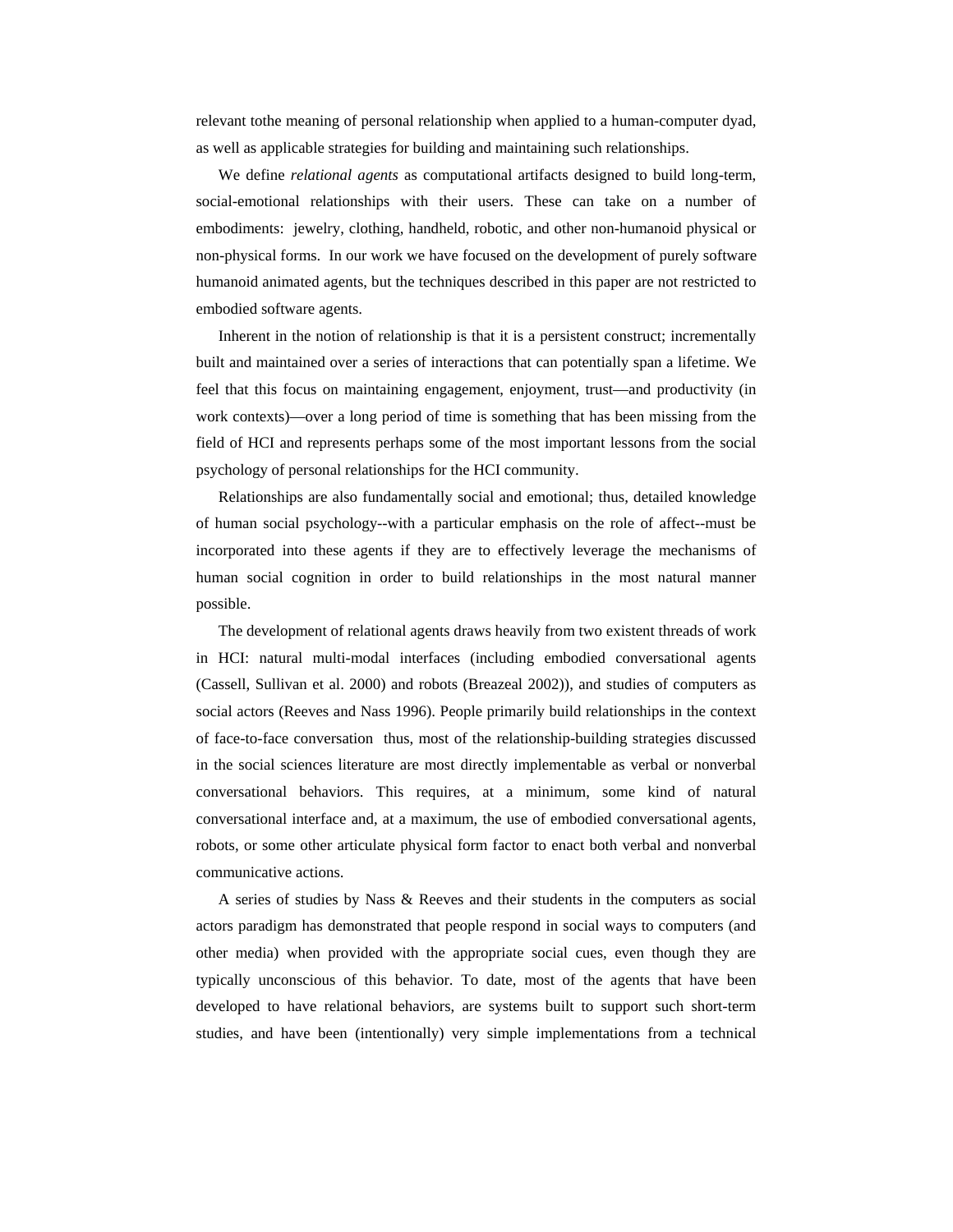standpoint. Examples of some of the relational effects found by these studies are that people tend to like computers more when the computers flatter them, match their personality, or use humor. However, nobody has investigated any long-term effects of such techniques, especially whether the benefits can be sustained over multiple interactions.

The long-term concern is of special significance because of many users' experience with the well-known Microsoft Office Assistant ("Clippit"). Clearly, the assistant did well in short-term evaluations or it wouldn't have been brought to market. Yet it is no secret that many users feel outrage toward this character upon repeated interaction. One way to get insight into the problem is to consider an "equivalent" human-human interaction. Imagine an individual that shows up in your office uninvited, with no introduction, barging in when you are busy (perhaps while working on an important deadline). He offers useless advice while projecting the image of being helpful, and then proceeds to ignore your initially polite expressions of annoyance. This character persists in trying to help despite that you increase the clarity of your emotional expression (perhaps through facial expressions or explicit verbalizations). Finally you have to tell the character explicitly to leave, which he eventually does, but first he gives you a wink and a little dance. Would you want to see this character again? If this behavior were that of a human office assistant, then he would eventually be fired, or at least severely marginalized. In contrast, most human colleagues, even if they can't help you with your problem at the moment, can at least do a better job of reading and responding to socialemotional cues, and maintaining a beneficial relationship with you.

*Overview.* In this article, we first motivate the use of relational agents by identifying characteristics of work contexts in which attention to relational issues is likely to impact performance outcomes. We then review literature in the social sciences to establish a foundation for understanding human-computer relationships, and identify a set of humanhuman relational strategies that may be useful in HCI. We then review previous work related to the development of relational agents, and present an agent we have recently developed and evaluated in the context of a health behavior change application. We conclude with future directions for the research, a short discussion of ethical issues, and some lessons learned for the HCI practitioner.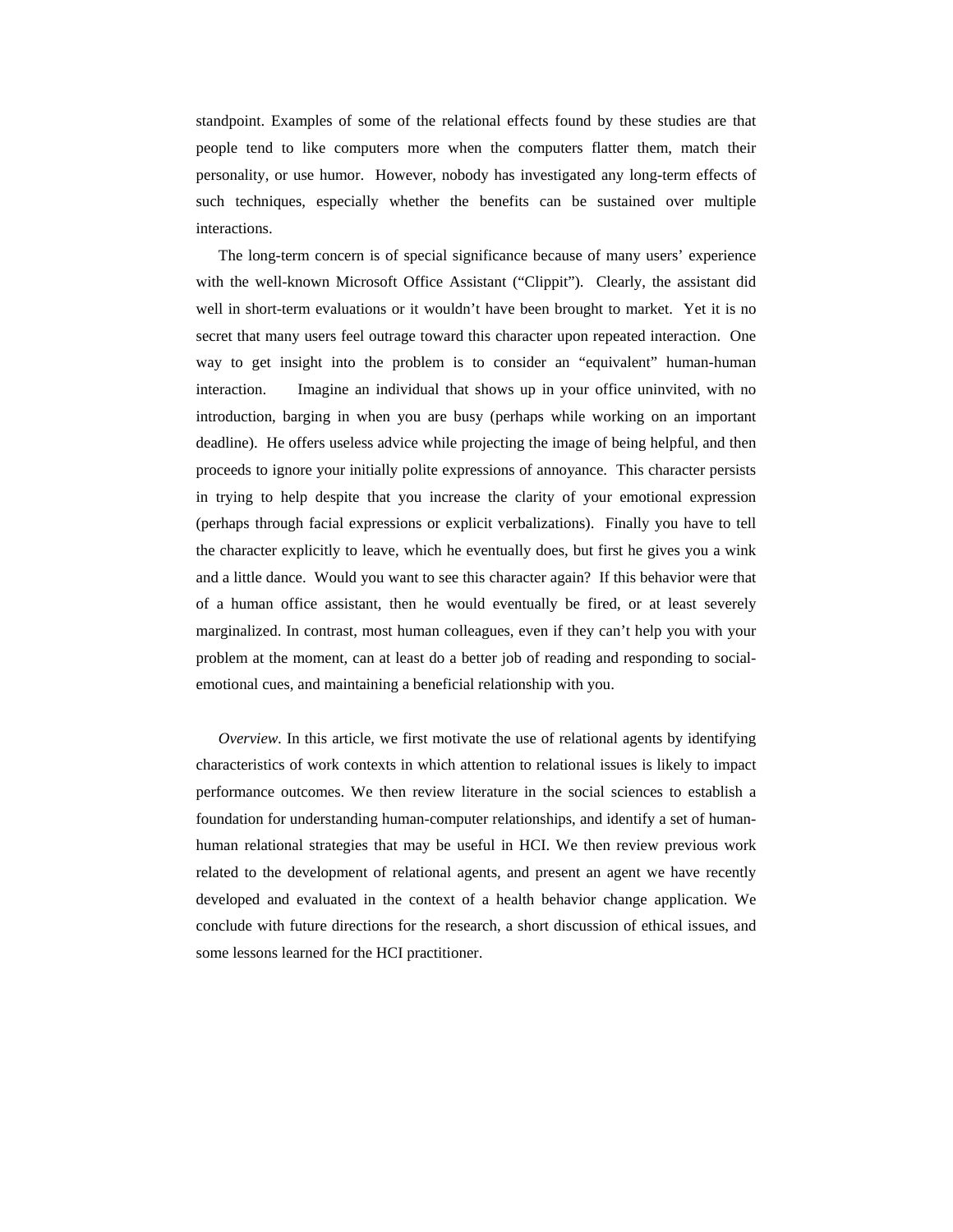# 2. THE IMPORTANCE OF PERSONAL RELATIONSHIPS IN TASK CONTEXTS

A range of applications for relational agents can begin to be delimited by investigating the range of things that human relationships are good for. Provision models of relationships in social psychology give an idea of the possibilities. Some of the types of support that relationships have been found to provide are: emotional support (e.g., esteem, reassurance of worth, affection, attachment, intimacy), appraisal support (e.g., advice and guidance, information, feedback), instrumental support (e.g., material assistance), group belonging, opportunities to nurture, autonomy support, and social network support (e.g., providing introductions to other people) (Berscheid and Reis 1998). A large amount of empirical work has been done in social psychology and other fields that demonstrate a significant association between social support and health and survival. In addition to general health and well-being, social support has also been shown to play a significant role in adjustment to specific illnesses, such as cancer and cardiovascular disease. Some of the features of relationships that have been hypothesized to lead to health benefits include: provision of physical and emotional security, establishment of a frame of reference for social reality, normative and informational social influence, and cooperative goal-directed activity. Health and well-being may also be augmented simply because relationships are emotionally gratifying (Berscheid and Reis 1998). Relational agents could play a significant role in helping individuals- especially those in acute need (e.g., suffering from an illness and not having any human support network)--cope with their illnesses, and maintain high levels of well-being.

# 2.1 Persuasion

For better or for worse, relationships can also play a role in persuasion. Trustworthiness and likableness of a source of potentially persuasive information play a significant role in the Elaboration Likelihood Model of persuasion (Petty and Wegener 1998). In this theory, if a decision is of low personal importance then source characteristics--such as trustworthiness and likableness of the source of information- have a significant influence on the decision. However, if the outcome of the decision is of high personal importance then these factors have little or no influence on the outcome. Thus, relational agents could be used, for example, as salespeople, which attempt to build relationships with their clients just as good human salespeople do (Anselmi and James E. Zemanek 1997). Some researchers of personal relationships have also defined interpersonal "closeness" as the degree to which relational partners influence each others' behavior (Kelley 1983).

2.2 Education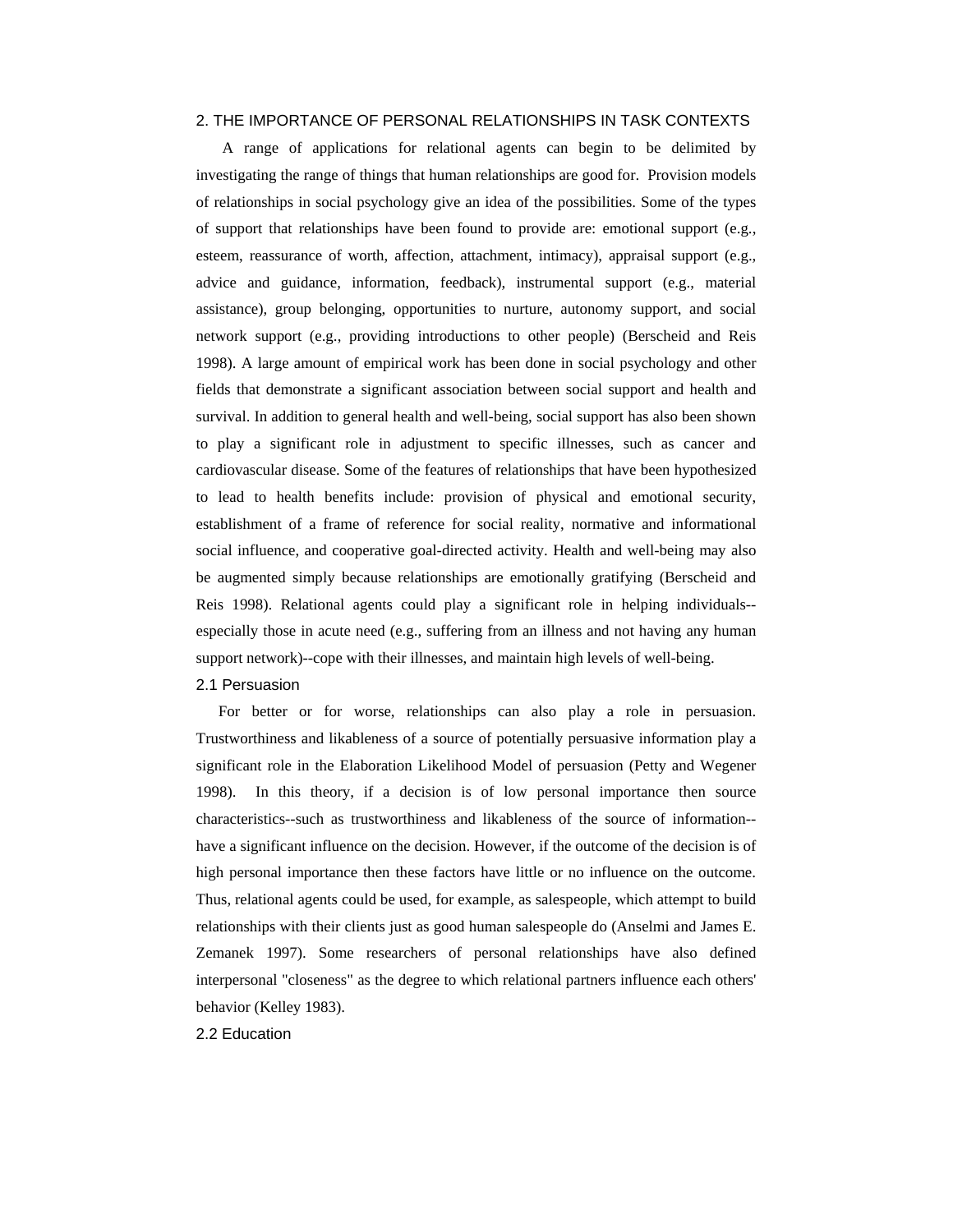Within elementary school education, students' feelings of relatedness to their teacher and classmates have been found to be strong predictors of their cognitive, behavioral, and emotional engagement in classroom activities (Stipek 1996). In addition, there is evidence that relationships between students are important in peer learning situations, including peer tutoring and peer collaborative learning methodologies (Damon and Phelps 1989). Collaboration between friends involved in these exercises has been shown to provide a more effective learning experience than collaboration between acquaintances (Hartup 1996). Friends have been shown to engage in more extensive discourse with one another during problem solving, offer suggestions more readily, and are more supportive and more critical than non-friends. In at least one experiment, friends worked longer on the task and remembered more about it afterwards than non-friends.

#### 2.3 Business

Even in areas in which the more personal, non-task-oriented, aspects of relationships are downplayed, there is evidence that relationships play an important role in task outcomes. One example of such an area is the world of corporate bureaucracy. Even here, the development of a network of interpersonal relationships has been found to be critical to a general manager's ability to implement his or her agenda, and the quality of these relationships has been found to be a key determinant of managerial effectiveness. In other studies, subordinates reporting good relationships with superiors have been found to be better performers, assume more responsibility and contribute more to their units than those reporting poor relationships (Gabarro 1990).

In the study of service interactions, researchers differentiate between *service relationships*, in which a customer expects to interact again in the future with the same service provider (and vice versa), *pseudorelationships*, in which a customer expects to interact again in the future with the same firm (but not the same person), and *service encounters*, in which there are no such expectations of future interactions. In a series of surveys involving 1,200 subjects, Gutek, et al, found that customers who are in service relationships reported more trust in and knowledge of their service providers, more interest in continuing the interaction, and more willingness to refer the provider to others, than customers in either pseudorelationships or service encounters (Gutek, Cherry et al. 2000). The results also indicate that a service relationship with a particular human service provider is significantly more effective at engendering trust, commitment and referrals than attempts to establish brand or firm loyalty.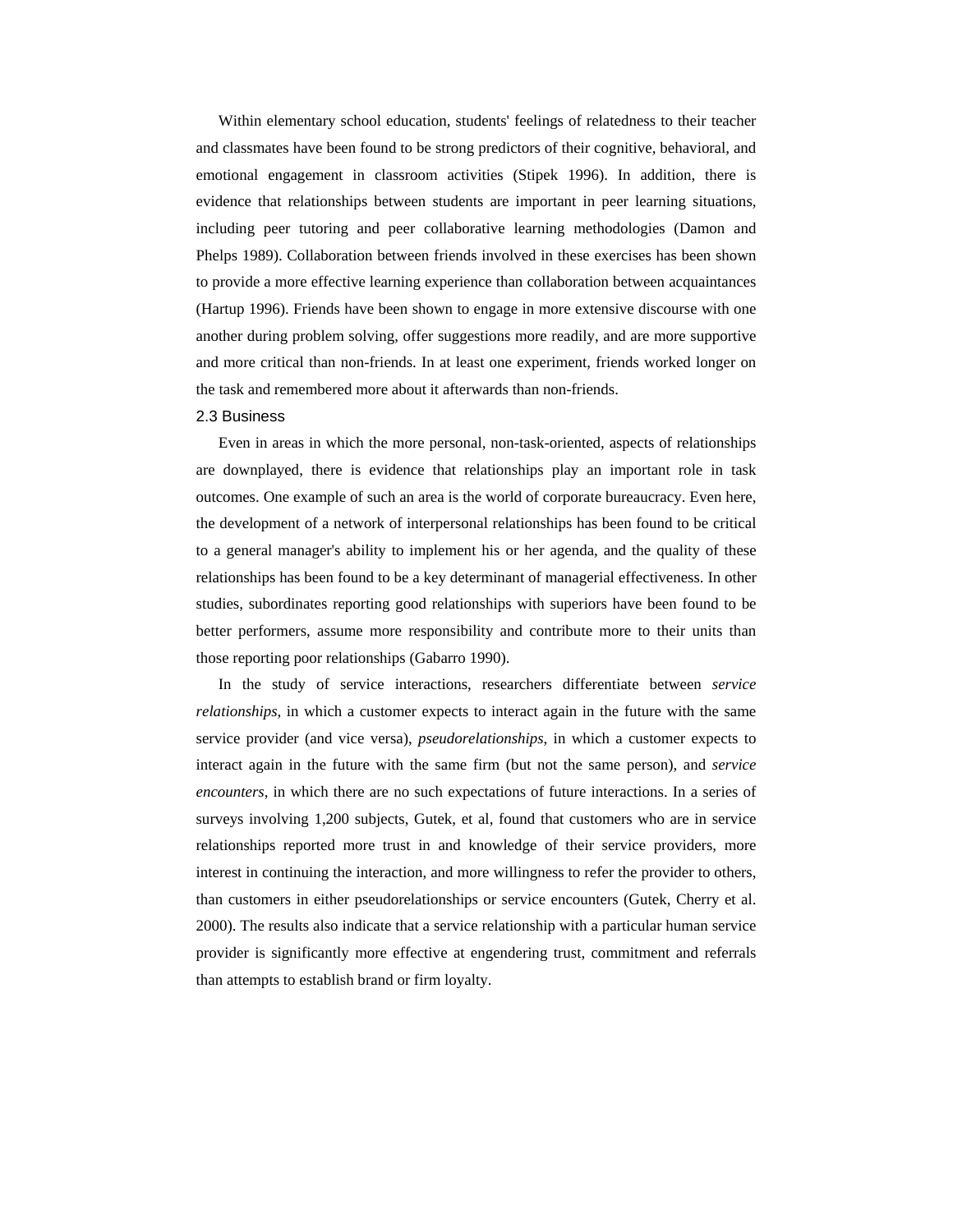### 2.4 Helping

Finally, although some level of trust is important in all human-computer and humanhuman interactions (Cassell and Bickmore 2000), trust and engagement are especially crucial in applications in which a change in the user is desired and which require significant cognitive, emotional or motivational effort on the part of the user. In the helping professions--including clinical psychology, counseling, and coaching--there is a well-documented association between the quality of professional-client relationship and outcomes (Okun 1997). The positive effect of a good therapist-patient relationship on psychotherapeutic outcomes has been demonstrated in several studies, and has even been hypothesized to be *the* common factor underlying the many diverse approaches to psychotherapy that seem to provide approximately equal results (Gelso and Hayes 1998). Thus, computer agents that function in helping roles, especially in applications in which the user is attempting to undergo a change in behavior or cognitive or emotional state, could be much more effective if they first attempted to build trusting, empathetic relationships with their users.

A number of instruments have been developed for use in clinical psychotherapy to measure the quality of the client-therapist relationship. One of the most common measures in the literature is the Working Alliance Inventory, which measures the trust and belief that the therapist and patient have in each other as team-members in achieving a desired outcome (Horvath and Greenberg 1989). This inventory (and similar measures) has been used in therapy to assess the impact of the alliance on problems as wide-ranging as alcoholism, depression, drug use, and personality disorders, and has been demonstrated to have a significant correlation with outcome measures ranging from percentage of days abstinent, drinks per drinking day, and treatment participation (weeks in program) for alcoholism, to employment and compliance with medication, to more general measures such as premature termination, Global Assessment Scale, MMPI, and many, many others (Mallinckrodt 1003; Gaston 1990; Bachelor 1991; Horvath and Symonds 1991; Horvath and Luborsky 1993; Henry and Strupp 1994; Horvath 1994; Luborsky 1994; Raue and Goldfried 1994; Connors, Carroll et al. 1997; Keijsers, Schaap et al. 2000).

#### 2.5 Summary

In summary, the quality of human relationships can have significant impacts on task outcomes in diverse areas, including sales, education, psychotherapy and many types of service encounters. Thus, managing relationships in these contexts (and many others) is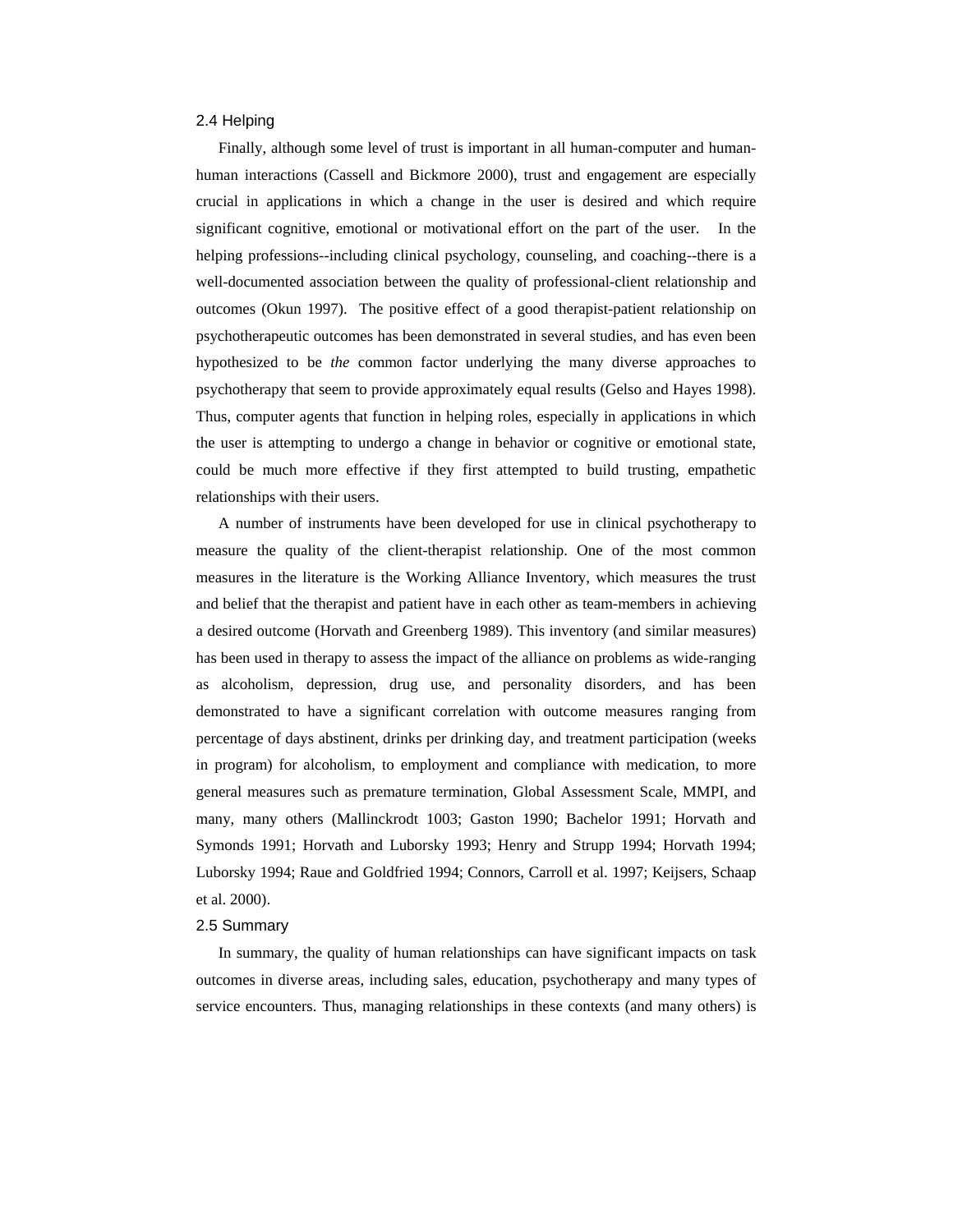not simply a matter of socializing for personal gratification; it can have significant impacts on performance.

#### 3. PERSONAL RELATIONSHIPS

Dictionaries define relationship as "the state of being related by kindred, affinity, or other alliance" (1998) or "a particular type of connection existing between people related to or having dealings with each other" (2000), so what exactly do people mean when they say they have a relationship with their computer? What is the nature of this alliance or connection, and to what extent can people have the same kinds of connections with computers as they have with other people? In this section we review work in the social sciences on the meaning of relationship and representations and trajectories of relationships over time.

### 3.1 Dyadic Models

Most recent work in the social psychology of personal relationships takes a fundamentally dyadic approach to the concept of "relationship" (Berscheid and Reis 1998). Kelley *et al* define this concept as referring to two people whose behavior is interdependent, in that a change in the state of one will produce a change in the state of the other (Kelley 1983). Thus, a relationship does not reside in either partner alone, but in their interaction with each other. Further, a relationship is not defined exclusively by generic patterns of interaction (e.g., associated with stereotypical roles), but by the unique patterns of interaction for a particular dyad (Berscheid and Reis 1998).

This objective view of relationship as a pattern of interaction is also echoed in a recent study of peoples' relationships with the man-made objects in their environment (Csikszentmihalyi and Rochberg-Halton 1998). According to this study, much of the past work in psychology on the nature of people's interactions with objects has mostly been concerned with objects as symbolic representations for the self, for others, or for relationships (e.g., Freud, Jung, and even Winnicott's treatment of "transitional objects" (Winnicott 1982)), but are not at all concerned with the actual experience that people have with concrete objects in the world or their sense of connection to them. Their work demonstrates that man-made objects exert a significant influence on the patterns of our daily lives, as well as our identities, and through these phenomena we establish a sense of connectedness with them.

#### 3.2 Provision Models

The objective view of relationship has also led many researchers in social psychology to characterize relationships in terms of what the people in them provide for one another.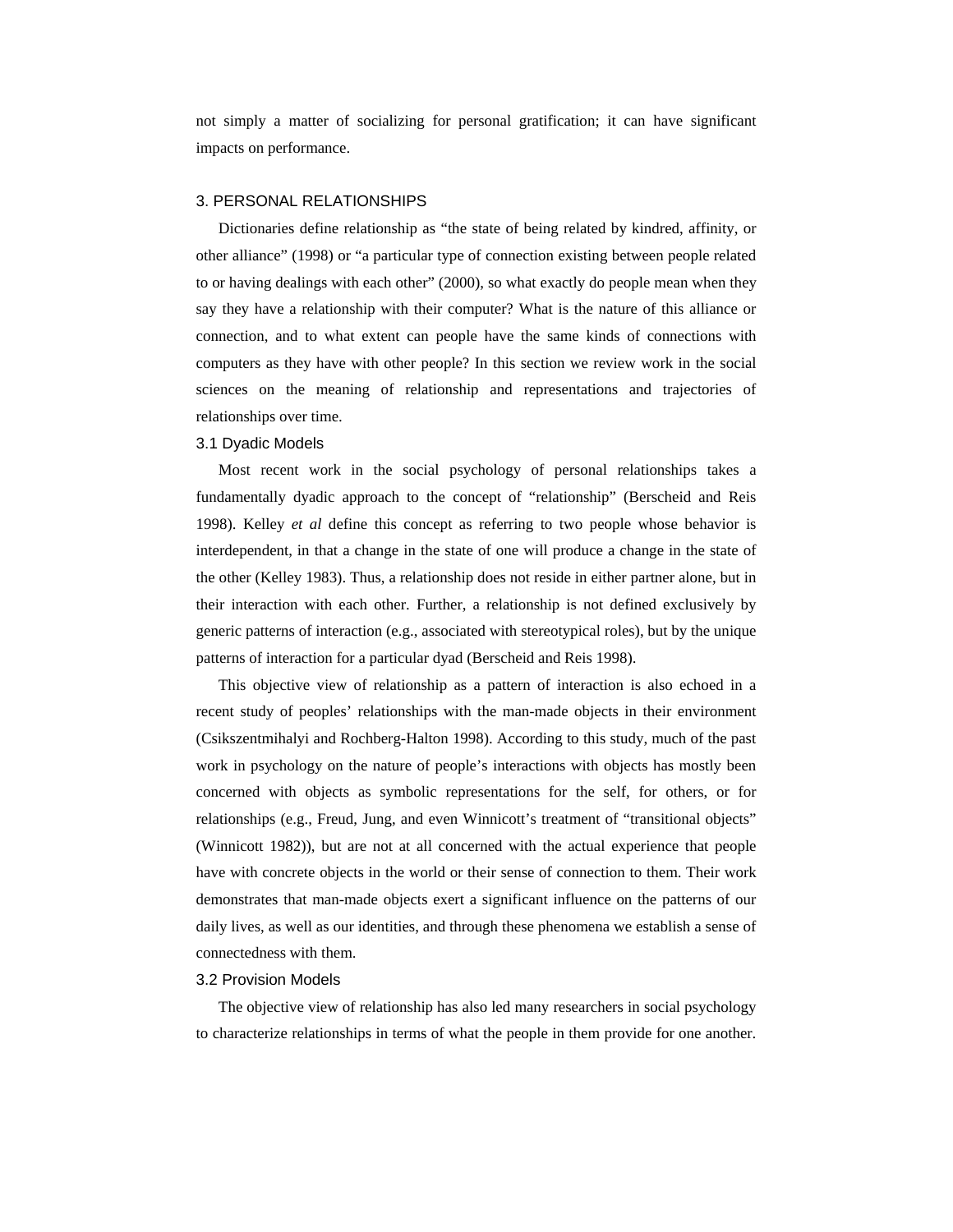Duck, for example, defines the following list of provisions that "friends" in our culture are expected to provide for each other (Duck 1991):

- Belonging and a sense of "reliable alliance". The existence of a bond that can be trusted to be there for a partner when they need it.
- Emotional integration and stability. Friendships provide necessary anchor points for opinions, beliefs and emotional responses.
- Opportunities for each partner to talk about themselves. Friendships help fulfill the need for self-expression and self-disclosure.
- Provision of physical, psychological and emotional support. Physical support involves doing favors, such as giving someone a ride or washing the dishes. Psychological support involves showing appreciation for the other and letting them know their opinions are valued. Emotional support includes affection, attachment and intimacy.
- Reassurance of worth and value, and an opportunity to help others. We value friends because of their contribution to our self-evaluation and self-esteem, directly via compliments and indirectly by telling us of the good opinions of others. Also, friends increase our self-esteem by simply attending to us, by listening, asking our advice and valuing our opinions.

# 3.3 Economic Models

Incorporating the notion of relational provisions, economic models of relationship, such as social exchange theory, model relationships in terms of costs vs. benefits (Brehm 1992). These models are not strictly objective in that rather than being based on actual provisions, they are based on *perceived* benefits, costs, investments in and alternatives to a relationship, by the individuals in the relationship, and relate these factors to desire to stay in the relationship (which is a strong predictor of relationship longevity). Social exchange models have received more empirical validation than any other theoretical framework in the social psychology of personal relationships.

#### 3.4 Dimensional Models

Perhaps the most common way of representing a relationship in the social sciences is with the use of dimensional models, which attempt to abstract the characteristics of a given relationship to a point in a small-dimensional Euclidean space. The most commonly used dimensions are power and social distance (Brown and Gilman 1972; Burgoon and Hale 1984; Spencer-Oatey 1996; Svennevig 1999). Power refers to the ability of one individual to control the resources of another. Social distance refers to the dimension that differentiates between strangers and intimates at its extremes, and has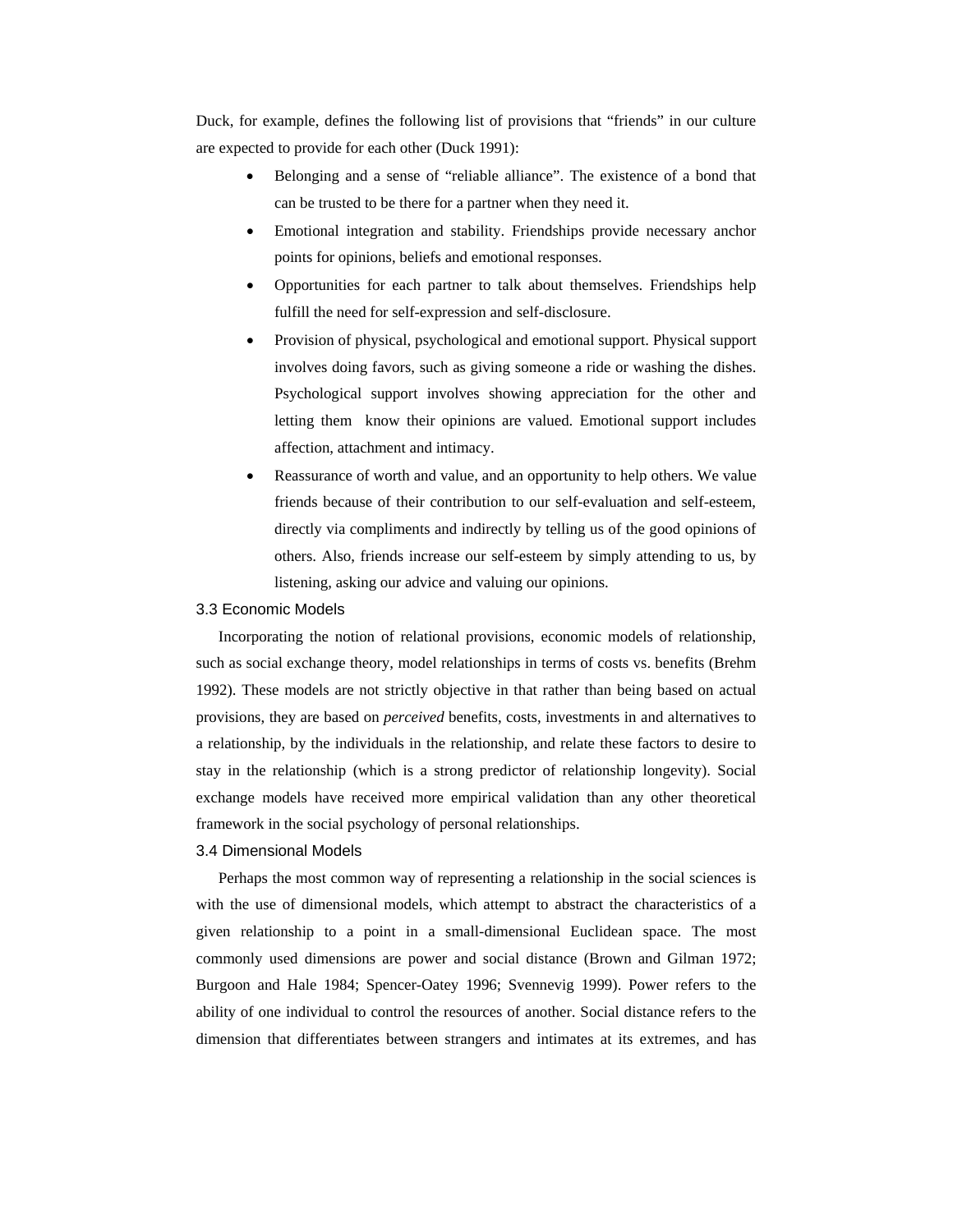been further decomposed into as many as 14 sub-dimensions. Other dimensions used to characterize relationships include equal vs. unequal, hostile vs. friendly, superficial vs. intense, and informal vs. formal (Wish, Deutsch et al. 1976). While abstracting away from specific patterns of behavior, these models often attempt to characterize the notion of 'connectedness' present in relationships through dimensions such as solidarity and affect.

A relational dimension that has received a great deal of attention in the HCI community lately is trust (Fogg and Tseng 1999; Cassell and Bickmore 2000; Bickmore and Cassell 2001). The literature on trust spans the disciplines of sociology, social psychology, and philosophy. Social psychologists have defined trust as "people's abstract positive expectations that they can count on partners to care for them and be responsive to their needs, now and in the future," and one model of the development of trust describes it as "a process of uncertainty reduction, the ultimate goal of which is to reinforce assumptions about a partner's dependability with actual evidence from the partner's behavior" (Berscheid & Reis, 1998). In Section 6 we will discuss work that has been done on conceptualizing and manipulating peoples' trust in computers.

#### 3.5 Stage Models

In addition to models that capture a steady-state snapshot of a relationship, some researchers have attempted to develop "stage models", which assume there are a fixed set of stages that different types of relationships go through. For example, one model hypothesizes that all relationships go through four stages: initial rapport; mutual selfrevelation; mutual dependency; and personal need fulfillment (Reiss, 1960). Stage models are now generally considered to provide very weak predictive power given their assumption of a fixed sequence of stages, since actual relationships often jump around among various stages in a non-linear manner (Brehm 1992).

#### 3.6 Summary

In summary, there is no single agreed-upon concept of what a relationship is or how to represent it. However, the various approaches that have been put forward in the social sciences provide interesting frames of reference and starting points for developing a science of human-computer relationships. Importantly, there is nothing in any of these conceptual frameworks that would seem to prevent computers from eventually fulfilling the role of relational partner. And, while it is entirely possible to construct relational agents that do not use explicit representations of their relationship with the user (e.g., that simply exhibit the right behaviors at the right time to achieve a desired level of trust), the use of such representations will ultimately be required for generality and adaptability.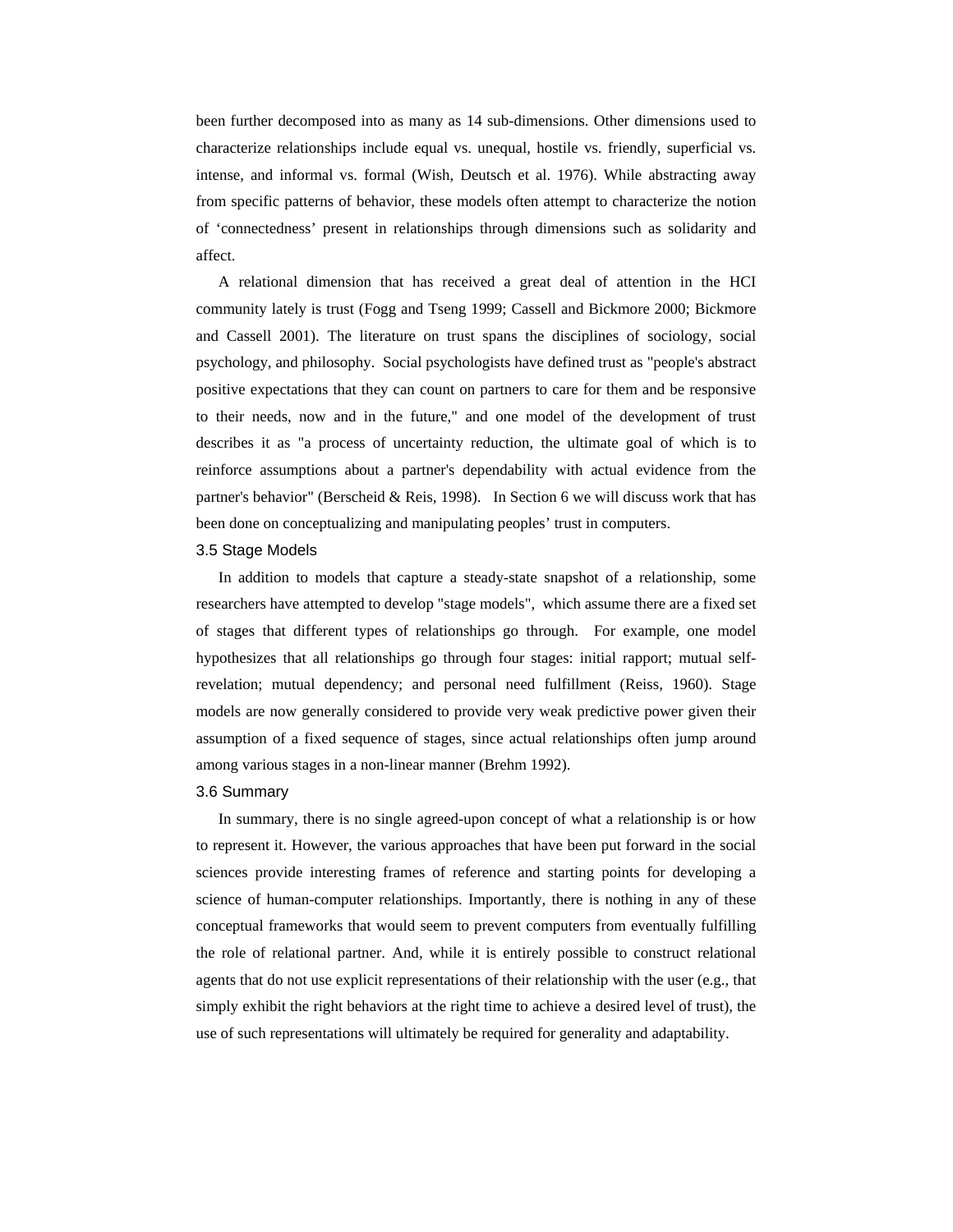#### 4. PERSONAL RELATIONSHIP MANAGEMENT

People use myriad behaviors to establish and maintain relationships with each other, most of which could be used by computer agents to manage their relationships with their users. One distinction that can be made in delineating these behaviors is between those used to establish or change a relationship (such as small talk (Schneider 1988)or getting acquainted talk (Svennevig 1999)) and those used to maintain an on-going relationship (e.g., continuity behaviors, such as partners talking about what they did during times apart (Gilbertson, Dindia et al. 1998)). Another distinction made by many researchers is between routine and strategic relational behaviors, with strategic behaviors being those intentionally used to manage a relationship (e.g., talking about the relationship) while routine behaviors are those people engage in for other reasons but which serve to maintain a relationship as a side effect (e.g., simply engaging in everyday tasks together on an on-going basis) (Stafford, Dainton et al. 2000). Routine interactions with a computer thus can be seen as contributing to a relationship, even when no relational skills have been explicitly designed into the machine. Here, we will focus primarily on strategic relational behaviors that could be employed by a computer, since our ultimate interest is in designing computers that can plan interactional behaviors to satisfy explicit relational goals, such as increasing trust with the user.

#### 4.1 Relational Communication

As mentioned above, most human relationships are constructed in the context of faceto-face conversation. All language can be seen as carrying (at least) two kinds of meaning: propositional information of the sort studied in classical semantics, and relational information commenting on the nature of the relationship between the speaker and hearer and the attitude of the former towards the latter (Duck 1998). Thus, all forms of talk can be seen as instrumental in negotiating the relationship between interlocutors, and talk that is particularly lacking in task-oriented propositional content is often referred to as 'social dialogue' (also known as 'small talk' or 'phatic communion'). For example, the social greeting of "good morning" has lost much of its semantic meaning, but whether or not you choose to say it, as well as *how* you say it, can influence the development of a relationship. Social dialogue can be used to maintain a relational dial-tone even when no explicit task is being performed (the "phatic" function of utterances (Jakobson 1960)). Of course, merely conducting social dialogue tends to establish rapport between interlocutors by increasing familiarity and establishing common ground between them (Malinowski 1923). Thus, for many computer applications, simply engaging a user and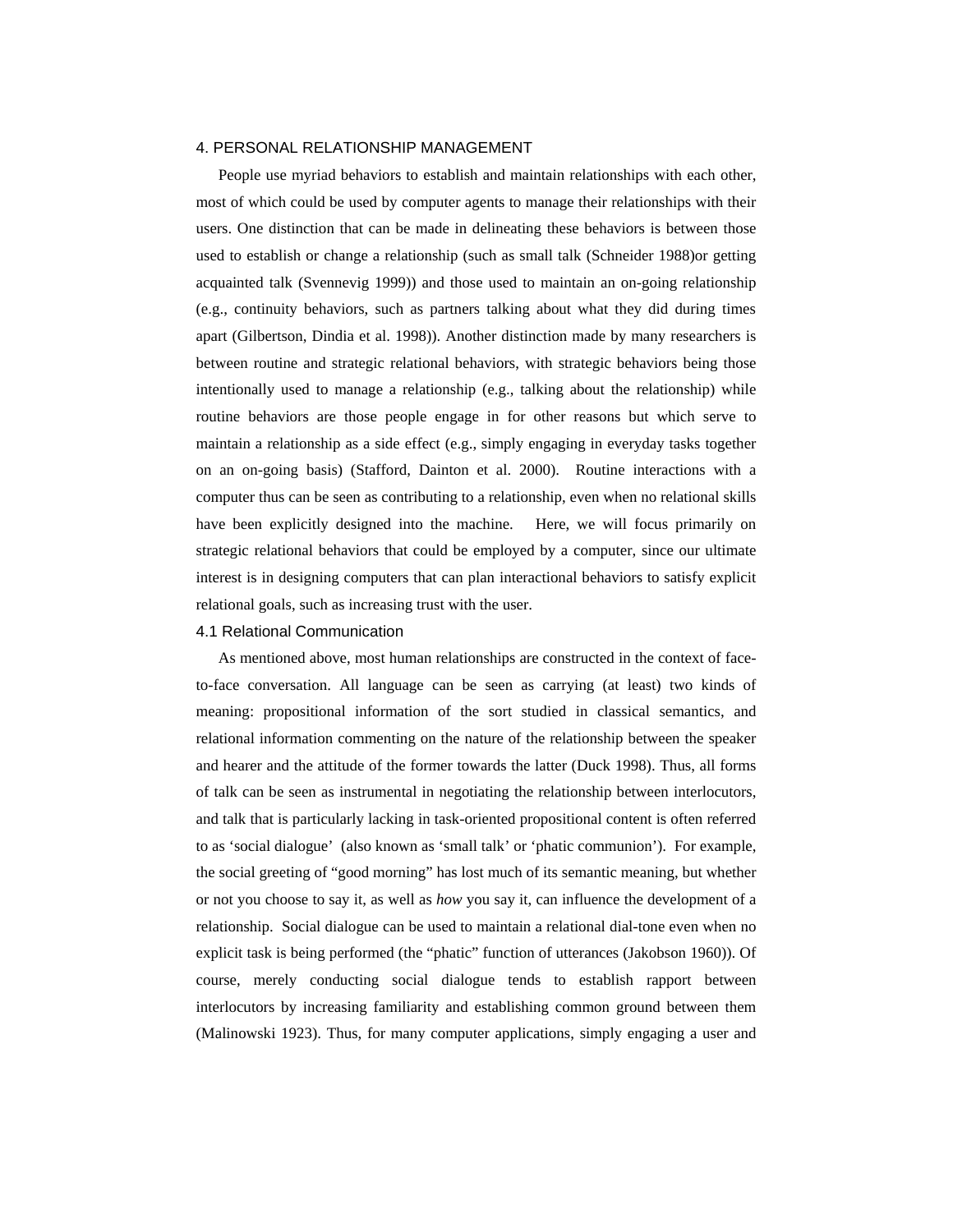keeping them engaged—even when not performing a task—will help to establish a bond with the system.

The encoding of relational status in language is a phenomenon known as 'social deixis' and has been extensively studied in pragmatics and sociolinguistics (Levinson 1983). A familiar example in English is the form of address and greeting and parting routines that are used between people having different relationships, with titles ranging from professional forms ("Dr. Smith") to first names ("Joe") and greetings ranging from a simple "Hello" to the more formal "Good Morning", etc (Laver 1981). Another example is politeness theory, which prescribes different forms of indirectness for a request given how burdensome the request is and the nature of the relationship between the requestor and requestee (e.g., think of the differences between how you would ask your boss for \$5 vs. a subordinate or close friend) (Brown and Levinson 1987). There are many other types of social deixis, especially in other languages (e.g., the *tous/vous* distinction in French) that encode many different relational features including power, social distance, kinship relations, clan membership, and others (Levinson 1983). Thus, the appropriate use of social deixis can serve to ratify and maintain the status of an existing relationship, while using language features indicative of a different form of relationship can signal a desire to make a change in relational status (Lim 1994). Thus, the forms of language used in a computer application, even it is only in menus or text messages, signals a certain set of relational expectations on the part of the user.

### 4.2 Relational Dynamics

Given the definition of relationship as patterns of interaction, one way people can change their relationship is by simply performing new activities together. However, this must be achieved through a negotiation in which both parties agree to the new activity. Since rejections are normally a threat to both party's self-esteem, people engage in elaborate routines to negotiate new activities so that they can ask without appearing to ask. Examples of strategies that can be employed include: hedged or indirect requests ("You wouldn't possibly want to go to the movies, would you?"); pre-requests ("Do you like movies?"); pre-invitations ("What are you doing this evening?"); and preannouncements ("You know what I'd like to do?"). Rejections are almost always indirect and often nonverbal, including such behaviors as pausing (allowing the proposer to retract their suggestion), gazing away, preface markers ("Uh", "Well"), and affective facial displays (Levinson, 1983).

Another strategy for maintaining a relationship that is particularly relevant for HCI is meta-relational communication (Stafford and Canary 1991; Dainton and Stafford 1993).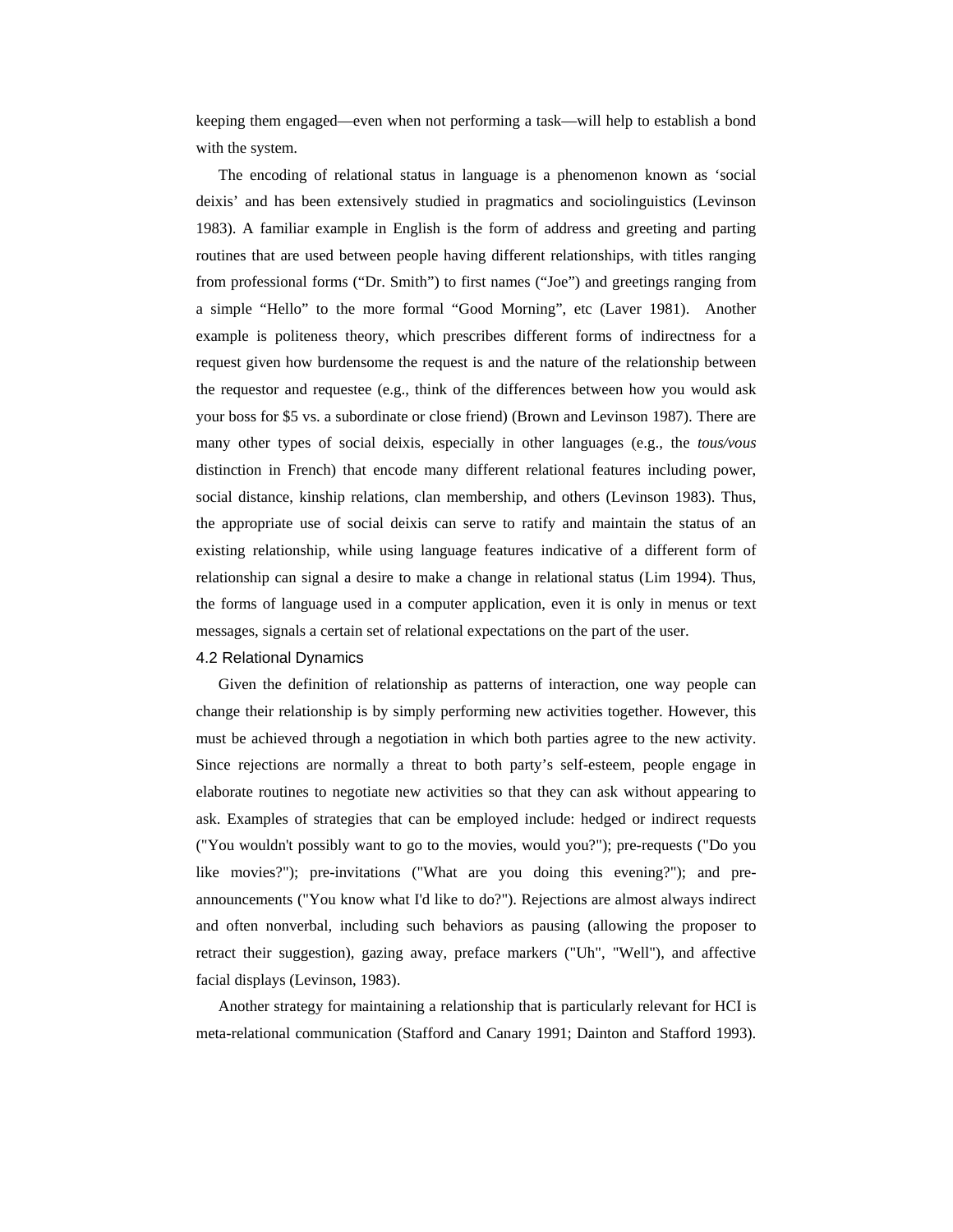This "talk about the relationship" is particularly important in the early stages of a relationship to clearly establish expectations when things are in transition, but is also important to periodically ensure that everything is going all right (and of course, it is crucial when things go awry). Just imagine if computer systems could periodically check in with their users to ask how everything is going and offer to make changes every few weeks; the mere act of asking would demonstrate concern and caring for the user.

Empathy--the process of attending to, understanding, and responding to another person's expressions of emotion--is one of the core processes in building and maintaining relationships. This isn't true just for intimate relationships; it is cited as one of the most important factors in building good working alliances between helpers and their clients, and in physician-patient interactions it has also been shown to play a significant role in effecting prescription compliance and reducing patient complaints. Empathy is a prerequisite for providing emotional support which, in turn, provides "the foundation for relationship-enhancing behaviors, including accommodation, social support, intimacy, and effective communication and problem solving" (Berscheid and Reis 1998). Even though computers can't demonstrate true empathy since they don't yet have the capacity for real feelings (more on this below), Klein et al. demonstrated that as long as a computer appears to be empathetic and is accurate in its feedback, that it can achieve significant behavioral effects on a user, similar to what would be expected from genuine human empathy (Klein, Moon et al. 2002). There are many other strategies described in the literature for decreasing social distance along various dimensions:

- Reciprocal deepening self-disclosure increases trust, closeness and liking, and has been demonstrated to be effective in text-based human-computer interactions (Altman and Taylor 1973; Moon 1998).
- Use of humor is cited as an important relationship maintenance strategy and has been demonstrated to increase liking in human-computer interaction (Stafford and Canary 1991; McGuire 1994; Cole and Bradac 1996; Morkes, Kernal et al. 1998).
- Talking about the past and future together and reference to mutual knowledge are cited as the most reliable cues people use to differentiate talk between strangers and acquaintances (Planalp and Benson 1992; Planalp 1993).
- Continuity behaviors to bridge the time people are apart (appropriate greetings and farewells and talk about the time spent apart) are important to maintain a sense of persistence in a relationship (Gilbertson, Dindia et al. 1998).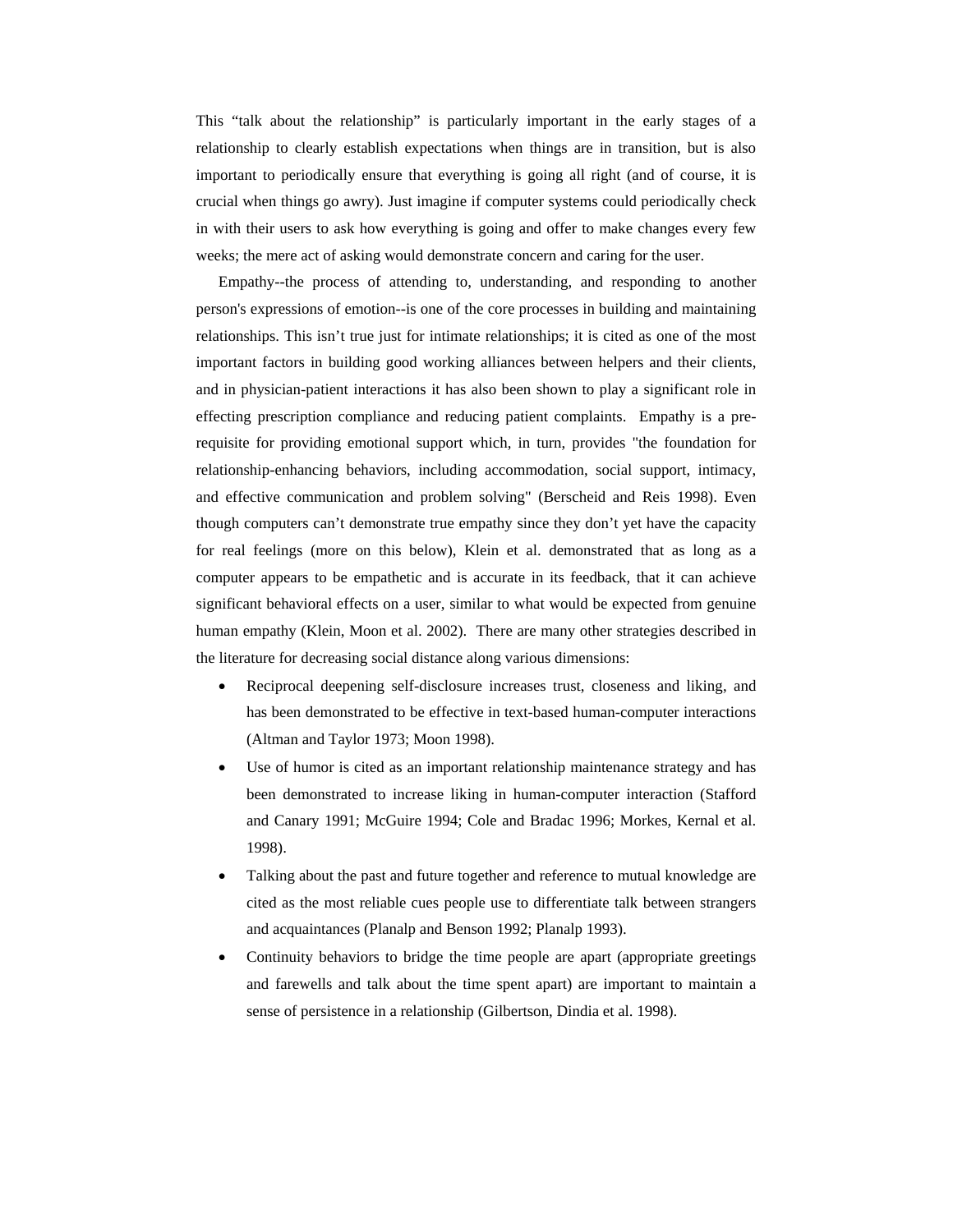• Emphasizing commonalities and de-emphasizing differences is associated with increased solidarity and rapport (Gill, Christensen et al. 1999). This can also be achieved indirectly through the process of mirroring (or "entrainment") in which one person adopts some aspects of the other's behavior. "Lexical entrainment"- using a partner's words to refer to something--is a technique used by helpers to build rapport with clients.

#### 4.3 Relational Nonverbal Behavior

Nonverbal behavior in face-to-face conversation can also play a significant role in relationship management. Nonverbal behavior is used to perform a number of functions in this context, including conveyance of propositional information, regulation of the interaction ("envelope" functions such as turn-taking), expression of emotions, self presentation, the performance of rituals such as greetings, and for communication of interpersonal attitudes (Argyle 1988). Of these, the last is perhaps the most important for relationship management. One of the most consistent findings on the nonverbal display of interpersonal attitudes is that the use of "immediacy" behaviors--including close conversational distance, direct body and facial orientation, forward lean, increased and direct gaze, smiling, pleasant facial expressions and facial animation in general, nodding, frequent gesturing and postural openness--projects liking for the other and engagement in the interaction, and is correlated with increased solidarity (Argyle 1988; Richmond and McCroskey 1995).

There is empirical evidence that while such nonverbal behavior may not be very important in task-oriented interactions, it is much more important in interactions that are more social in nature. In a review of studies comparing video and audio-mediated communication, Whittaker and O'Conaill concluded that video was superior to audio only for social tasks while there was little difference in subjective ratings or task outcomes in tasks in which the social aspects were less important (Whittaker and O'Conaill 1997). They found that for social tasks, such as getting acquainted or negotiation, interactions were more personalized, less argumentative and more polite when conducted via videomediated communication, that participants believed video-mediated (and face-to-face) communication was superior, and that groups conversing using video-mediated communication tended to like each other more, compared to audio-only interactions. Obviously, some nonverbal communication must be responsible for these differences.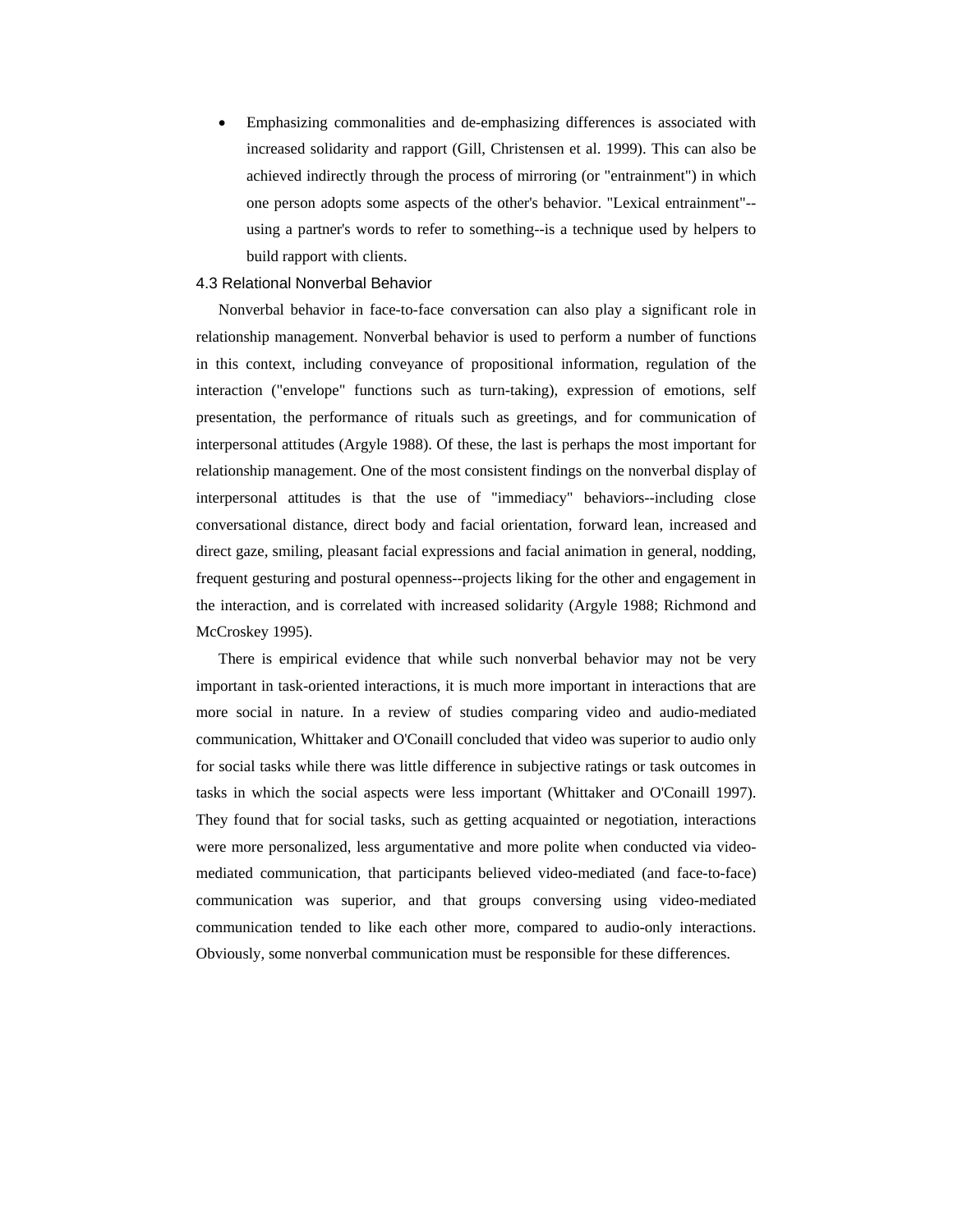# 5. PREVIOUS WORK ON RELATIONAL AGENTS

There have been several attempts to develop and evaluate relational agents in HCI research, as well as several commercial products with similar goals. In the commercial arena these products have been mostly toys designed to cultivate a sense of relationship with their users. Most of these artifacts play on people's need to express nurturance by requiring caretaking in order to thrive, or by engaging in familiar social interaction patterns. Many of these artifacts also change their behavior over time or otherwise provide a highly variable, rich set of expressions to give the sense of uniqueness crucial for relationships. Examples include the Tamagotchi (one of the first and simplest, yet wildly successful in Japan), Hasbro's Furby, Sony's AIBO (robotic dog) and iRobot's My Real Baby (robotic baby doll). In a recent study of postings to an online AIBO discussion forum, Friedman, et al, found that 28% of participants reported having an emotional connection to their robot and 26% reported that they considered the robot a family member or companion (Friedman, Kahn et al. 2003).

While some human relational strategies can be implemented in almost any medium, many of the strategies are most effectively conveyed in natural language dialogue, or even require an animated human body to enact (e.g., nonverbal immediacy behaviors). The former builds on work in natural language processing, but especially work that incorporates social deixis, such as the system by Walker, et al, that implemented aspects of politeness theory (Walker, Cahn et al. 1997). The implementation of appropriate use of nonverbal behavior in simulated face-to-face conversation with an animated interface agent has spawned the field of embodied conversational agents (Cassell, Sullivan et al. 2000).

Given that relational agents are those intended to produce a relational response in their users, such as increased liking for or trust in the agent, the studies by Reeves and Nass and their students on relational aspects of human-computer interaction constitute the bulk of work in this area to date. The majority of these studies use non-embodied, textonly human-computer interfaces.

In their book on the Media Equation, Reeves and Nass demonstrated the following relational effects (Reeves and Nass 1996):

- Computers that use flattery, or which praise rather than criticize their users are better liked.
- Computers that praise other computers are better liked than computers that praise themselves, and computers that criticize other computers are liked less than computers that criticize themselves.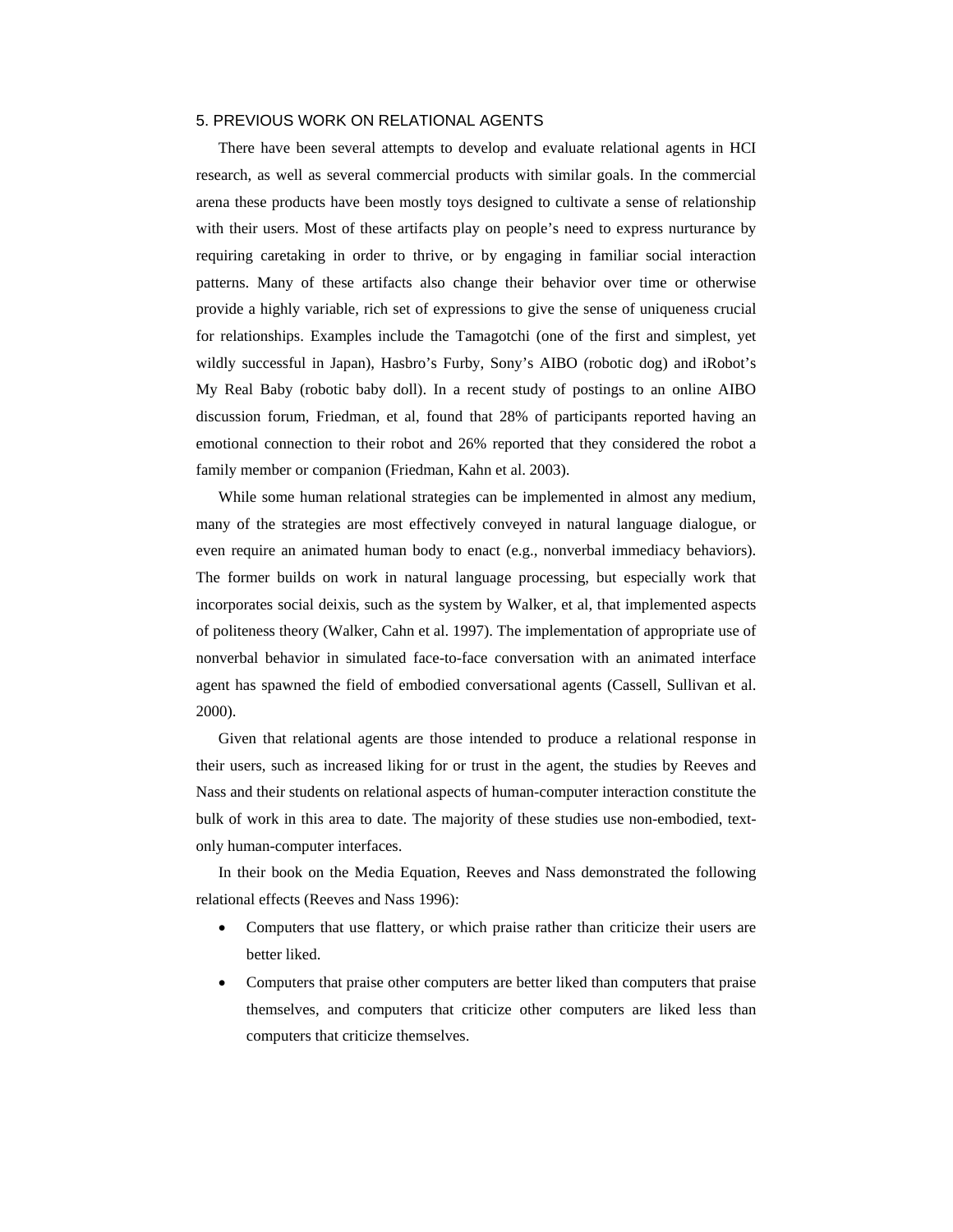- Users prefer computers that match them in personality over those that do not (the "similarity attraction" principle).
- Users prefer computers that become more like them over time over those which maintain a consistent level of similarity, even when the resultant similarity is the same.
- Users who are "teamed" with a computer will think better of the computer and cooperate more with it than those who are not teamed (the "in-group membership" effect, which can be achieved by simply signifying that the user and computer are part of a team).

Other studies within this computers as social actors paradigm include one by Morkes, Kernal and Nass, who demonstrated that computer agents that use humor are rated as more likable, competent and cooperative than those that do not (Morkes, Kernal et al. 1998). Moon also demonstrated that a computer that uses a strategy of reciprocal, deepening self-disclosure in its (text-based) conversation with the user will cause the user to rate it as more attractive, divulge more intimate information, and become more likely to buy a product from the computer (Moon 1998).

In a recent attempt to challenge the Media Equation, Shechtman and Horowitz did a study in which participants interacted with a computer system in solving the Desert Survival Problem via a text chat interface, with half of the subjects told they were interacting with a computer and half told they were interacting remotely with another human (Shechtman and Horowitz 2003). They found that participants used significantly more words and spent longer in discussion, and used over four times as much relational language, when they thought they were interacting with another human compared to when they thought they were interacting with a computer. However, given that subjects were told they were interacting with a computer, that the interface itself did not present any social cues beyond those in the natural language text, and that these text responses apparently included little or no relational language (and no uptake on subject's relational language), their outcome does not say anything about the inclination of people to use relational language with a truly relational agent or their ability to bond with them.

Following a long line of research on the impact of mirroring behaviors on social distance (e.g., (LaFrance 1982)), Suzuki, et al, evaluated the degree to which a computer character's mirroring a user's intonation patterns affected the user's attitudes towards the character. They demonstrated that the more frequently the computer matched the user in intonation (producing non-linguistic, hummed outputs) the higher the user rated the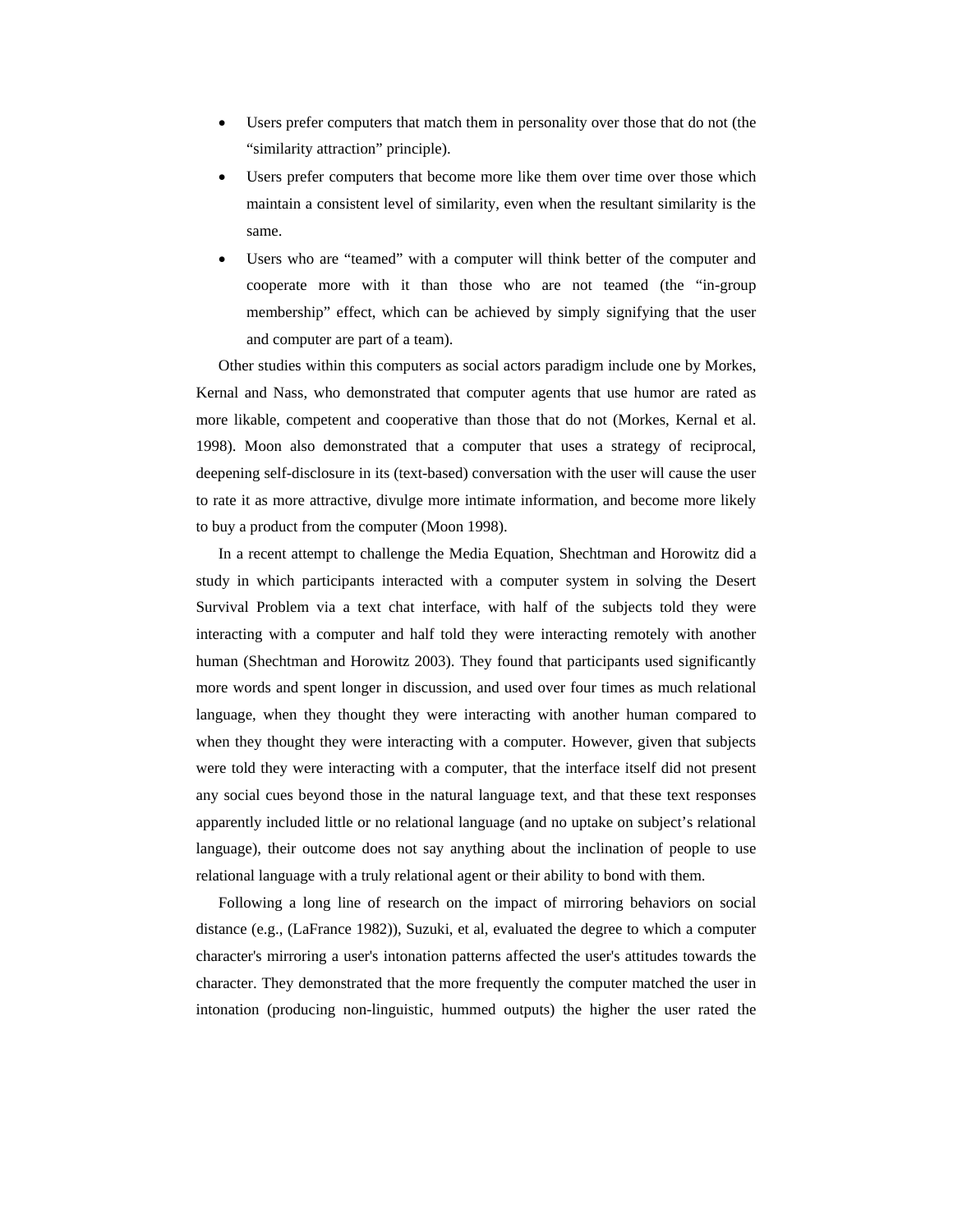computer on measures of familiarity, including comfortableness, friendliness, and perceived sympathy (Suzuki, Takeuchi et al. 2003).

Trust was mentioned in Section 3.4 as an important dimension of human relationships. There has also been a fair amount of work over the last few decades on people's perceptions of trust in man-made artifacts, particularly in machinery and, more recently, computers. Tseng and Fogg define trust as "a positive belief about the perceived reliability of, dependability of, and confidence in a person, object, or process," and claim that it is one of the key components used in assessments of "computer credibility" (Tseng and Fogg 1999). Research on human-computer interfaces has found several interesting results with respect to trust. It has been found that trust in intelligent systems is higher for systems that can explain and justify their decisions (Miller and Larson 1992). There have also been studies showing how specific design elements, such as the use of color and clipart (Kim and Moon 1997) or the inclusion of comprehensive product information (Lee, Kim et al. 2000) can influence a user's perception of trust in an interface. In anthropomorphic interfaces, pedagogical agents, especially those that are highly expressive, have been found to affect students' perceptions of trust; such agents are perceived as helpful, believable, and concerned (Lester, Converse et al. 1997). However, Mulken, et al, found that personification of an interface by itself does not appear to be a sufficient condition for raising the trustworthiness of a computer (Mulken, Andre et al. 1999). These studies indicate that, while personification alone is not sufficient to build trust with a user, there are interface features and specific behaviors that an interface agent can use to increase a user's trust in it.

#### 5.1 Relational Modeling for Social Discourse Planning

Few systems in the literature have used explicit relational models in an ongoing way, and only one has used such a model for assessing ever-changing relational variables and generating dialogue moves based on these variables: the REA agent. The social dialogue planner developed for the REA system was the first to use an explicit model of the agentuser relationship, which was both dynamically updated and used for dialogue planning during the course of a conversation (Bickmore and Cassell 2001). The planner was designed to sequence agent utterances--both task and social--in order to satisfy both task and relational constraints.

REA is a real-time, multi-modal, life-sized embodied conversational agent that plays the role of a real estate agent who can interview potential home buyers and show them around virtual houses for sale (Cassell, Bickmore et al. 1999; Cassell, Bickmore et al. 2000). Real estate sales was selected as the application domain for REA specifically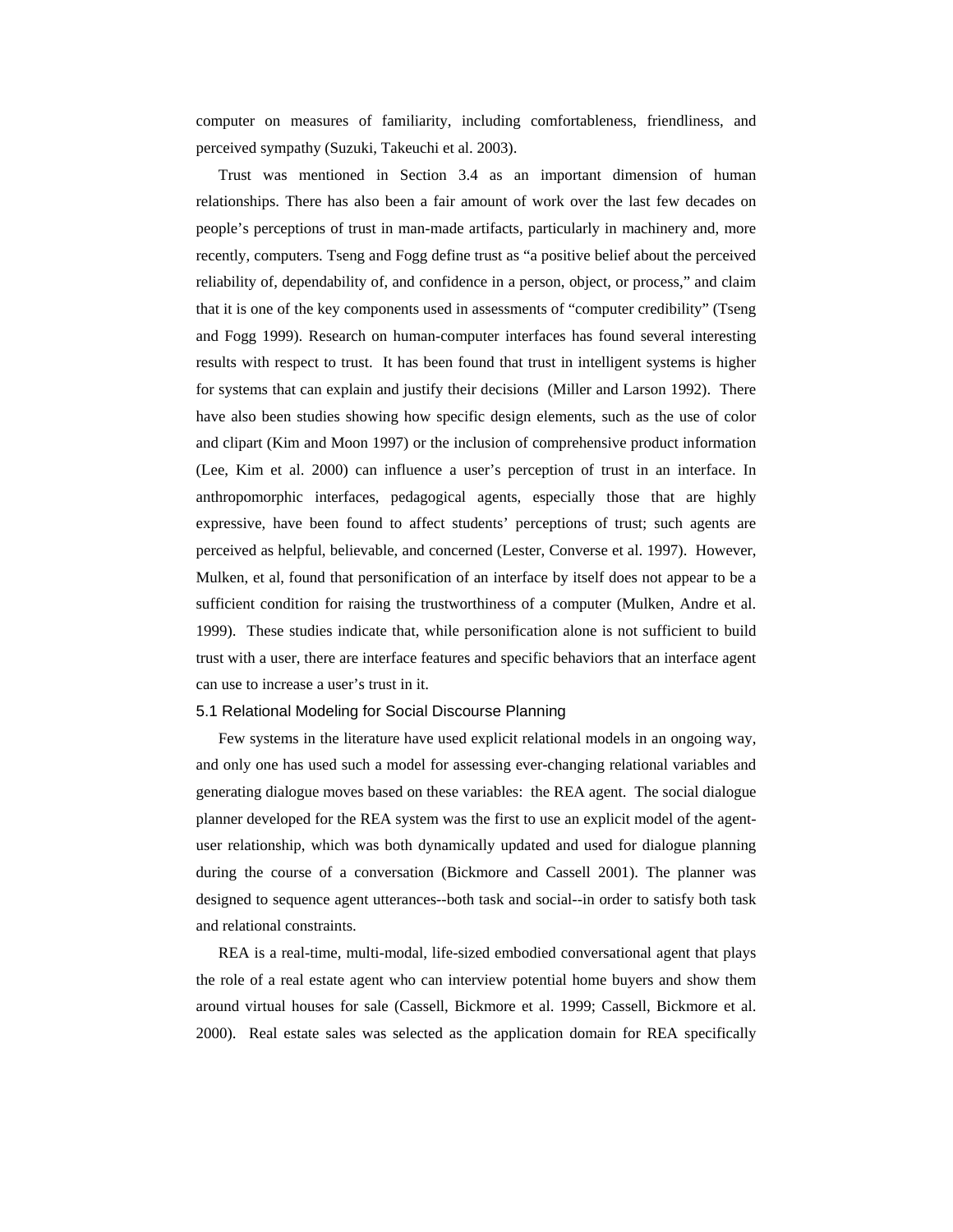because of the opportunity it presented to explore a task domain in which a significant amount of relational dialogue normally occurs. Within this domain the initial interview between an agent and a prospective buyer was modeled.

The system used a dimensional relational model with three scalar components (inspired by (Svennevig 1999)):

- *Familiarity-Depth* Based on social penetration theory, this indicates the depth of self-disclosure achieved.
- *Familiarity*-*Breadth* Indicates the amount of information known about each other.
- *Solidarity* Indicates "like-mindedness" or having similar behavior dispositions.

The planner makes contributions to the conversation in order to minimize the threat to the user (e.g., talk about personal finances is more threatening than talk about the weather), while pursuing task goals in the most efficient manner possible. That is, it attempts to determine the threat of the next conversational move, assess the solidarity and familiarity that currently holds with the user, and judge which topics will seem most relevant and least intrusive to users. As a function of these factors, it chooses whether or not to engage in social dialogue, and what kind of social dialogue to choose.

The discourse planner integrates a number of non-discrete factors in an activation network framework (Maes 1989) in which each of the actions represents a conversational move the agent can make. These factors include: threat to the user (a property of topics, e.g., finance is more threatening than talk about the weather); coherence of the move with the current topic of conversation (based on a measure of similarity between the move's topic and the current topic); and relevance of the move to the user (based on a measure of similarity between the move's topic and topics known to be relevant to the user). Within this framework, REA decides to do small talk whenever closeness with the user needs to be increased (e.g., before a task query can be asked), or the topic needs to be moved little-by-little to a desired topic and social dialogue contributions exist that can facilitate this.

In an empirical evaluation experiment involving 31 human subjects in which REA was controlled by a confederate in a Wizard Of Oz setup, small talk was demonstrated to increase users' trust in REA for extroverts (for introverts it had no effect) (F=5.0; p<.05). This model and study indicates that it is possible for computer agents to successfully plan and execute behaviors designed to achieve relational goals with users.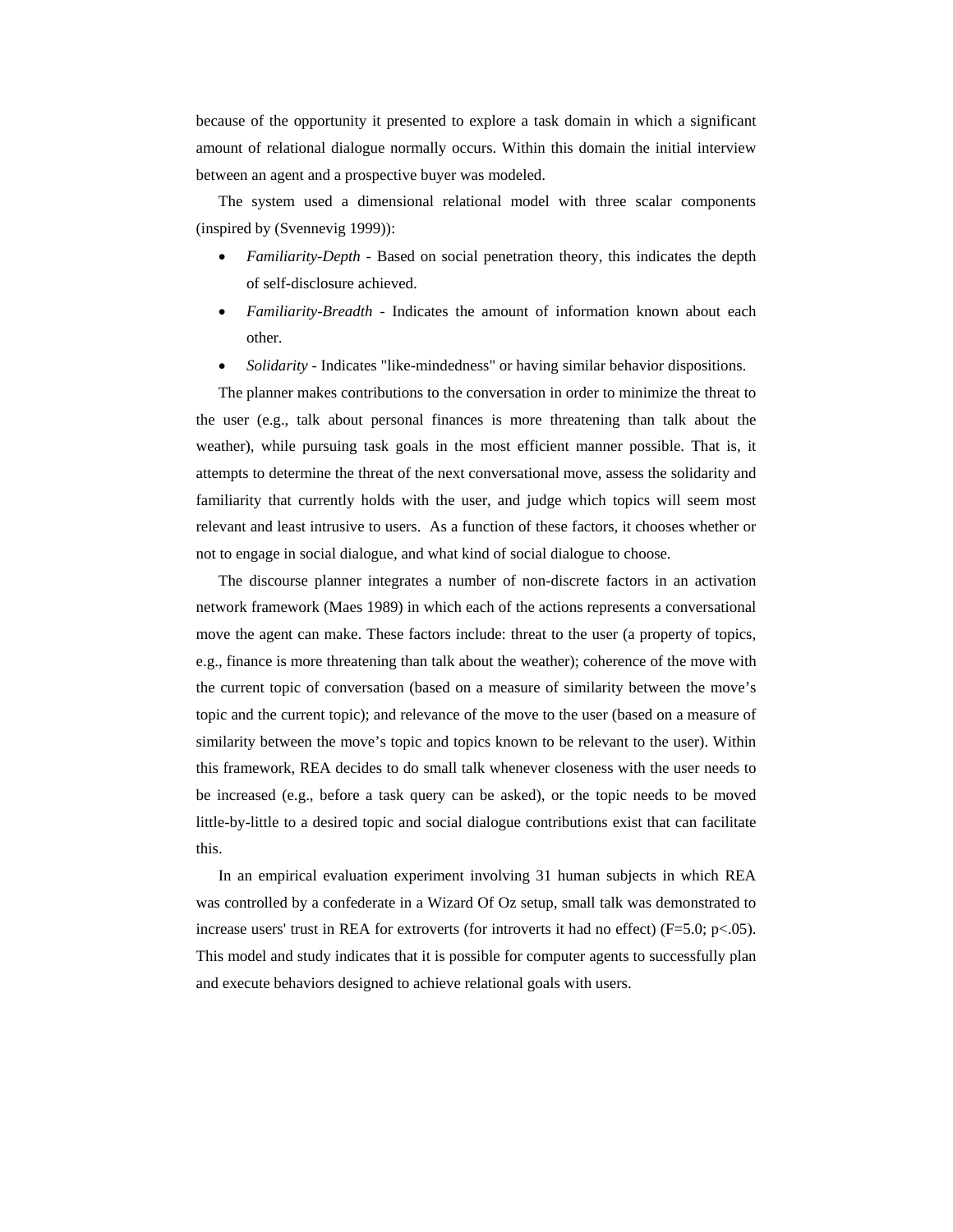#### 6. A RELATIONAL AGENT FOR LONG-TERM HELPING

A key aspect of relationship is that it is a persistent construct, spanning multiple interactions. Yet, all studies to date on relational agents--and conversational agents in general--have used single-session experimental designs. In order to explore this longitudinal aspect of human-computer relationship, we thought it was important to develop and evaluate a relational agent that could support multiple interactions with a user over an extended period of time. Thus, we constructed a platform to deploy and evaluate strategies for not only creating a relationship, but maintaining it as well.

Given the range of possible applications for relational agents described in section 2, we decided to evaluate these relationship maintenance strategies within the context of a health behavior change application. The reason for this is that the dimension of the therapist-patient relationship that is credited with the significant influence on outcome- the *working alliance*--is well-understood and measurable (e.g., (Horvath and Greenberg 1989)). Further, there already exist brief duration techniques for effecting health behavior change, many of which have been successfully computerized (Velicer and Prochaska 1999; Riva, Smigelski et al. 2000; Celio, Winzelberg et al. 2002). Exercise adoption was selected as the target behavior for the study because it gave participants a motive to interact with the system on a daily basis, given that the current government guidelines are that all adults engage in thirty minutes or more of moderate-intensity physical activity on most, and preferably all, days of the week (Pate, Pratt et al. 1995). In addition, effective health behavior change is of direct benefit to study participants, and exercise adoption is particularly relevant to the college population that comprised the subject pool for our study (Pinto, Cherico et al. 1998).

#### 6.1 Design of the FitTrack System

The MIT FitTrack system was designed to be used by study participants on their home computers on a daily basis during a one-month intervention, with each interaction lasting approximately ten minutes. The intervention coupled state-of-the-art behavior change techniques with a relational agent who played the role of an exercise advisor that participants talked to about their physical activity. Major aspects of the system design were based on studies of interactions between professional exercise trainers and clients, surveys of representative study participants, literature reviews of therapist-client and physician-client interactions and health behavior change methodology.

In order to support a large number of study participants on a wide range of personal computers, a client-server architecture was developed in which the client (running on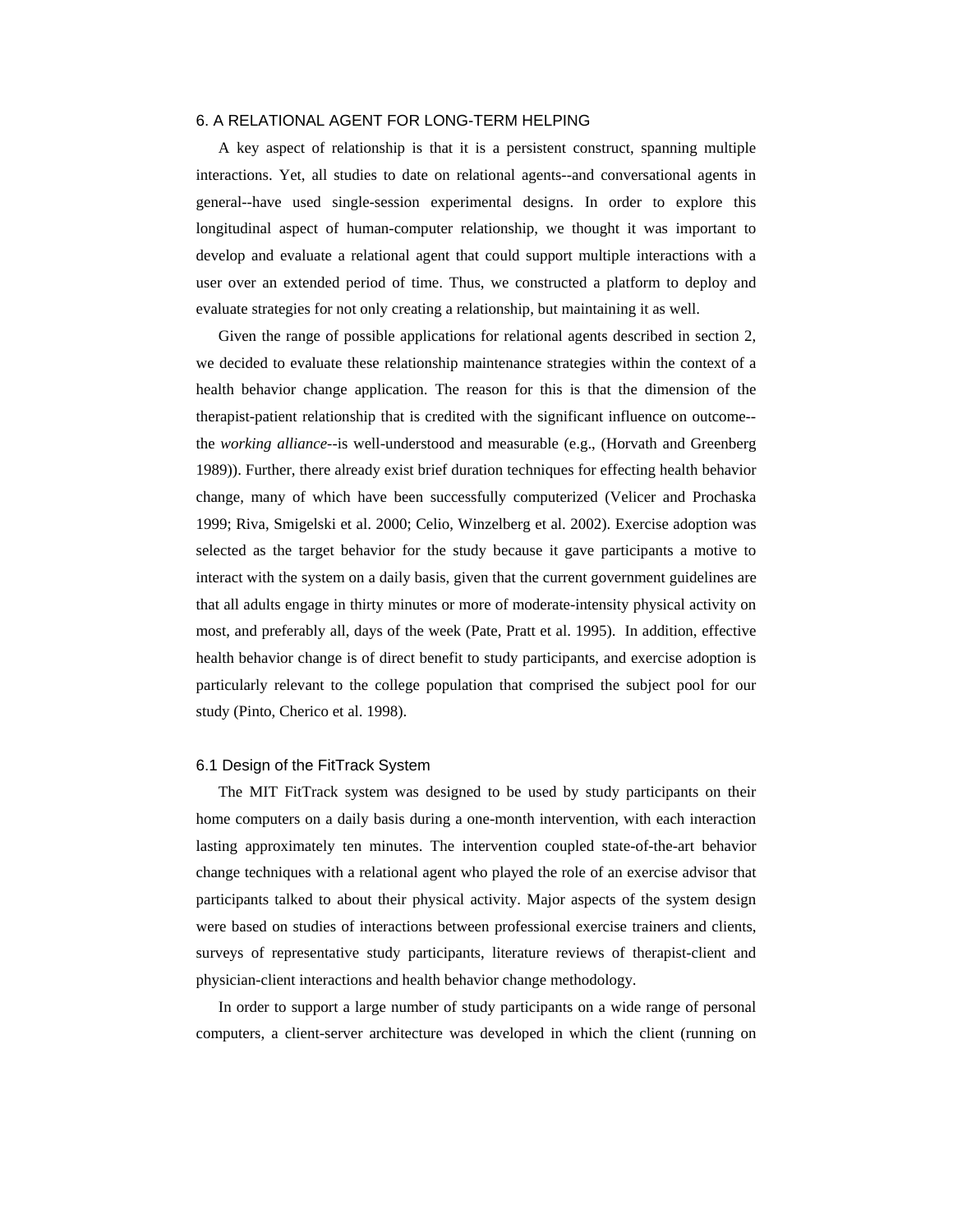participants' computers) was kept as lightweight as possible. The client consists of two web browsers coupled with a vector-graphics-based embodied conversational agent synchronized with a text-to-speech engine (see Figure 1). All dialogue and application logic, as well as the relational database backend, was kept on the server.

#### **Figure 1. FitTrack Client with Exercise Advisor and Browsers**

Although the agent uses synthesized speech and synchronized nonverbal behavior, user contributions to the dialogue are made primarily by selecting items from multiplechoice menus of text phrases, dynamically updated based on the conversational context (shown at the bottom of Figure 1). We experimented with speech recognition and natural language understanding in the REA project (Bickmore and Cassell 2001), but found that the current state-of-the-art in these technologies does not come close to supporting the social dialogue (and conversational speech register) required for long-term relationshipbuilding. Even in the Wizard-Of-Oz setup used in the REA study, in which understanding was performed by a human confederate, subjects found that the agent's fixed repertoire of output utterances left them feeling that REA wasn't really listening to them. Surveys of subjects who have used our menu-based approach indicate that most found the interaction to be natural and fluid for both social and health-related dialogue. More importantly, by constraining what the user can say in every context, the agent's responses can be crafted to cover the entire space of possible inputs.

Dialogues were scripted, using a custom scripting language that compiled into Augmented Transition Networks (ATNs (Woods 1986)) so that common sub-dialogues could be factored out and re-used across interactions. In addition to network branching operations, ATN actions can include saving values to the database or retrieving and testing values from the database, in order to support the ability to remember things about users and to be able to refer back to prior conversations. For example, it could remember that the user said she liked to exercise with a buddy, and ask her about such opportunities in a future dialogue. Utterances output to the agent could be tailored at runtime through the inclusion of phrases derived from information in the database or other sources (template-based generation).

The embodied agent had a range of nonverbal behaviors that it used for co-verbal communicative and interactional functions, including: hand gestures (McNeill 1992), body posture shifts (Cassell, Nakano et al. 2001), gazing at and away from the user (Torres, Cassell et al. 1997), raising and lowering eyebrows, head nods, and walking on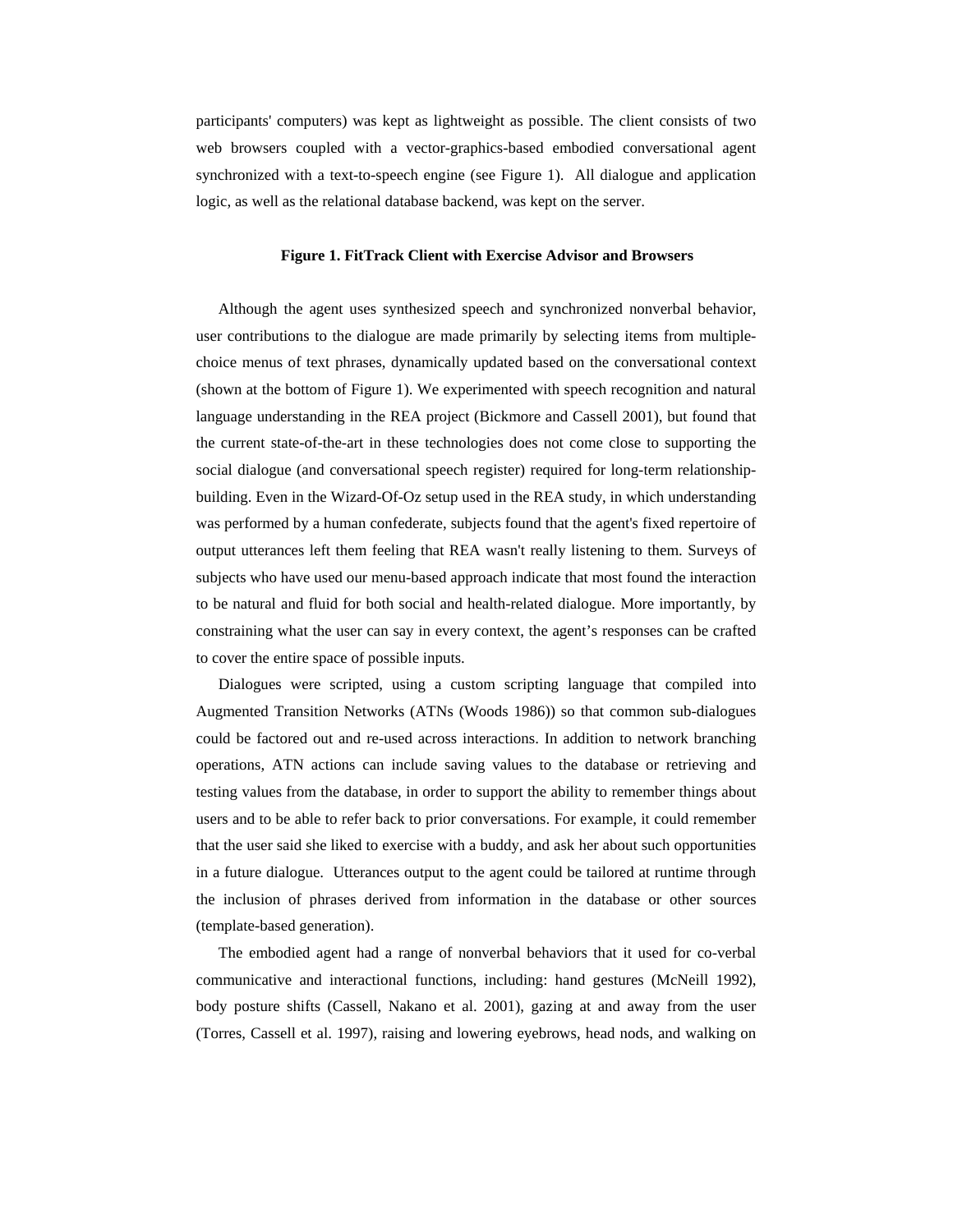and off the screen. It also supported four different facial expressions, variable proximity (wide to close-up camera shots) and several idle-time behaviors (subtle shifts or selfadaptors). Co-verbal behavior was specified one utterance at a time in XML messages sent from the server to the client. This behavior was determined for each utterance using the BEAT text-to-embodied-speech system (Cassell, Vilhjálmsson et al. 2001), with several enhancements to support the exercise dialogues. One such enhancement was that conversational frame (task-oriented, social, empathetic, or encouraging) could be specified in the script and automatically translated into appropriate changes to facial expression, proximity and speech synthesizer intonation outputs by BEAT. Selection of the nonverbal behavior used in the system was based on reviews of relevant literature (e.g., on immediacy behavior), and analysis of videotaped interactions between human exercise trainers and subjects from our study population. Figure 2 shows examples of nonverbal behavior used by the agent.

#### **Figure 2. Example Nonverbal Behavior Produced by the Exercise Advisor**

#### 6.2 Relational Behavior

The model of relationship used by the FitTrack agent is essentially a stage model, in which the trajectory of change in the relationship is fixed over the 30 scripted dialogues. The working alliance is thought to increase to a stable level after approximately seven sessions in psychotherapy (Horvath and Symonds 1991), so the relational strategies used by the agent are phased in over the first seven interactions.

All of the relational strategies described in Section 4 were implemented, and all were used in the interaction dialogues, including social dialogue, empathy dialogue metarelational communication, humor, continuity behaviors, and appropriate social deixis (forms of address and politeness strategies). Also, nonverbal behavior was modulated to reflect high or low immediacy via an extension to BEAT, that translated this setting into modulations in the frequency of hand gestures, eyebrow raises, headnods, and gazeaways, as well as the proximity of the agent (e.g., she would appear to move closer to the user in the high immediacy condition). Figure 3. shows a fragment of an interaction transcript demonstrating many of the verbal relational behaviors used by the agent.

# **Figure 3. Interaction Transcript Fragment Demonstrating Verbal Relational Behaviors Used by the Exercise Advisor**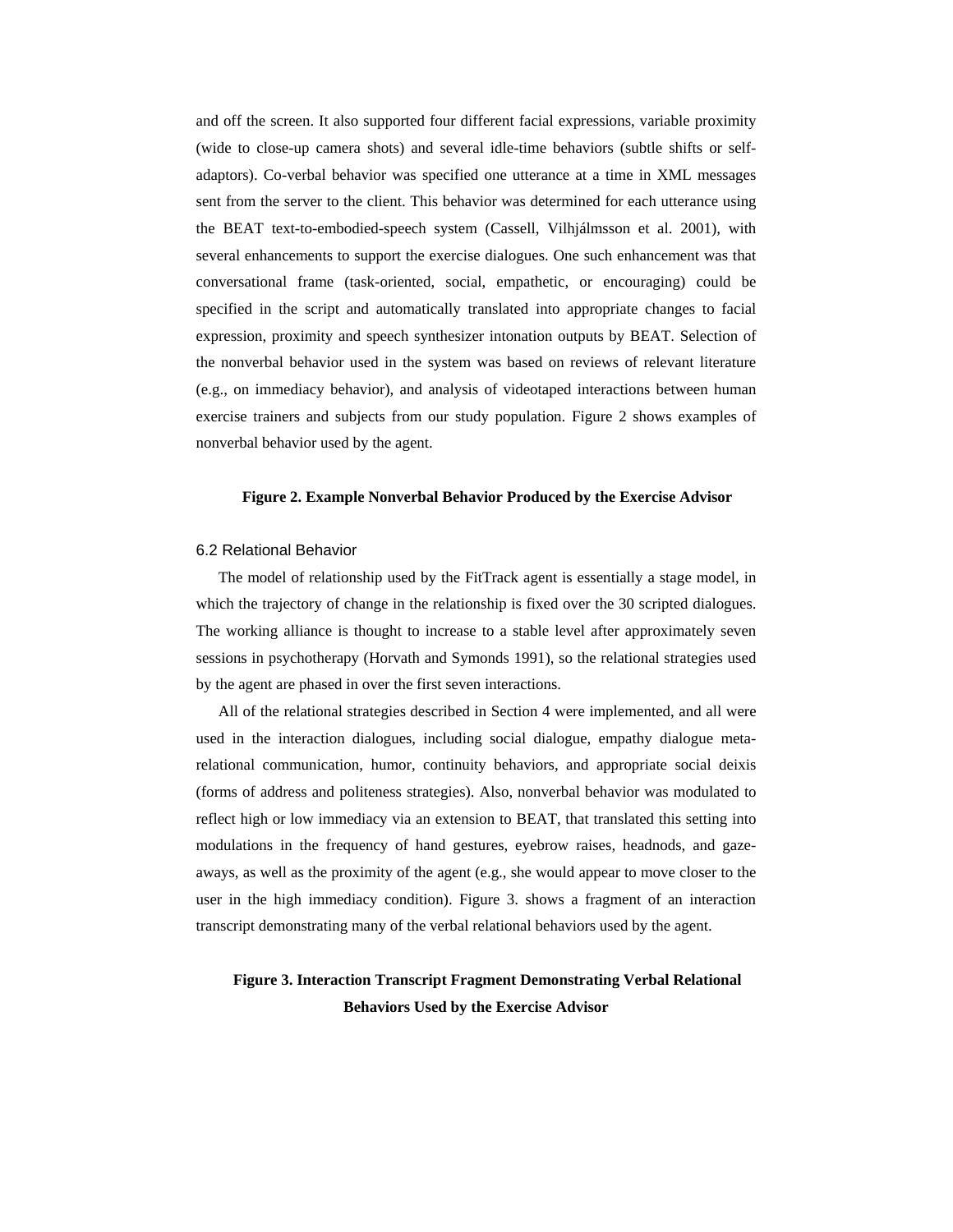#### 6.3 Experimental Methods

An evaluation of the exercise advisor agent was conducted using a longitudinal, between-subjects design to evaluate the effects of different intervention strategies on the level of physical activity in study participants over a six-week period of time. The experiment followed the standard pattern for a behavior change study with an initial baseline measurement of the behavior of interest, followed by an intervention period (30 days), followed by removal of the intervention, and finally a follow-up measurement to check if the new behavior extinguished (14 days after the end of the intervention) (Sunde and Sandra 1999). The primary target behavior in this study is the current national standard recommended minimum level of physical activity: "Every US adult should accumulate 30-minutes or more of moderate-intensity physical activity on most, preferably all, days of the week" (Pate, Pratt et al. 1995). A secondary goal of 10,000 steps walked per day was also given to subjects, as this is roughly equivalent to 30 minutes of moderate activity (Tudor-Locke and Myers 2001).

The study was designed to ensure that subjects interact with the system for a brief period of time every day to provide the agent with an opportunity to build and maintain a relationship with them. The study had three conditions: RELATIONAL, NON-RELATIONAL, and a baseline CONTROL condition. In all conditions subjects recorded their daily activity via self-report forms, using 7-day recall at the start of the experiment and the end of the follow up period (Sallis 1997), and daily recall during the balance of the first month. All subjects were also given pedometers and asked to report the number of steps taken each day during the intervention, to provide an objective measure of their physical activity level. In all conditions, subjects received standard behavioral interventions, including self-monitoring (progress charts showing their activity levels over time) and educational content on the topic of walking for exercise (Knapp 1988). All subjects in RELATIONAL and NON-RELATIONAL conditions also had a daily conversation with the exercise advisor agent about their progress, any obstacles they had to exercising, and the educational content. In the RELATIONAL condition the agent also used the relational strategies described above in an attempt to build a working alliance with subjects, whereas in the NON-RELATIONAL condition this relational behavior was ablated (see Table 1).

# **Table 1. Differences Between RELATIONAL and NON-RELATIONAL Versions of the FitTrack Exercise Advisor Agent**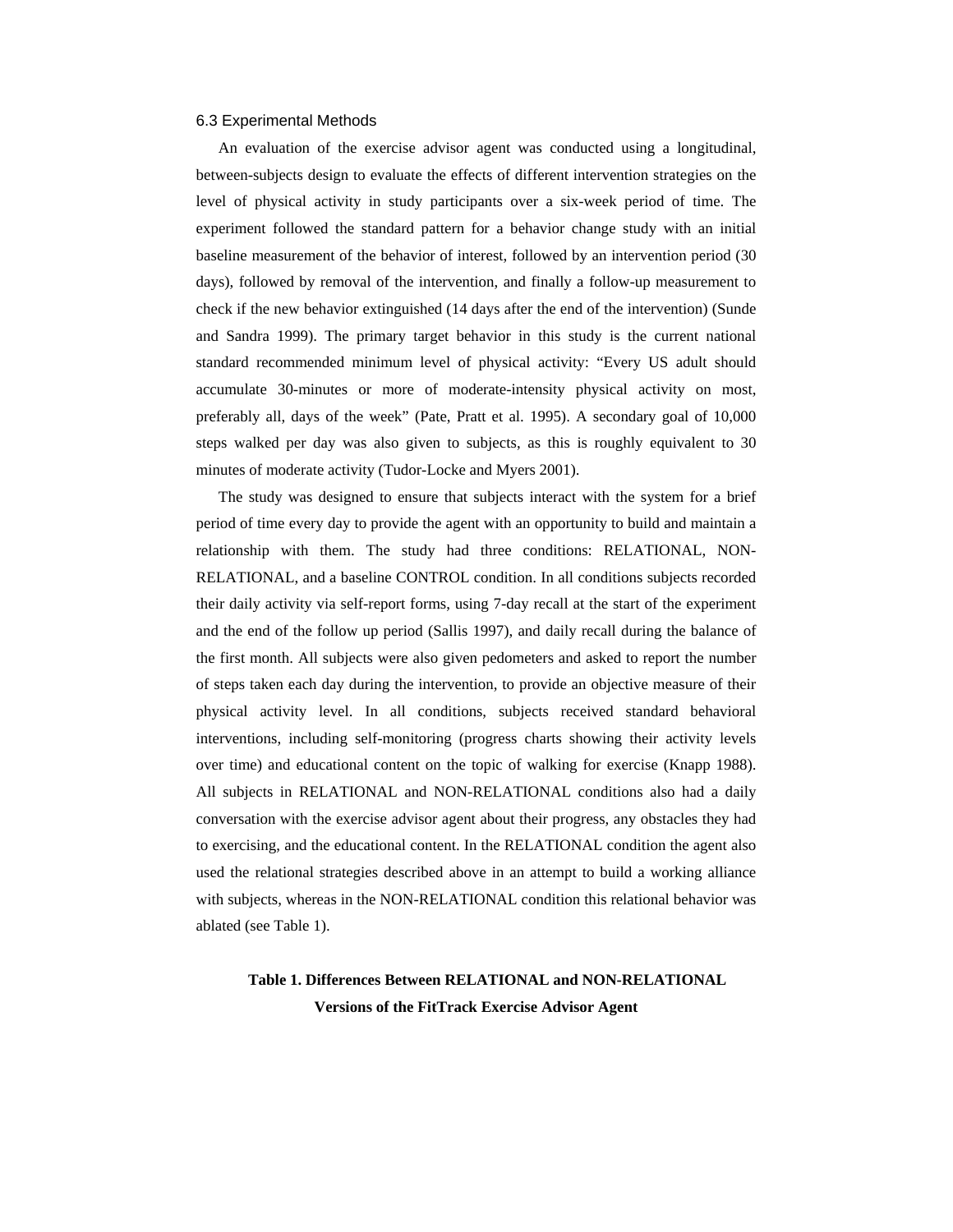#### *Measures*

There were several measures used to assess the quality of the relationship between participants and the agent (named "Laura"). The most important of these was the Working Alliance Inventory (WAI (Horvath and Greenberg 1989)), a 36-item self-report instrument (introduced in Section 2.4), which has three subscales: bond– the degree to which the helper and helpee like and trust each other (e.g., "My relationship with Laura is very important to me."); task—the degree to which the helper and helpee agree on the therapeutic tasks to be performed (e.g., "The things that Laura is asking me to do don't make sense."); and goal—the degree to which the helper and helpee agree on the goals of therapy (e.g., "Laura perceives accurately what my goals are."). The WAI was slightly modified to make its questions appropriate for reference to a machine, e.g., the statement "I understand (person) and she understands me." was changed to "I understand Laura and she understands me, at least in the best way she can." to allow for people who know that computers don't really *understand* things to answer more honestly. The WAI was administered on day 7 of the intervention because studies with human therapists indicate that alliance reaches a peak by the  $7<sup>th</sup>$  session (Horvath and Symonds 1991). It was administered again near the end of the intervention (day 27) to see if it had changed over the course of the month. Several additional questions were used to assess other aspects of the relationship, including: "How much do you like Laura?", "How would you characterize your relationship with Laura?" (ranging from "Complete Stranger" to "Close Friend"), and "How much would you like to continue working with Laura?". These questions were asked on day 30 of the intervention, and the last one was asked again as part of the follow up two weeks after the FitTrack sessions were terminated.

We also assessed relationship quality using a behavioral measure. At the end of the last interaction with Laura (day 30), the choices given to subjects for saying farewell included a brief farewell ("Bye.") and a "sentimental" farewell ("Take care Laura, I'll miss you."). This measure tracked whether each subject chose the sentimental version or not, under the assumption that a closer bond would lead to an increased frequency of sentimental partings.

The efficacy of the agent was also assessed by asking "Who was most helpful in getting you to exercise over the last month?", with possible responses being "Laura", "friends", "family", "workout buddy" or "none of the above" asked on day 30 of the intervention.

Participation is another type of measure often used in behavior change studies; assessing the degree to which participants interacted with the intervention. In order to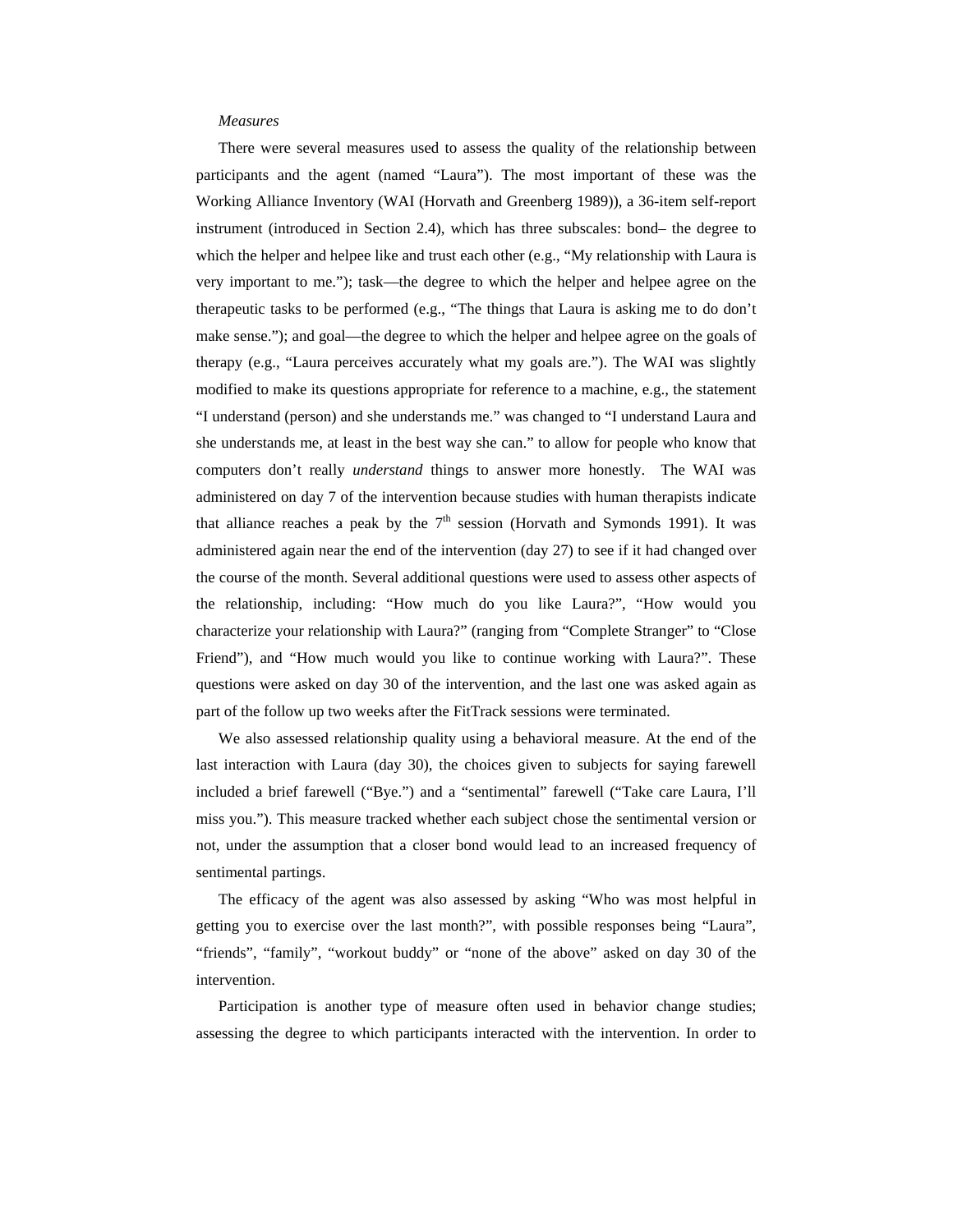measure this we allowed participants to access all of the educational content in a library at the end of each session, and tracked the average number of pages they accessed per session. We also asked subjects about the degree to which they would like to continue using the overall FitTrack system, at the end of the intervention and at follow-up.

#### *Population*

Our target population consisted of generally healthy adults who were interested in becoming more physically active, but were not yet maintaining the recommended 30 minutes per day of moderate activity (Prochaska and Marcus 1994), and had access to a home computer with Internet connectivity. Participants were recruited via fliers and newspaper ads, and were compensated with \$25 at the completion of the study, plus they were allowed to keep their pedometers.

#### *Analysis*

Between-group comparisons were evaluated at specific time points using one-tailed, planned comparisons between RELATIONAL and NON-RELATIONAL groups and between groups with the agent (RELATIONAL and NON-RELATIONAL together) and without it (CONTROL).

Our hypotheses were that subjects in the RELATIONAL condition would score higher on all measures than those in the NON-RELATIONAL condition, and that subjects in the RELATIONAL and NON-RELATIONAL conditions combined would score higher than those in the CONTROL group on activity and participation measures. 6.4 Results

Of the 101 participants who started the study, 89 completed the intervention and 84 completed the follow-up survey, with drop-outs distributed equally across conditions. Participants were randomly assigned to the three conditions of the study, which were also balanced by gender.

Results for all subjects are summarized in Table 2. Figure 4 shows the means for the two administrations of the working alliance inventory questionnaire. The only significant differences are on the bond subscales of both surveys, in the hypothesized direction (greater for RELATIONAL): for day 7,  $t(58)=1.75$ ,  $p<.05$ ; and for day 27,  $t(57)=2.26$ , p<.05.

#### **Table 2. Results for All Subjects**

# **Figure 4. Working Alliance Scores for all Subjects**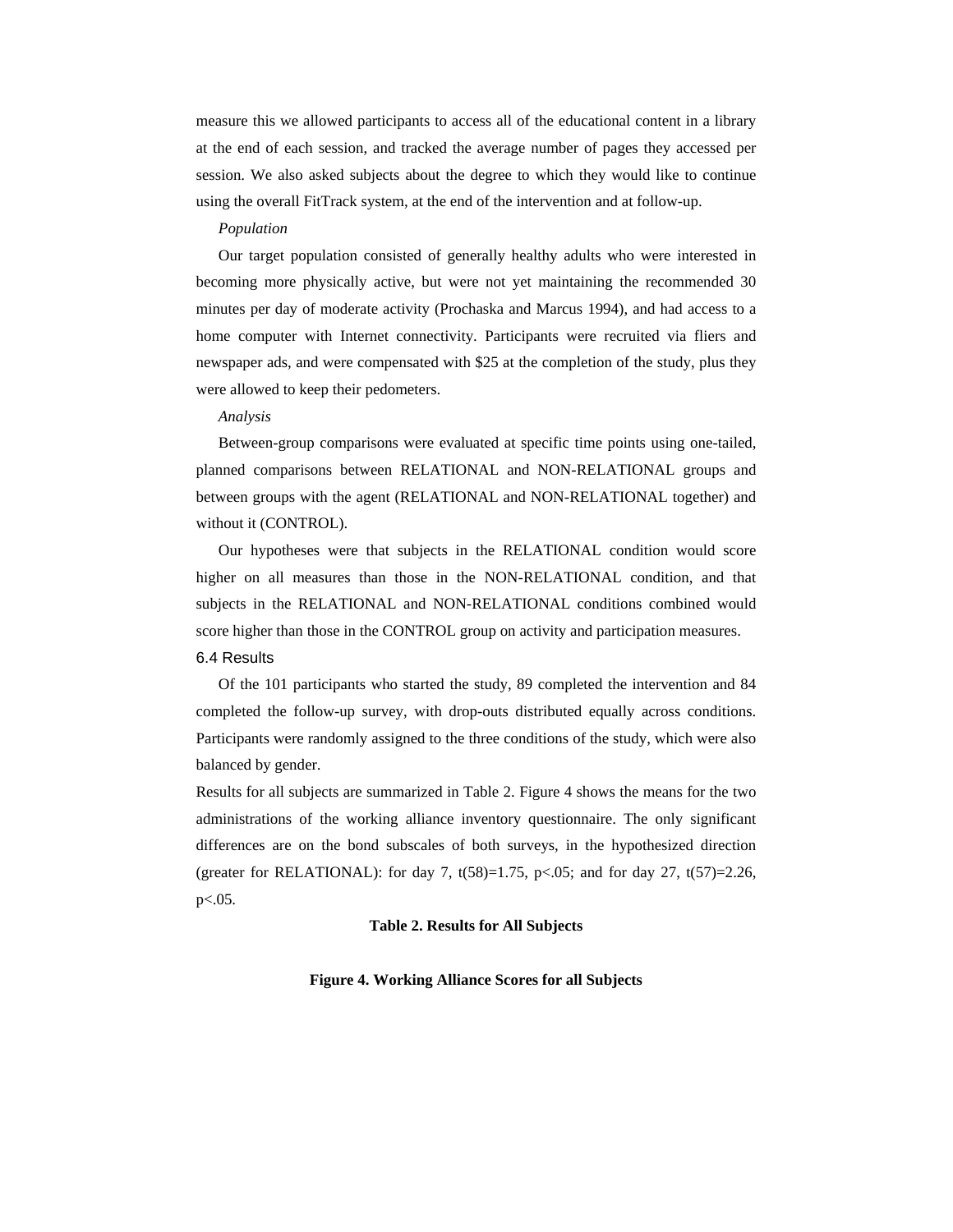In response to the question "How much do you like Laura?", subjects in the RELATIONAL condition reported that they liked her significantly more than those in the NON-RELATIONAL group, t(57)=2.04, p<.05. Subjects in the RELATIONAL condition also reported a closer relationship with Laura ("How would you characterize your relationship with Laura?"),  $t(57)=1.62$ ,  $p=.06$ , approaching significance.

When asked at the end of the intervention period (30 days) and again at follow up (two weeks later) if they would like to continue working with Laura, subjects in the RELATIONAL condition responded much more favorably compared with the NON-RELATIONAL group,  $t(57)=2.43$ ,  $p=.009$  and  $t(53)=1.83$ ,  $p(.05)$ , respectively.

Although there were no significant differences in the degree to which subjects said they wanted to continue working with the FitTrack system, the means for these measures were in the hypothesized direction at both end of intervention and follow-up (CONTROL < NON-RELATIONAL < RELATIONAL). In addition, during post-experiment debriefs three subjects (all in RELATIONAL condition) actually pleaded with the experimenters to leave the system running so they could continue to use it.

Given the opportunity to give Laura a sentimental farewell at the end of the intervention period, significantly more subjects in the RELATIONAL group took this option (69%) than in the NON-RELATIONAL condition (35%),  $t(54)=2.80$ ,  $p=.004$ .

Figure 5 shows the results of asking subjects about who had been the most helpful in getting them to exercise over the intervention period. The "None of the Above" category is problematic, since it represents the cases in which the subject thought they helped themselves most, another person not listed helped them most, or if they felt that no-one helped them most. Thus, excluding this category from analysis, significantly more subjects said that Laura helped them than friends, family or their workout buddy,  $X^2$ (df=3, n=41) = 11.19, p<.05.

#### **Figure 5. Who had been Most Helpful in Motivation for All Subjects**

Unfortunately, these differences in relational measures did not translate into differences in exercise behavior. All groups significantly increased their level of physical activity during the intervention (in both days/week over 30 minutes activity, paired t(81)=6.27, p<.001, and days/week over 10,000 steps, paired t(77)=3.99, p<.001), and significantly decreased their activity during the two-week follow-up (in days/week over 30 minutes activity, paired  $t(81)=8.99$ , p<.001); there were no significant differences between groups with respect to the planned comparisons.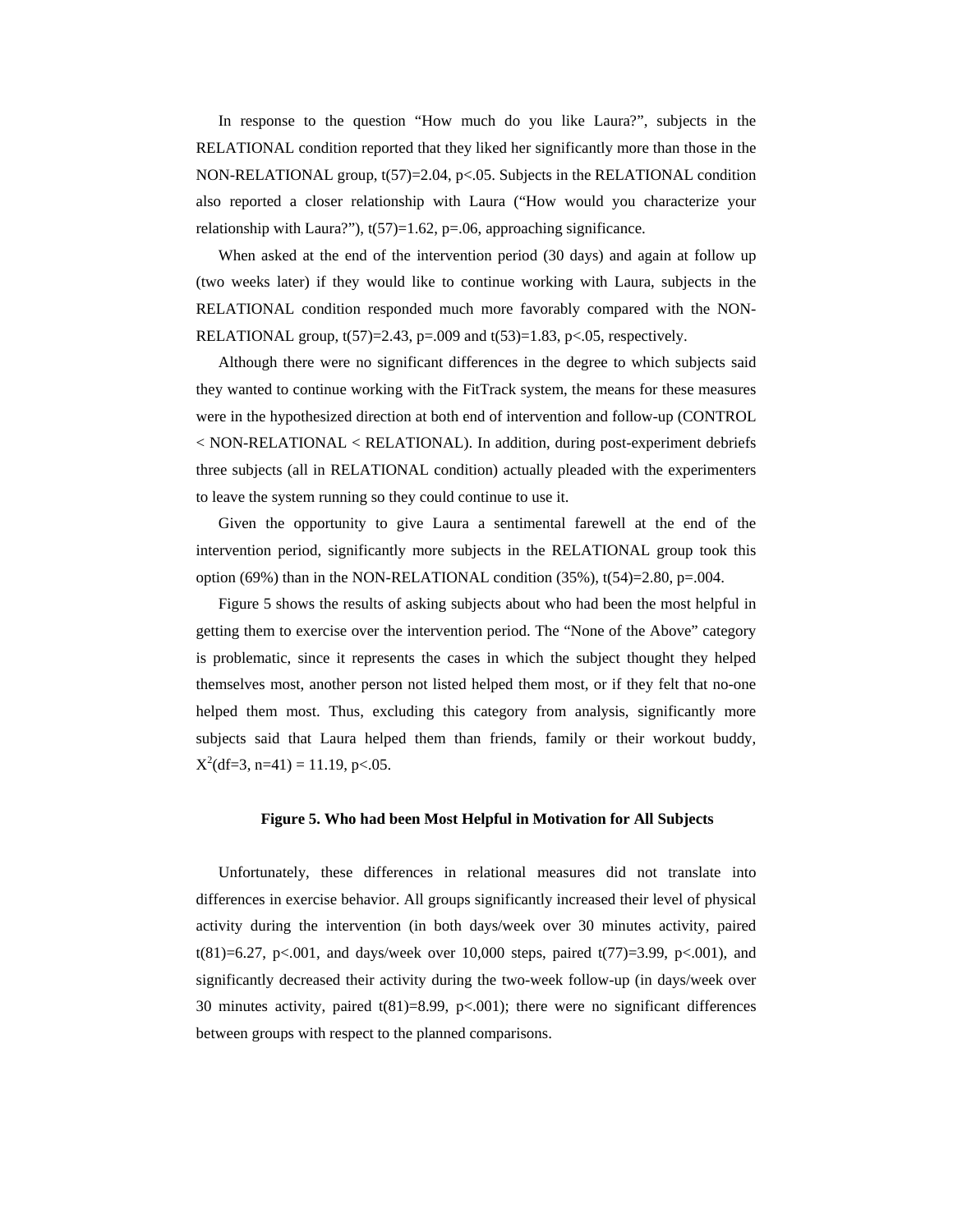After the study had started we discovered that a significant number of subjects were already performing an average of 30 minutes per day of moderate activity at baseline assessment, so the analyses were repeated for the most sedentary subset of participants. This subset was defined as those who performed less than 30 minutes per day of activity (on average) at baseline or in week one of the intervention, resulting in a group of 45 for analysis (19 RELATIONAL, 11 NON-RELATIONAL, 16 CONTROL). Within this subgroup there were significant differences in exercise behavior between the CONTROL group and the other two groups in the final week of the intervention, with the RELATIONAL and NON-RELATIONAL groups reporting more days per week over 30 minutes of moderate activity (5.66 vs. 3.36 days per week over 30 minutes/day,  $t(42)=2.07$ , p=.022, see Figure 6) and more days per week over 10,000 steps (3.65 vs. 2.09 days per week over 10,000 steps/day,  $t(41)=1.92$ ,  $p=0.031$ , Figure 7). Additionally, the relational results reported above for all subjects still held, and were even more significant (WAI bond day 7 t(28)=2.55, p=.008; WAI bond day 27 t(28)=3.46, p=.001; liking of Laura t(28)=2.60, p=.007; desire to continue with Laura day 30 t(28)=3.39,  $p=0.001$ ; desire to continue with Laura day 44 t(26)=1.88, p<.05; sentimental farewell  $t(26)=4.98$ , p $< .001$ ).

# **Figure 6. Days per Week At or Over 30 Minutes Moderate Activity Goal by Sedentary Subjects**

# **Figure 7. Days per Week At or Over 10,000 Steps Goal by Sedentary Subjects**

Figure 8 shows the number of educational content pages viewed by subjects. The results of the planned comparisons indicate that the two agent groups chose to view significantly more informational pages following their interactions than did the CONTROL group,  $t(88)=1.70$ ,  $p<.05$ .

## **Figure 8. Number of Educational Content Pages Viewed by All Subjects**

# 6.5 Discussion

Use of relational behaviors by an animated exercise advisor resulted in significant increases in participants' perceptions of the quality of the working relationship: measures such as liking, trust, and respect were significantly higher for the relational agent than for the non-relational one. Additionally, subjects expressed significantly higher desire to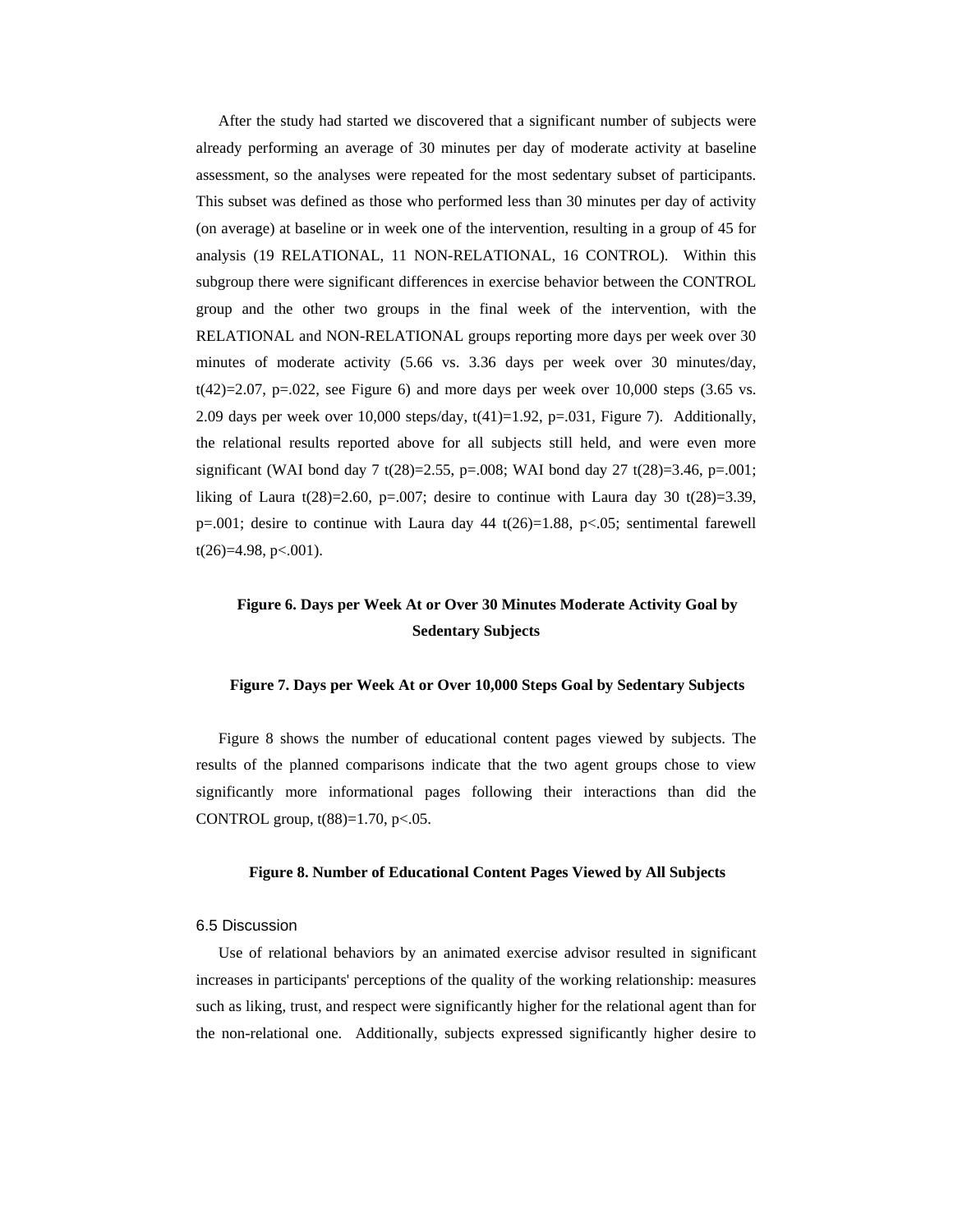continue interacting with the relational agent, even after four weeks of interaction. Use of relational behaviors did not simply make the agent less annoying--subjects in the two agent groups expressed a stronger desire to continue using the FitTrack system than those in the CONTROL group (although the differences were not significant)—and subjects who interacted with an agent to do daily goal setting and follow up significantly increased their physical activity relative to the CONTROL group (for the most sedentary participants).

The significant drop off in exercise behavior during the brief follow up period indicates that a lasting change in behavior was not achieved. Sixty-three percent of subjects who completed the study reported levels of activity at or below their baseline levels at follow up. The drop off was most acute for those in RELATIONAL condition. According to one expert in health behavior change, a rapid increase in behavior change during intervention followed by a rapid decrease following the removal of intervention is characteristic of face-to-face interactions with behavior change professionals (Prochaska 2003). By this measure, it would seem that the RELATIONAL agent has succeeded in replicating some of the effects of face-to-face counseling. One way to reduce the rapid relapse rate is to gradually "wean" subjects off the advisor by having them reduce the frequency of their interactions before terminating the intervention completely, although with a low-cost automated system there may actually not be any reason for people to stop using it.

The lack of significant differences between RELATIONAL and NON-RELATIONAL groups with respect to physical activity measures may be due to several factors. The working alliance has three dimensions, and the significant effect achieved in this experiment on the bond dimension may be insufficient in and of itself to translate into changes in exercise behavior; significant changes in the task and goal dimensions may also be required, requiring more dialogue and negotiation on these topics. It may simply be a matter of too few subjects; our initial power analysis indicated that 90 (30 per condition) would be required (one-tailed power analysis, with  $\alpha = 0.05$ ,  $\beta = 0.2$  based on prior alliance and behavior change studies), while only 41 subjects in the sedentary group actually completed the study. Finally, the study was too short in duration to detect any real long-term changes in exercise behavior. Attrition is probably one of the most important measures of success (or lack thereof) in this kind of program, and a study with a much larger set of subjects over a much longer period of time would be required to detect significant changes in this metric.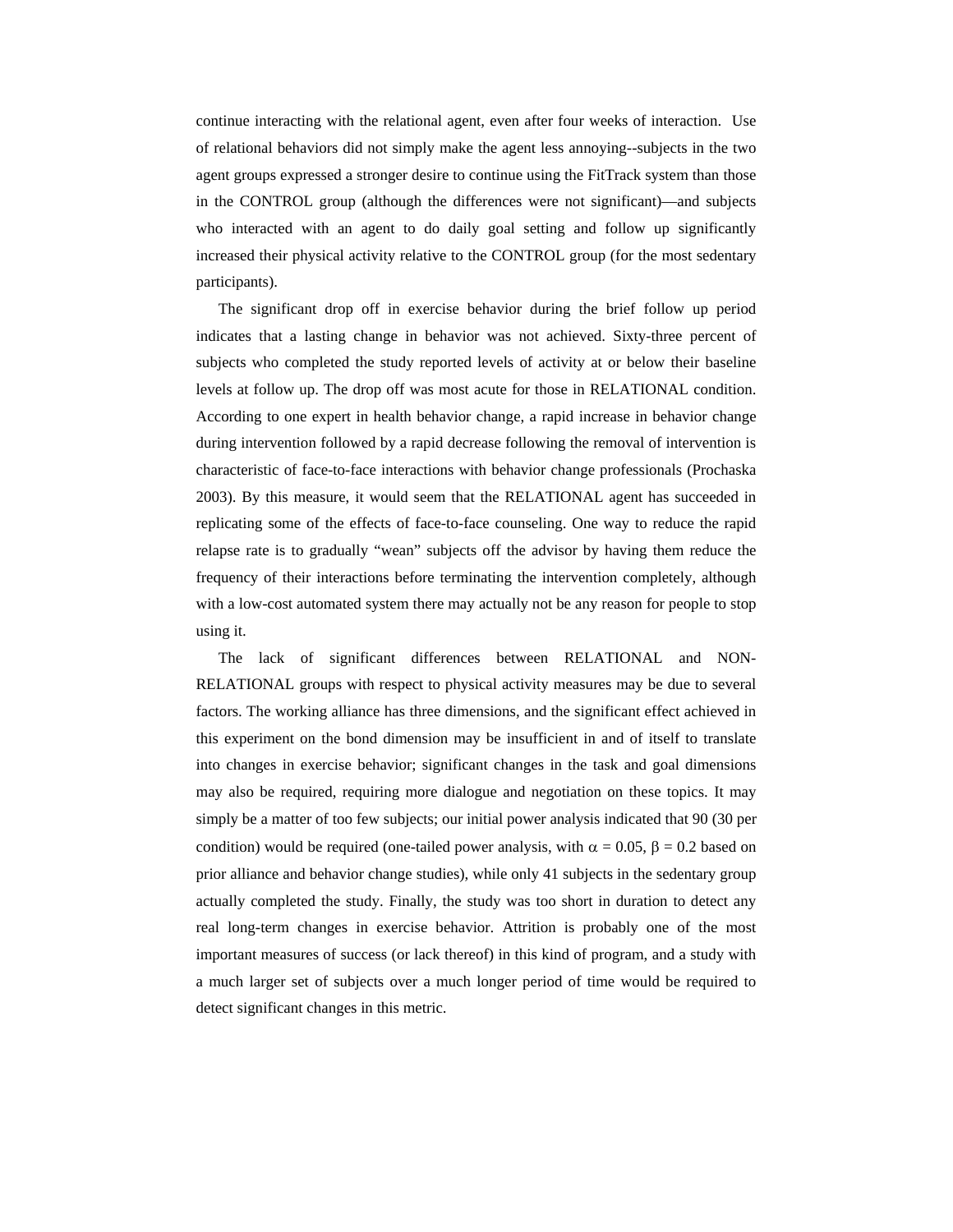Interviews were conducted with a number of the participants in the RELATIONAL and NON-RELATIONAL groups to obtain qualitative feedback on the system and experience. Overall impressions of the system were very favorable. Participants found interacting with the agent to be relatively natural; however, as one would expect given individual variations in preferences, subjects were divided on how they felt about talking to an animated character:

It was a really, really great idea to have some kind of animated character because it makes you feel like you're actually talking to a person rather than having words on the computer screen.

I like talking to Laura, especially those little conversations about school, weather, interests, etc. She's very caring. Toward the end, I found myself looking forward to these fresh chats that pop up every now and then. They make Laura so much more like a real person.

Once I kind of got used to Laura in general, I didn't really see her as a computer character. It didn't really bother me.

I didn't really like Laura very much. ... Actually, I liked all of the software except for the animated conversation thing.

One surprising finding from the interviews was that, even though the dialogue scripts had been authored to provide significant variability in each days' interaction, most participants found the conversations repetitive at some point during the month. This repetitiveness annoyed subjects, and a few subjects even indicated that it negatively impacted their motivation to exercise:

In the beginning I was extremely motivated to do whatever Laura asked of me, because I thought that every response was a new response. Whereas, towards the end I could tell what she was going to say to a couple of my responses.

#### 7. CONCLUSIONS

In this article we have motivated the development of relational agents as a new field of research, and presented a platform for the design, development, and evaluation of such an agent that builds and maintains a relationship with its users over time, using many of the relational strategies that people use in face-to-face conversation.

The evaluation study of the exercise advisor system demonstrated that people will readily engage in relational dialogue with a software agent, and that this can have positive impacts on users' perceived relationship with the agent. The embodied conversational agent used in this system incorporated many firsts. It is the first designed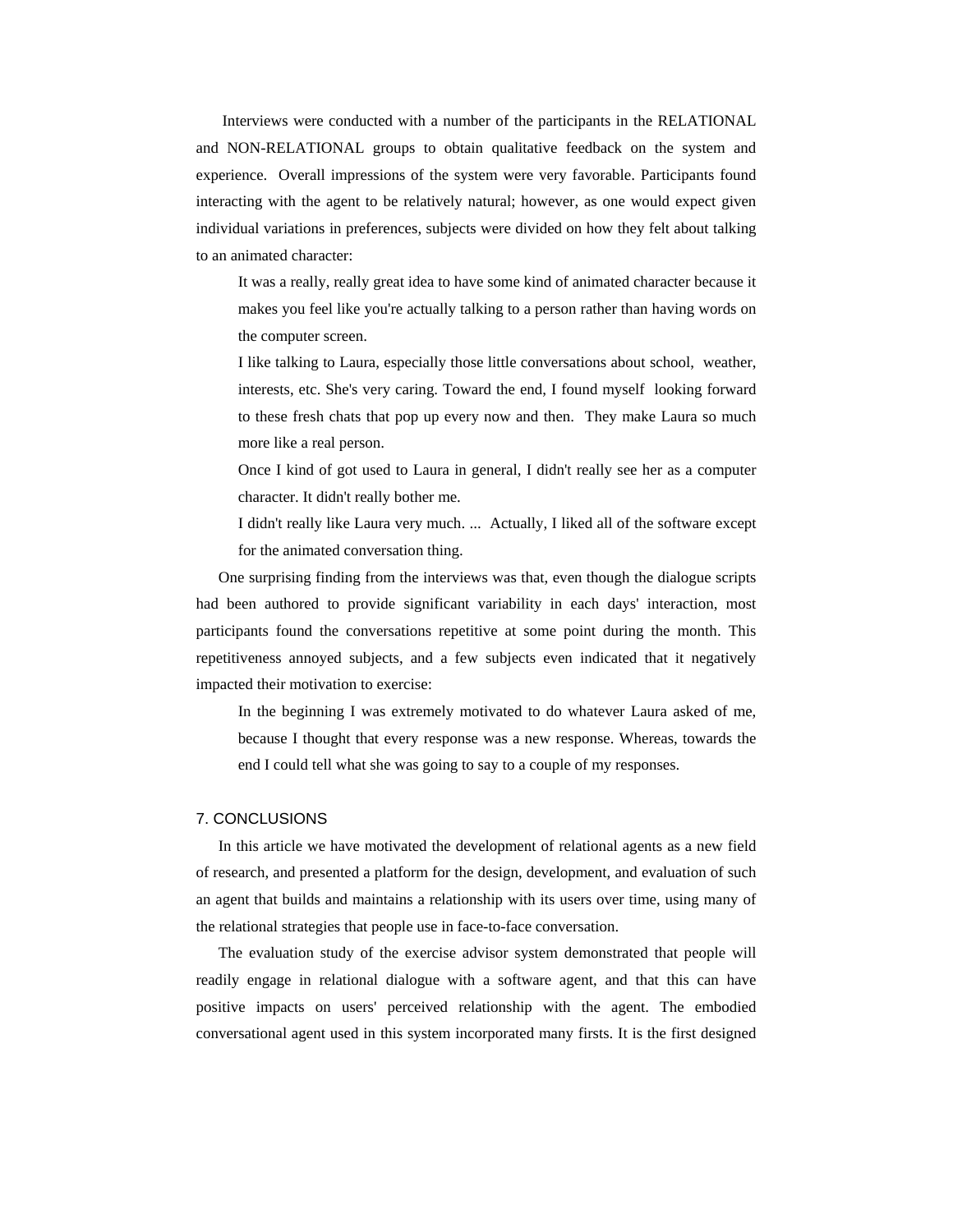for long-term interactions with users, and which incorporates the ability to remember relational information about users between interactions and refer back to such in subsequent dialogues. It is the first interactive embodied conversational agent designed for use on home computers that incorporates a wide range of naturalistic coverbal behavior, including hand gestures, posture shifts, and facial animation. It is the first interactive embodied conversational agent designed for scalable client-server deployment to support a large number of users. It also includes the widest range of verbal and nonverbal behaviors yet developed for relationship-building and emotional support. And, it is the first to demonstrate significant impact of the long-term use of a large set of relational behaviors.

# 7.1 Research Challenges

There are many fruitful directions this research could be advanced in the future. In the area of natural language dialogue, the issue of repetitiveness is a very interesting research problem; exactly how much variability, and what kinds of variability, are required to keep a user engaged in a given task over a long period of time? Although the scripting language for the exercise advisor agent was fairly sophisticated, ultimately it should be replaced with a natural language text generation system. Interesting research problems for long-term relationships relative to this change include how to refer back to prior conversations (what does a historical discourse context look like?) and how to incrementally populate such a system with new knowledge and topics of conversation so that someone could use such a system for an indefinite period of time without it repeating itself. Additionally, it would be interesting to investigate introduction of variability by changing non-linguistic vocal characteristics that, in people, would arise from natural changes in mood, energy-level, and health. These could be achieved by having internal models for these states within the agent, and using parameters of these models to modulate the verbal output.

Empathic dialogue itself poses some very interesting research questions. Which input and output modalities are best for communicating emotional understanding? Is it better to allow a user to express himself in an unconstrained manner (free text or speech) given that the system cannot completely understand what he is saying, or is it better to constrain him to a small set of feeling state choices, each of which results in the system providing an empathically accurate response?

Additionally, there is much work to be done on recognition of user affect. The current system is asymmetric in that it expresses affective cues to the user through both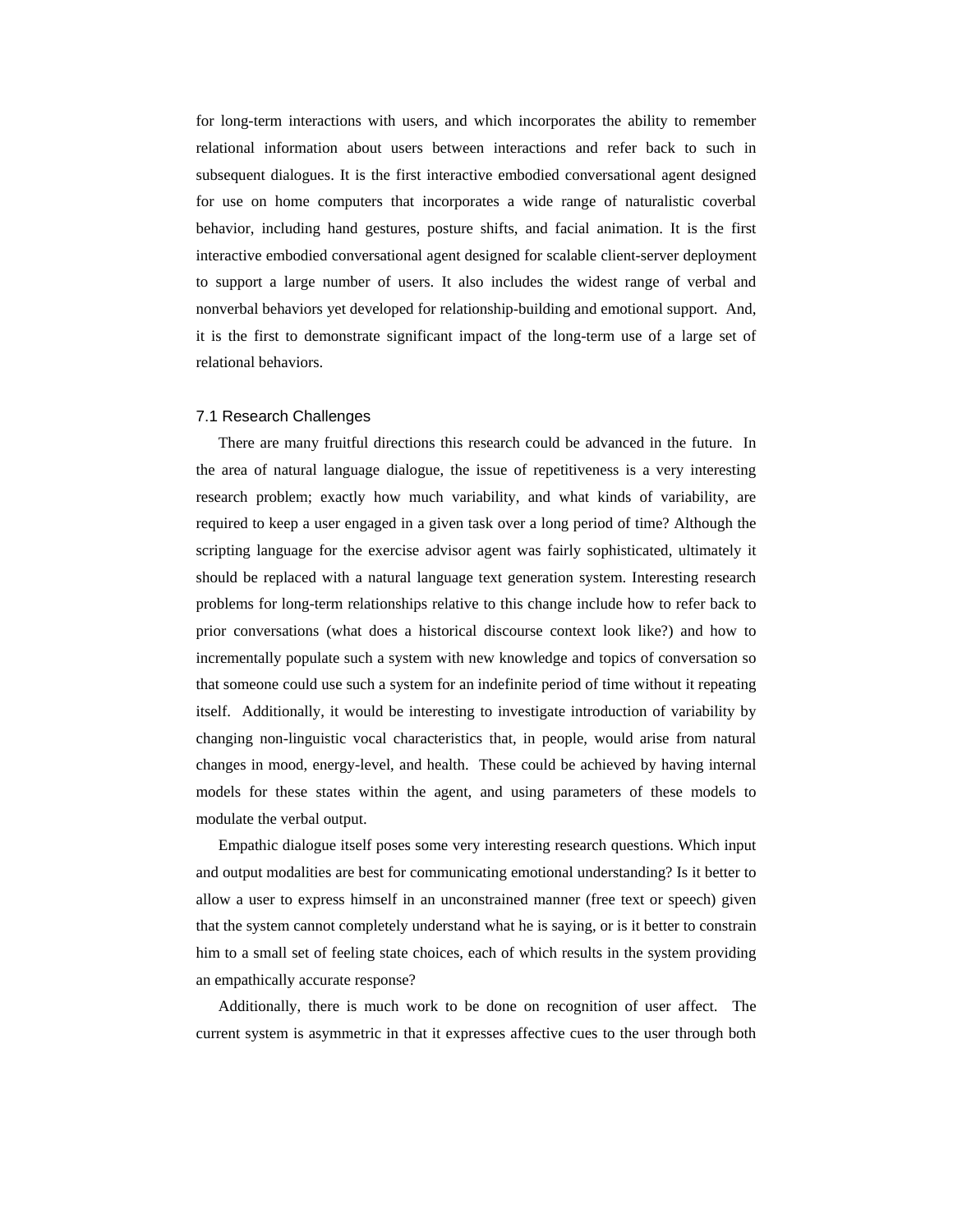verbal and non-verbal channels, while it only reads them from the user through menu selections. Research in affect perception is actively trying to address machine recognition of human expression (Picard 1997).

As mentioned, the relational agent described in this paper incorporates all the relational strategies described in Section 4. However, it is possible that some of these were ineffective, possibly due to misunderstood theory or poor implementation, and that a different subset might lead to different results. More work should be done to examine which relational strategies are most effective for particular interaction design goals.

The exercise advisor represents a single point in a large space of possible helping applications. There are potentially many other helping domains that could benefit from the deployment of a relational agent, from other health behavior change domains (e.g., smoking cessation, diet) to coaching, counseling and therapy. Within each of these areas there are many additional strategies that could be explored for relationship building and therapeutic intervention.

Finally, relational agents on mobile devices could provide a particularly powerful combination, both for relationship building (a "buddy" who is always with you) and for behavior change (e.g., providing interventions at the time and place of need, having a workout coach that you can take to the gym, etc.). Our initial plan for the health advisor was to deploy it on a PDA, motivating a study of how people would interact with embodied conversational agents on handheld devices (see Figure 9) (Bickmore 2002). This remains a fruitful area for further research.

### **Figure 9. Handheld Embodied Conversational Agent**

# 7.2 Lessons for the HCI Practitioner

We have described several important components of human relationships, and made a case for thinking systematically about relational variables in designing future humancomputer interactions, even if such interactions do not involve software agents. Most of the relational strategies we described can be implemented in any conversational system, including the nonverbal strategies: think R2D2 in Star Wars, who communicated affective expression with mechanical beeps and movements. We think that our findings have several important messages for today's developers of user interfaces.

First, deploying a "conversational" interface does not imply that natural language understanding must be used. The dynamic menu-based approach (also used in (Rich, Sidner et al. 2001)) provided many of the benefits of a natural language interface, such as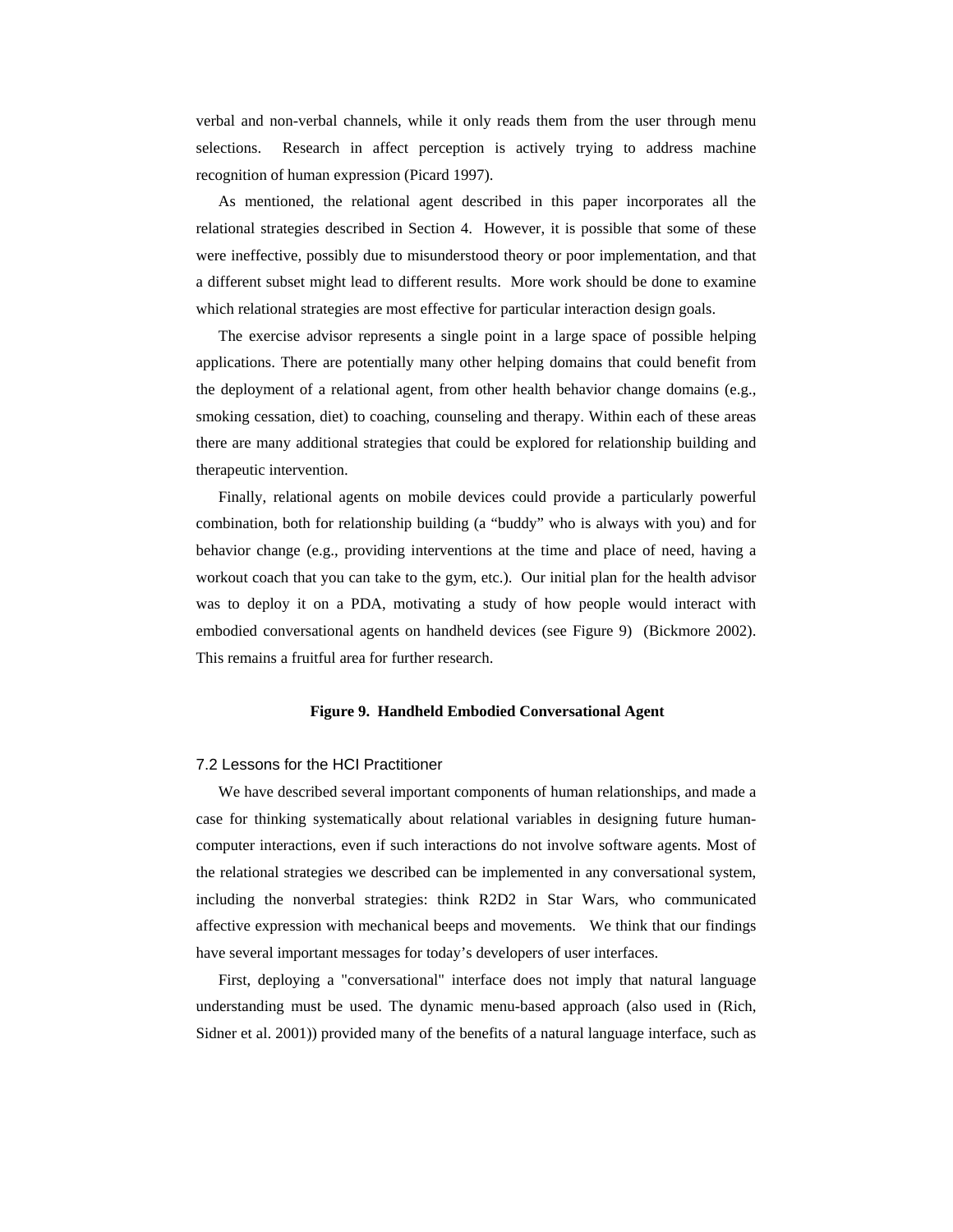naturalness and ease of use, without having to rely on error-prone understanding of unconstrained input. In our study all 101 subjects managed to use the conversational interface without any training (they were simply told they would be having a conversation with an animated character), without any reported problems, or without having their expectations dashed (a common criticism of natural language and anthropomorphic interfaces).

 Meta-relational communication – being very clear up front about the roles of each of the parties in a human-computer relationship, and checking in from time-to-time to see how everything is going and making adjustments as needed – is very important for managing user expectations, and making them feel understood and cared for. Being conscious of the use of social deixis in the interface, including such language features as politeness and forms of address, allows the design of more consistent interfaces and interfaces which are more tailored to individual users or classes of users.

And, as noted by Klein (Klein, Moon et al. 2002), appropriate use of empathy by a computer can go a long way towards making them feel understood and alleviating negative emotional states such as frustration.

Perhaps most importantly, thinking about human-computer interactions as relationships allows designers to take a long-term view of these collaborations, and the ways in which these relationships should unfold over time. While reliability and consistency are highly prized in most aspects of interface design, there are some applications areas in which variability is important for keeping the user engaged in the task.

#### 7.3 Ethical Issues

One concern that has been raised is that relational agents could conceivably lead to further fractionating of society if, rather than supplying additional social bonds they tend to replace the ones that people already have, or would have had, with other people. This may be true; however, relational agents could also play a positive role in socialization. One way is by acting as social role models. In developing FitTrack we joked that it could actually teach socially-backward MIT students to conduct social dialogue. More seriously, there are a number of user groups, such as autistics, for whom social interaction does not come naturally, but can be learned from highly-repetitive training with patient therapists, family, and friends. Relational agents could be used to potentially augment such interactions, and they can be infinitely patient if desired.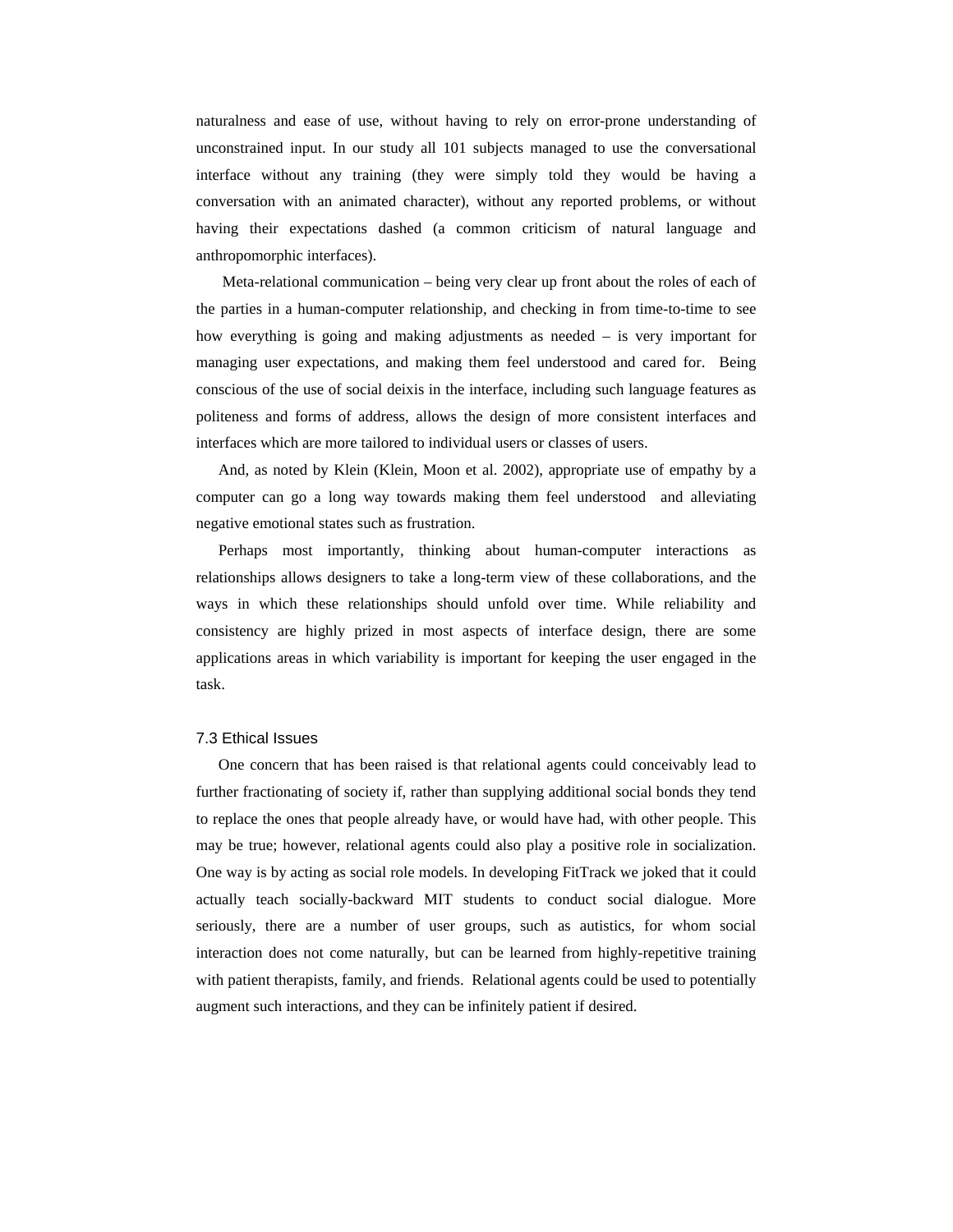Another way that relational agents could actually increase socialization is by providing social network support. Imagine if, after a series of set backs at work, your agent contacts your best friend on your behalf, tells them what is going on and arranges an outing for you. Alternatively, your agent could introduce you to a support group of people who are currently going through similar problems. As with any new technology that is proactive in sharing information about you, this scenario raises issues of privacy and security: with whom do you let it share which pieces of relational or personal information, and how does it earn your trust to do so?

Relational agents, as any technology, can be abused. Agents that earn our trust over time can be used to provide more potent means of persuasion for marketers than more passive forms of advertising. If we eventually come to rely on our agents as sources of grounding for our beliefs, values and emotions (one of the major functions of close human relationships (Duck 1991)) then they could become a significant source of manipulation and possibly even control over individuals. Educating users about the capabilities of relational agents is one important step toward prevention of such manipulation.

This research is also likely to raise questions about the role of sincerity in relational strategies: is being deliberate about the relational strategies you use a bad thing, especially if you know the strategies are likely to increase the probability of some desirable outcome for you? In some ways, relationship formation can be seen as a negotiation, with the potential for win-win, win-lose, and lose-lose outcomes. Now that a variety of relational strategies can be systematically implemented in machines, these strategies can be more carefully examined to understand the role they play in transacting a variety of outcomes, in both human-machine *and* human-human interactions.

A final issue, raised by Picard and Klein, is the ethic of building agents that pretend to care, understand and empathize, when, in fact, they have no emotions of their own (Picard and Klein 2002). As observed by Turkle, people today seem quite comfortable with computational artifacts that only appear to have emotions (Turkle 1995) and, as confirmed by most users in the FitTrack study, the end seems to justify the means. As one subject put it:

She's a computer character. I don't know if she cared about me. I don't know if she feels. She's a character and has a role, but I don't know if she has feelings. But, it worked for me and I'm happy.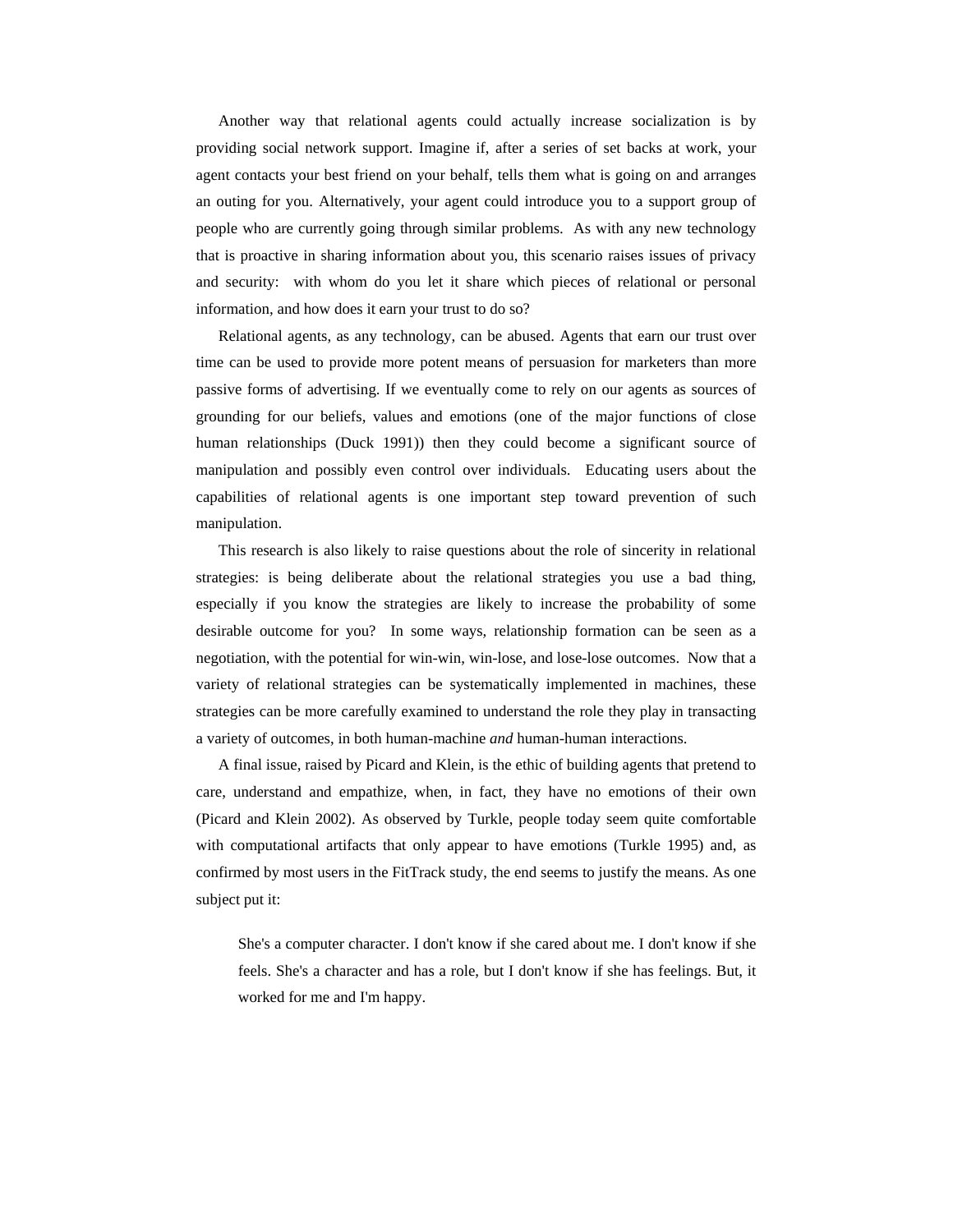#### ACKNOWLEDGMENTS

We thank Justine Cassell, Candace Sidner and Amanda Gruber for their many contributions to this work, as well as Wayne Velicer, Bryan Blissmer, Deb Riebe, Ian Gouldstone, Marlisa Febbriello, Julie Stalma, Dorri Lee, Laura Packer, Nancy Alvarado, Anna Pandolfo, Sherry Turkle, Dan Ariely, Noah Fields, Karen Liu, Jonathan Klein, Mindy Chang, Chris Cary, Temitope Sibun and Tom Stocky for their efforts.

This material is based upon work supported by the National Science Foundation under Grant No. 0087768. Any opinions, findings, and conclusions or recommendations expressed in this material are those of the author(s) and do not necessarily reflect the views of the National Science Foundation.

### REFERENCES

- Altman, I. and D. Taylor 1973. *Social penetration: The development of interpersonal relationships*. New York, Holt, Rinhart & Winston.
- Anselmi, K. and J. James E. Zemanek 1997. Relationship Selling: How Personal Characteristics of Salespeople Affect Buyer Satisfaction. *Journal of Social Behavior and Personality* **12**(2): 539-550.
- Argyle, M. 1988. *Bodily Communication*. New York, Methuen & Co. Ltd.

Bachelor, A. 1991. Comparison and Relationship to Outcome of Diverse Dimensions of the Helping Alliance as Seen by Client and Therapist. *Psychotherapy* **28**(4): 534-549.

- Berscheid, E. and H. Reis 1998. Attraction and Close Relationships. *The Handbook of Social Psychology*. D. Gilbert, S. Fiske and G. Lindzey. New York, McGraw-Hill**:** 193-281.
- Bickmore, T. 2002. Towards the Design of Multimodal Interfaces for Handheld Conversational Characters. *CHI'02*, Minneapolis, MN.
- Bickmore, T. and J. Cassell 2001. Relational Agents: A Model and Implementation of Building User Trust. *CHI'01*, Seattle, WA.
- Breazeal, C. 2002. *Designing Sociable Robots*. Cambridge, MA, MIT Press.
- Brehm, S. 1992. *Intimate Relationships*. New York, McGraw-Hill.
- Brown, P. and S. C. Levinson 1987. *Politeness: Some universals in language usage*. Cambridge, Cambridge University Press.
- Brown, R. and A. Gilman 1972. The pronouns of power and solidarity. *Language and Social Context*. P. Giglioli. Harmondsworth, Penguin**:** 252-282.
- Burgoon, J. K. and J. L. Hale 1984. The Fundamental Topoi of Relational Communication. *Communication Monographs* **51**: 193-214.
- Cassell, J. and T. Bickmore 2000. External Manifestations of Trustworthiness in the Interface. *Communications of the ACM* **43**(12): 50-56.
- Cassell, J., T. Bickmore, M. Billinghurst, L. Campbell, K. Chang, H. Vilhjalmsson and H. Yan 1999. Embodiment in Conversational Interfaces: Rea. *CHI'99*, Pittsburgh, PA.
- Cassell, J., T. Bickmore, H. Vilhjálmsson and H. Yan 2000. More Than Just a Pretty Face: Affordances of Embodiment. *IUI 2000*, New Orleans, Louisiana.
- Cassell, J., Y. Nakano, T. Bickmore, C. Sidner and C. Rich 2001. Non-Verbal Cues for Discourse Structure. *Association for Computational Linguistics*, Toulouse, France.
- Cassell, J., J. Sullivan, S. Prevost and E. Churchill, Eds. 2000. *Embodied Conversational Agents*. Cambridge, MA, The MIT Press.
- Cassell, J., H. Vilhjálmsson and T. Bickmore 2001. BEAT: The Behavior Expression Animation Toolkit. *SIGGRAPH '01*, Los Angeles, CA.
- Celio, A., A. Winzelberg, P. Dev and C. Taylor 2002. Improving Compliance in On-line Structured Self-help Programs: Evaluation of an Eating Disorder Program. *Journal of Psychiatric Practice* **8**(1): 14-20.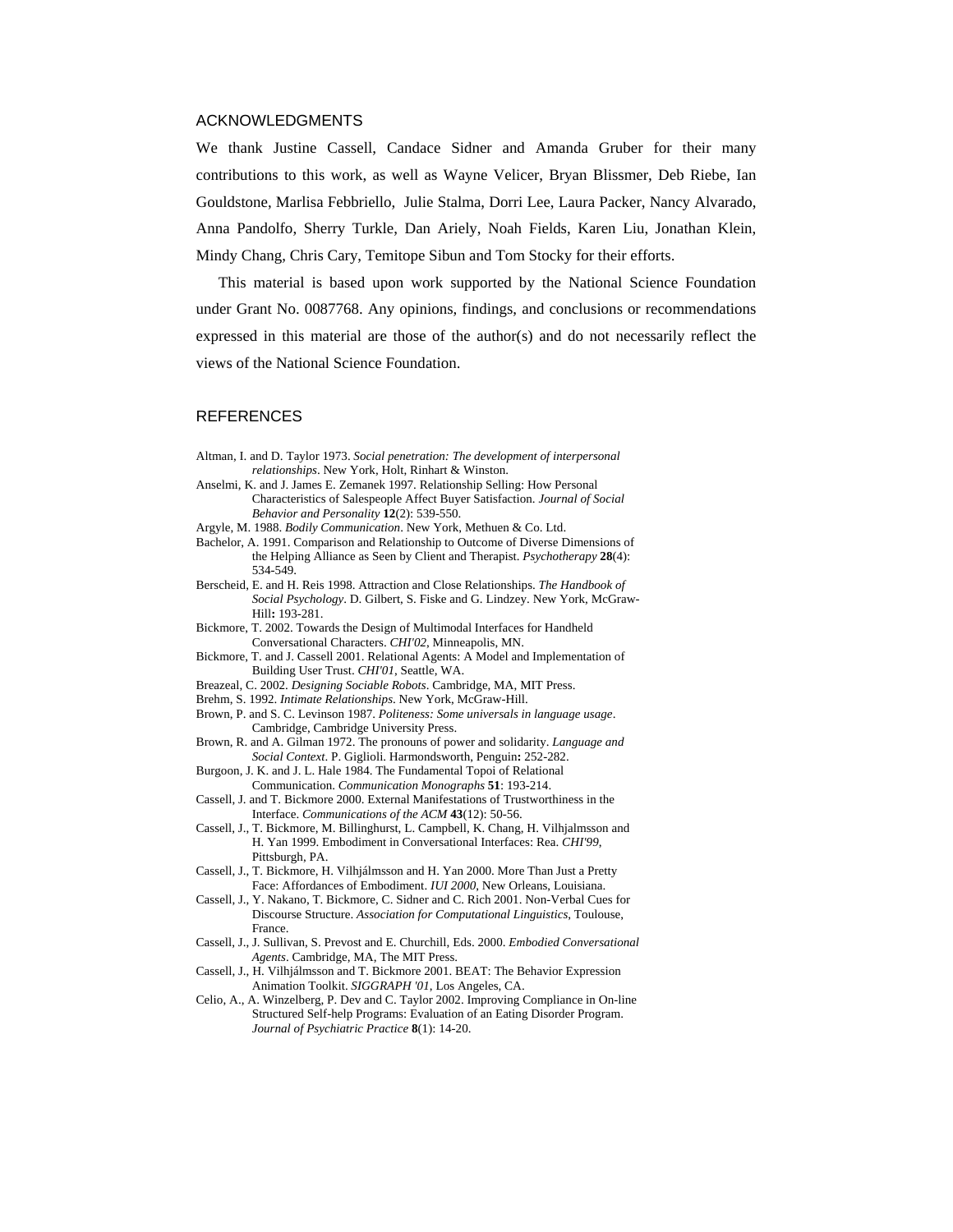- Cole, T. and J. Bradac 1996. A Lay Theory of Relational Satisfaction with Best Friends. *Journal of Social and Personal Relationships* **13**(1): 57-83.
- Connors, G., K. Carroll, C. DiClemente and R. Longabaugh 1997. The Therapeutic Alliance and Its Relationship to Alchoholism Treatment Participation and Outcome. *Journal of Consulting and Clinical Psychology* **65**(4): 588-598.

Csikszentmihalyi, M. and E. Rochberg-Halton 1998. *The meaning of things: Domestic symbols and the self*. Cambridge, Cambridge University Press.

- Dainton, M. and L. Stafford 1993. Routine Maintenance Behaviors: A comparison of relationships type, partner similarity and sex differences. *Journal of Social and Personal Relationships* **10**: 255-271.
- Damon, W. and E. Phelps 1989. Strategic Uses of Peer Learning in Children's Education. *Peer Relationships in Child Development*. T. Berndt and G. Ladd. New York, Wiley**:** 135-157.
- Duck, S. 1991. *Understanding Relationships*. New York, Guilford Press.
- Duck, S. 1998. *Human Relationships*. London, SAGE Publications.
- Fogg, B. J. and H. Tseng 1999. The Elements of Computer Credibility. *Proceedings of CHI '99*.
- Friedman, B., P. Kahn and J. Hagman 2003. Hardware Companions? What Online AIBO Discussion Forums Reveal about the Human-Robotic Relationship. *CHI'03*, Ft. Lauderdale, FL.
- Gabarro, J. 1990. The Development of Working Relationships. *Intellectual Teamwork: Social and Technological Foundations of Cooperative Work*. J. Galegher, R. Kraut and C. Egido. Hillsdale, New Jersey, Lawrence Erlbaum Associates**:**  79-110.
- Gaston, L. 1990. The Concept of the Alliance and its Role in Psychotherapy: Theoretical and Empirical Considerations. *Psychotherapy* **27**(2): 143-153.
- Gelso, C. and J. Hayes 1998. *The Psychotherapy Relationship: Theory, Research and Practice*. New York, John Wiley and Sons.
- Gilbertson, J., K. Dindia and M. Allen 1998. Relational Continuity Constructional Units and the Maintenance of Relationships. *Journal of Social and Personal Relationships* **15**(6): 774-790.
- Gill, D., A. Christensen and F. Fincham 1999. Predicting marital satisfaction from behavior: Do all roads really lead to Rome? *Personal Relationships* **6**: 369- 387.
- Gutek, B., B. Cherry, A. Bhappu, S. Schneider and L. Woolf 2000. Features of Service Relationships and Encounters. *Work and Occupations* **27**(3): 319-352.
- Hartup, W. 1996. Cooperation, close relationships, and cognitive development. *The company they keep: Friendship in childhood and adolescence*. W. Bukowski, A. Newcomb and W. Hartup. Cambridge, Cambridge University Press**:** 213- 237.
- Henry, W. and H. Strupp 1994. The Therapeutic Alliance as Interpersonal Process. *The Working Alliance: Theory, Research and Practice*. A. Horvath and L. Greenberg. New York, John Wiley & Sons**:** 51-84.
- Horvath, A. 1994. Research on the Alliance. *The Working Alliance: Theory, Research and Practice*. A. Horvath and L. Greenberg. New York, John Wiley & Sons**:**  259-286.
- Horvath, A. and L. Greenberg 1989. Development and Validation of the Working Alliance Inventory. *Journal of Counseling Psychology* **36**(2): 223-233.
- Horvath, A. and L. Luborsky 1993. The Role of the Therapeutic Alliance in Psychotherapy. *Journal of Consulting and Clinical Psychology* **61**(4): 561- 573.
- Horvath, A. and B. Symonds 1991. Relation Between Working Alliance and Outcome in Psychotherapy: A Meta-Analysis. *Journal of Conseling Psychology* **38**(2): 139-149.
- Jakobson, R. 1960. Linguistics and Poetics. *Style in language*. T. A. Sebeok. Cambridge, MA, MIT Press**:** 130-144.
- Keijsers, G. P. J., C. P. D. R. Schaap and C. A. L. Hoogduin 2000. The Impact of Interpersonal Patient and Therpist Behavior on Outcome in Cognitive-Behavior Therapy. *Behavior Modification* **24**(2): 264-297.
- Kelley, H. 1983. Epilogue: An essential science. *Close Relationships*. H. Kelley, A. Berscheid, J. Christensenet al. New York, Freeman**:** 486-503.
- Kelley, H. 1983. Epilogue: An essential science. *Close relationships*. D. Peterson. New York, Freeman**:** 486-503.
- Kim, J. and J. Y. Moon 1997. Emotional Usability of Customer Interfaces: Focusing on CyberBanking Systems Interfaces. *CHI 97*.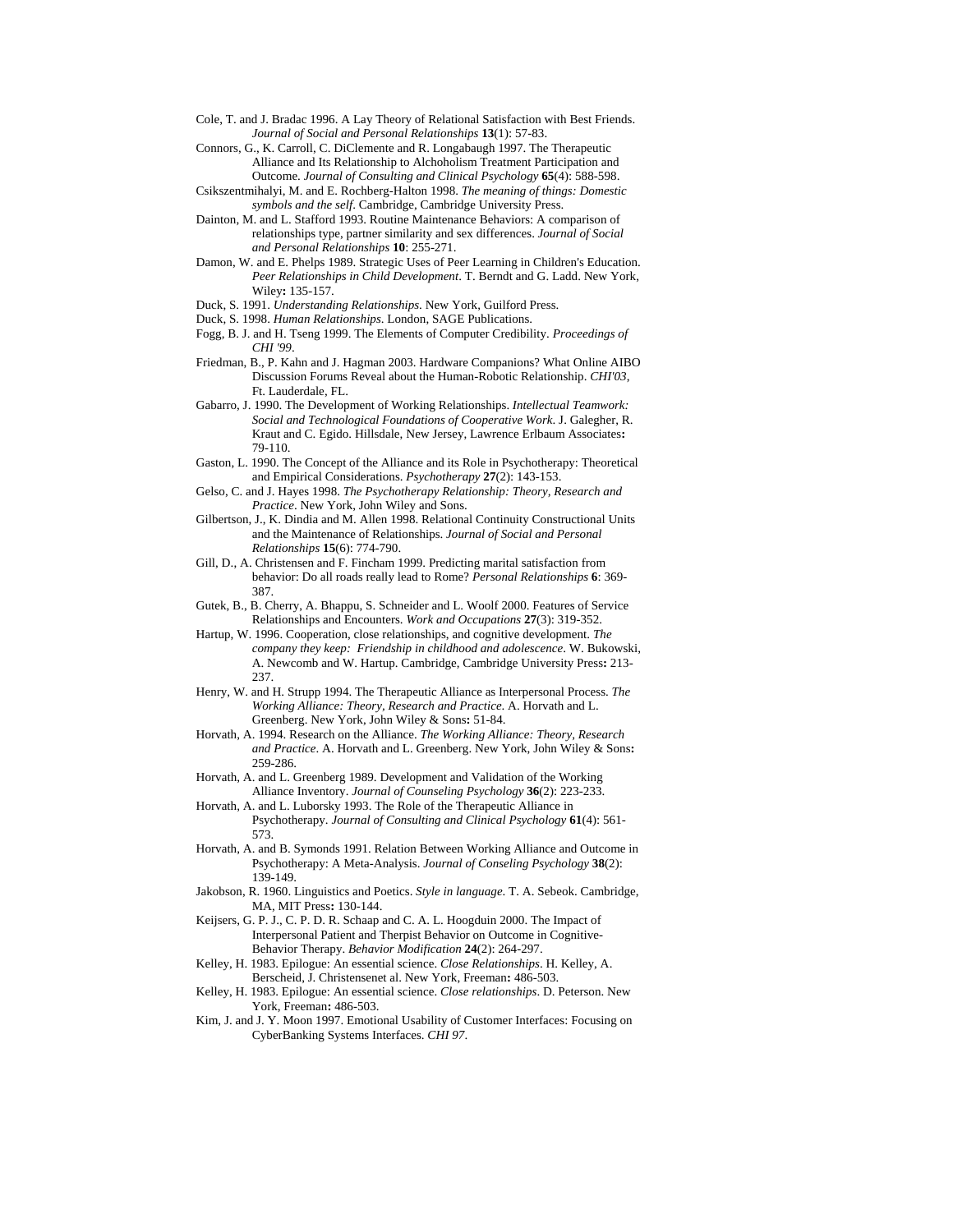- Klein, J., Y. Moon and R. Picard 2002. This Computer Responds to User Frustration: Theory, Design, Results, and Implications. *Interacting with Computers* **14**: 119-140.
- Knapp, D. 1988. Behavioral Management Techniques and Exercise Promotion. *Exercise Adherence: Its Impact on Public Health*. R. Dishman. Champaign, Illinois, Human Kinetics Books**:** 203-235.
- LaFrance, M. 1982. Posture Mirroring and Rapport. *Interaction Rhythms: Periodicity in Communicative Behavior*. M. Davis. New York, Human Sciences Press, Inc.**:**  279-298.
- Laver, J. 1981. Linguistic routines and politeness in greeting and parting. *Conversational routine*. F. Coulmas. The Hague, Mouton**:** 289-304.
- Lee, J., J. Kim and J. Moon 2000. What makes Internet users visit cyber stores again? Key design factors for customer loyalty. *CHI'00*.
- Lester, J. C., S. A. Converse, S. E. Kahler, S. T. Barlow, B. A. Stone and R. S. Bhogal 1997. The Persona Effect: Affective Impact of Animated Pedagogical Agents. *CHI '97*.
- Levinson, S. C. 1983. *Pragmatics*. Cambridge, Cambridge University Press.
- Lim, T. 1994. Facework and Interpersonal Relationships. *The challenge of facework: Cross-cultural and interpersonal issues*. S. Ting-Toomey. Albany, NY, State University of New York Press**:** 209-229.
- Luborsky, L. 1994. Therapeutic Alliances as Predictors of Psychotherapy Outcomes: Factors Explaining the Predictice Success. *The Working Alliance: Theory, Research and Practice*. A. Horvath and L. Greenberg. New York, John Wiley & Sons**:** 38-50.
- Maes, P. 1989. How to do the right thing. *Connection Science Journal* **1**(3).
- Malinowski, B. 1923. The problem of meaning in primitive languages. *The Meaning of Meaning*. C. K. Ogden and I. A. Richards, Routledge & Kegan Paul.
- Mallinckrodt, B. 1003. Session Impact, Working Alliance, and Treatment Outcome in Brief Counseling. *Journal of Counseling Psychology* **40**(1): 25-32.
- McGuire, A. 1994. Helping Behaviors in the Natural Environment: Dimensions and Correlates of Helping. *Personality and Social Psychology Bulletin* **20**(1): 45- 56.
- McNeill, D. 1992. *Hand and Mind: What Gestures Reveal about Thought*. Cambridge, Cambridge University Press.
- Miller, C. and R. Larson 1992. An explanatory and "argumentative" interface for a model-based diagnostic system. *Proceedings of the ACM Symposium on User Interface Software and Technology*, Monterey, CA, ACM.
- Moon, Y. 1998. Intimate self-disclosure exchanges: Using computers to build reciprocal relationships with consumers. Cambridge, MA, Harvard Business School.
- Morkes, J., H. Kernal and C. Nass 1998. Humor in Task-Oriented Computer-Mediated Communication and Human-Computer Interaction. *CHI 98*.
- Mulken, S. v., E. Andre and J. Muller 1999. An Empirical Study on the Trustworthiness of Life-Like Interface Agents. Saarbrucken, Germany, DFKI.
- Okun, B. 1997. *Effective Helping: Interviewing and Counseling Techniques*. Pacific Grove, CA, Brooks/Cole.
- Pate, R. R., M. Pratt, S. N. Blair, W. L. Haskell, C. A. Macera, C. Bouchard, D. Buchner, W. Ettinger, G. W. Heath, A. C. King, A. Kriska, A. S. Leon, B. H. Marcus, J. Morris, R. S. Paffenbarger, K. Patrick, M. L. Pollock, J. M. Rippe, J. Sallis and J. H. Wilmore 1995. Physical Activity and Public Health: A Recommendation From the Centers for Disease Control and Prevention and the American College of Sports Medicine. *Journal of the American Medical Association* **273**(5): 402-407.
- Petty, R. and D. Wegener 1998. Attitude Change: Multiple Roles for Persuasion Variables. *The Handbook of Social Psychology*. D. Gilbert, S. Fiske and G. Lindzey. New York, McGraw-Hill**:** 323-390.
- Picard, R. 1997. *Affective Computing*. Cambridge, MA, MIT Press.
- Picard, R. and J. Klein 2002. Computers that recognize and respond to user emotion: theoretical and practical implications. *Interacting with Computers* **14**: 141- 169.
- Pinto, B., N. Cherico, L. Szymanski and B. Marcus 1998. Longitudinal Changes in College Students' Exercise Participation. *College Health* **47**: 23-27.
- Planalp, S. 1993. Friends' and Acquaintances' Conversations II: Coded Differences. *Journal of Social and Personal Relationships* **10**: 339-354.
- Planalp, S. and A. Benson 1992. Friends' and Acquaintances' Conversations I: Perceived Differences. *Journal of Social and Personal Relationships* **9**: 483-506.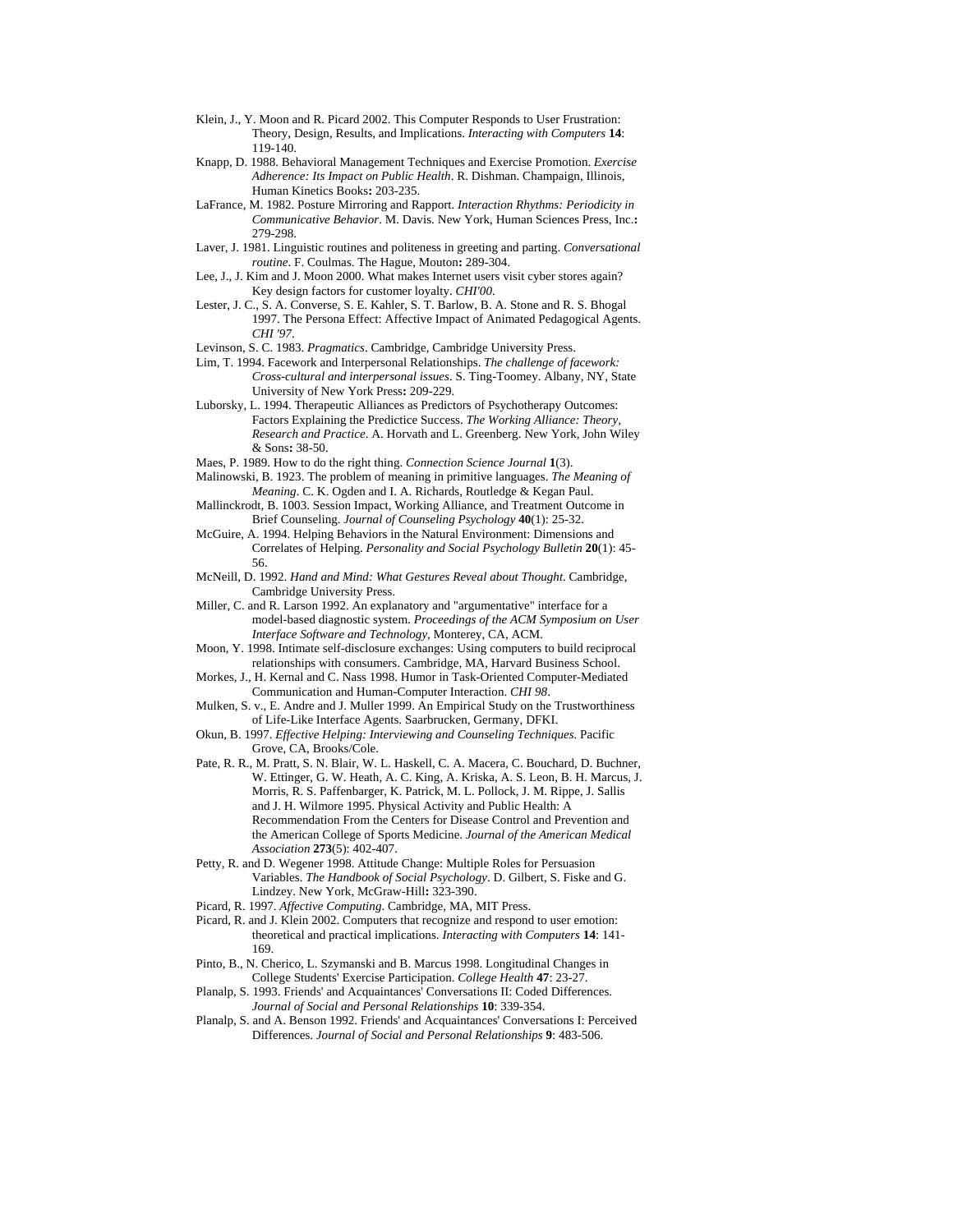Prochaska, J. 2003. personal communication.

- Prochaska, J. and B. Marcus 1994. The Transtheoretical Model: Applications to Exercise. *Advances in Exercise Adherence*. R. Dishman. Champaign, IL, Human Kinetics**:** 161-180.
- Raue, P. and M. Goldfried 1994. The Therapeutic Alliance in Cognitive-Behavior Therapy. *The Working Alliance: Theory, Research and Practice*. A. Horvath and L. Greenberg. New York, John Wiley & Sons**:** 131-152.
- Reeves, B. and C. Nass 1996. *The Media Equation*. Cambridge, Cambridge University Press.
- Relationship 1998. *Webster's Revised Unabridged Dictionary*, MICRA.
- Relationship 2000. *The American Heritage Dictionary of the English Language*, Houghton Mifflin.
- Rich, C., C. L. Sidner and N. Lesh 2001. COLLAGEN: Applying Collaborative Discourse Theory to Human-Computer Interaction. *AI Magazine*.
- Richmond, V. and J. McCroskey 1995. Immediacy. *Nonverbal Behavior in Interpersonal Relations*. Boston, Allyn & Bacon**:** 195-217.
- Riva, A., C. Smigelski and R. Friedman 2000. WebDietAID: An Interactive Web-Based Nutritional Counselor. *AMIA*.
- Sallis, J. 1997. Seven-Day Physical Activity Recall. *Medicine & Science in Sports & Exercise* **Supplement**: S89-S103.
- Schneider, K. P. 1988. *Small Talk: Analysing Phatic Discourse*. Marburg, Hitzeroth.
- Shechtman, N. and L. Horowitz 2003. Media Inequality in Conversation: How People Behave Differently When Interacting with Computers and People. *CHI'03*, Ft. Lauderdale, FL.
- Spencer-Oatey, H. 1996. Reconsidering power and distance. *Journal of Pragmatics* **26**: 1-24.
- Stafford, L. and D. Canary 1991. Maintenance Strategies and Romantic Relationship Type, Gender and Relational Characteristics. *Journal of Social and Personal Relationships* **8**: 217-242.
- Stafford, L., M. Dainton and S. Haas 2000. Measuring Routine and Strategic Relational Maintenance: Scale Revision, Sex versus Gender Roles, and the Prediction of Relational Characteristics. *Communication Monographs* **67**(3): 306-323.
- Stipek, D. 1996. Motivation and Instruction. *Handbook of Educational Psychology*. Berliner and Calfee**:** 85-113.
- Sunde, M. and S. Sandra 1999. *Behavior Change in the Human Services: An Introduction to Principles and Applications*. London, Sage.
- Suzuki, N., Y. Takeuchi, K. Ishii and M. Okada 2003. Effects of echoic mimicry using hummed sounds on human-computer interaction. *Speech Communication* **40**: 559-573.
- Svennevig, J. 1999. *Getting Acquainted in Conversation*. Philadephia, John Benjamins.
- Torres, O. E., J. Cassell and S. Prevost 1997. Modeling Gaze Behavior as a Function of Discourse Structure. *First International Workshop on Human-Computer Conversation*.
- Tseng, S. and B. J. Fogg 1999. Credibility and Computing Technology. *CACM* **42**(5): 39- 44.
- Tudor-Locke, C. and A. M. Myers 2001. Methodological considerations for researchers and practitioners using pedometers to measure physical (ambulatory) activity. *Research Quarterly for Exercise and Sport* **72**(1): 1-12.
- Turkle, S. 1995. *Life on the Screen: Identity in the Age of the Internet*. Englewood Cliffs, NJ, Simon & Schuster.
- Velicer, W. and J. Prochaska 1999. An Expert System Intervention for Smoking Cessation. *Patient Education and Counseling* **36**: 119-129.
- Walker, M. A., J. E. Cahn and S. J. Whittaker 1997. Improvising linguistic style: Social and Affective Bases for Agent Personality. *Autonomous Agents 97*, Marina Del Rey, CA.
- Whittaker, S. and B. O'Conaill 1997. The Role of Vision in Face-to-Face and Mediated Communication. *Video-Mediated Communication*. K. Finn, A. Sellen and S. Wilbur, Lawrence Erlbaum Associates, Inc.**:** 23-49.
- Winnicott, D. 1982. *Playing and Reality*. New York, Routledge.
- Wish, M., M. Deutsch and S. J. Kaplan 1976. Perceived Dimensions of Interpersonal Relations. *Journal of Personality and Social Psychology* **33**(4): 409-420.
- Woods, W. A. 1986. Transition Network Grammars for Natural Language Analysis. *Readings in Natural Language Processing*. B. J. Grosz, K. S. Jones and B. L. Webber. Los Altos, CA, Morgan Kaufmann Publishers, Inc.**:** 71-88.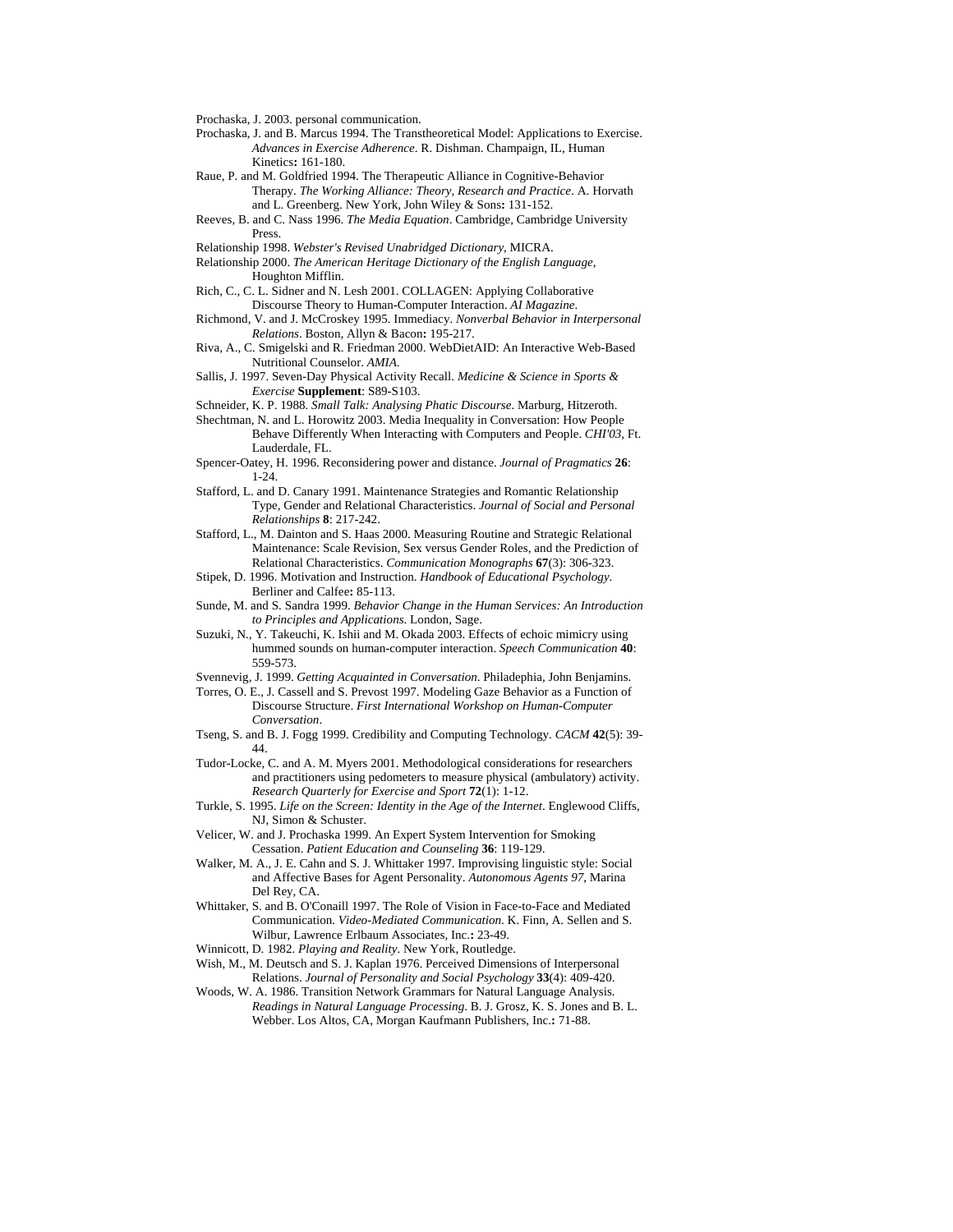

**Figure 1. FitTrack Client with Exercise Advisor and Browsers**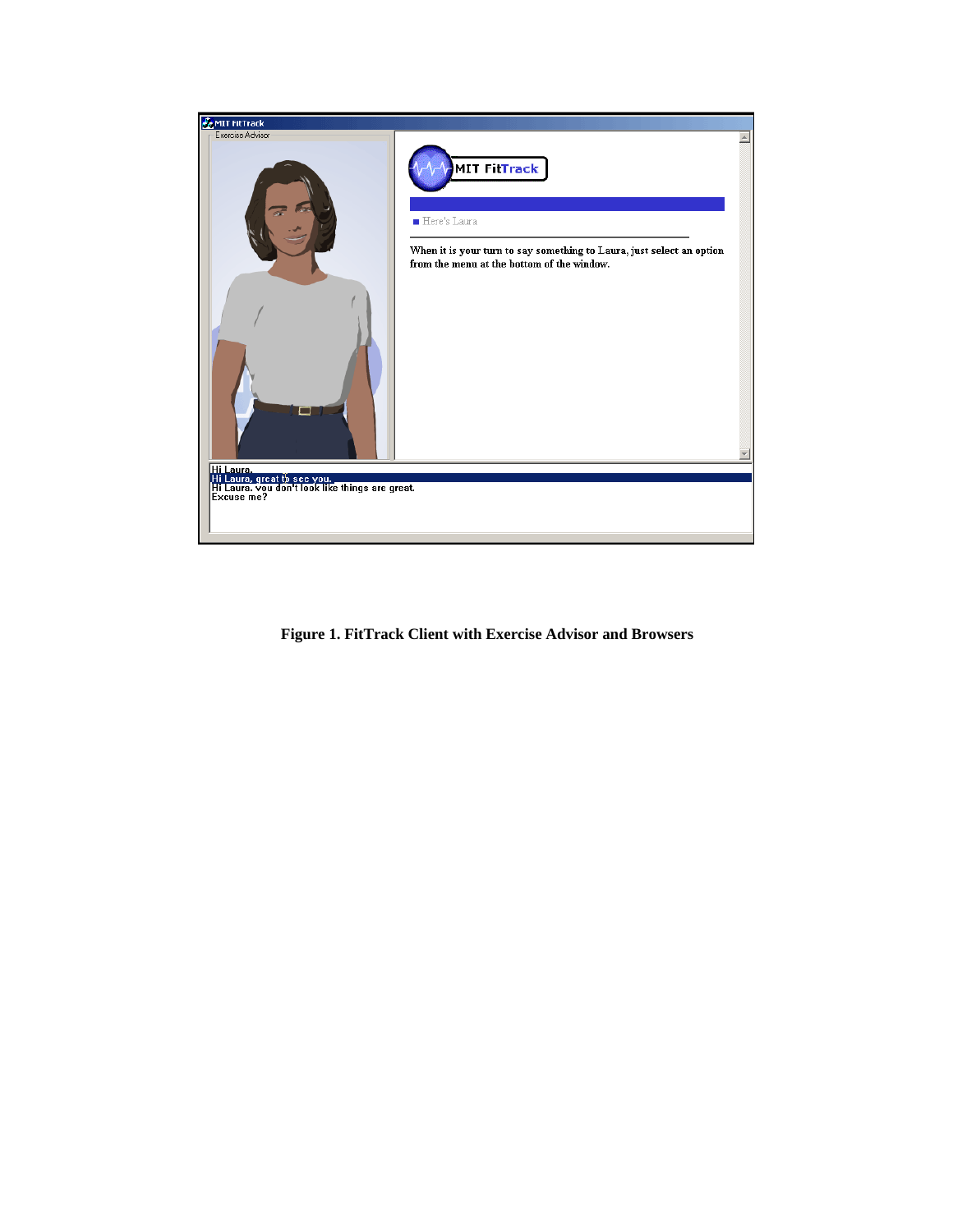

**Low Immediacy Task Frame**



**Low Immediacy Encourage Frame**



**High Immediacy Task Frame**



**High Immediacy Empathy Frame**









**Deictic Left Gesture Deictic Down Gesture Farewell Gesture Contrast Gesture**

**Figure 2. Example Nonverbal Behavior Produced by the Exercise Advisor**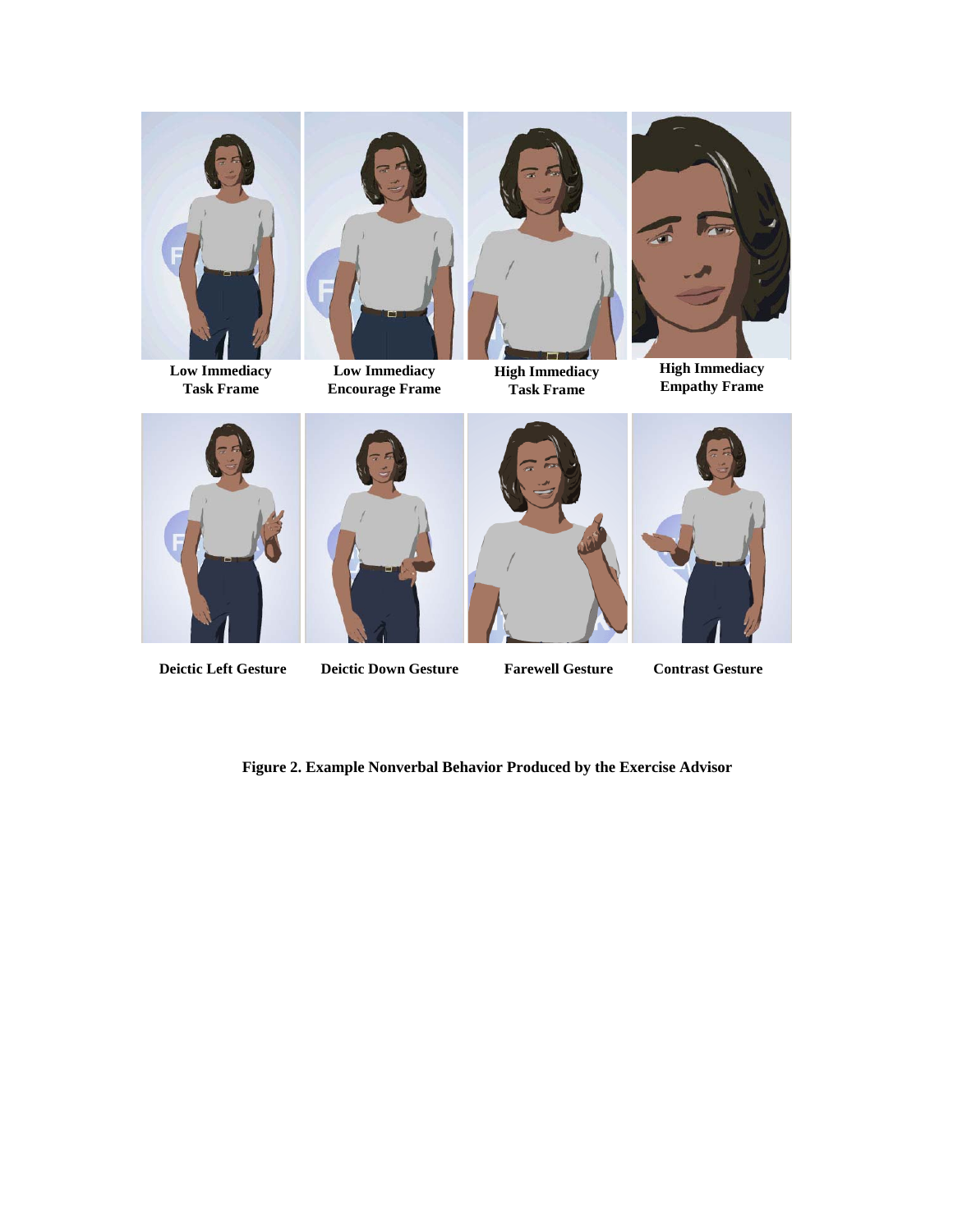| <b>Close form</b><br>of address | A: Hi Chrissy.<br>U: Hi Laura, great to see you.                                                                                                                                                                                                                                                                       |
|---------------------------------|------------------------------------------------------------------------------------------------------------------------------------------------------------------------------------------------------------------------------------------------------------------------------------------------------------------------|
| <b>Empathy</b><br>exchange      | A: How are you doing today?<br>U: I'm not feeling so great.<br>A: I'm sorry to hear that.<br>U: Tell me more about how you are feeling<br>                                                                                                                                                                             |
| <b>Social</b><br>dialogue       | A: So, are you a student?<br>U: Yes<br>A: Do you go to MIT?<br>$U:$ No<br>A: Oh, what school do you go to?<br>U: Cambridge Continuing Education, right now. I am working<br>toward a degree at Tufts.<br>                                                                                                              |
| Task<br>dialogue                | A: So, now I'd like to ask you a little about your exercise<br>behavior. Do you currently do any kind of sport?<br>U: No, I don't<br>A: Do you currently do any other kind of aerobic exercise<br>regularly?<br>U: I do something else<br>A: What do you do?<br>U: I do tap dancing. I also walk to and from work.<br> |
| <b>Continuity</b><br>behavior   | A: So, when can we get together again?<br>U: Tomorrow.<br>A: Great. Take care Chrissy, I'll talk to you tomorrow.                                                                                                                                                                                                      |

**Figure 3. Interaction Transcript Fragment Demonstrating Verbal Relational Behaviors Used by the Exercise Advisor ('A' is Agent; 'U' is User)**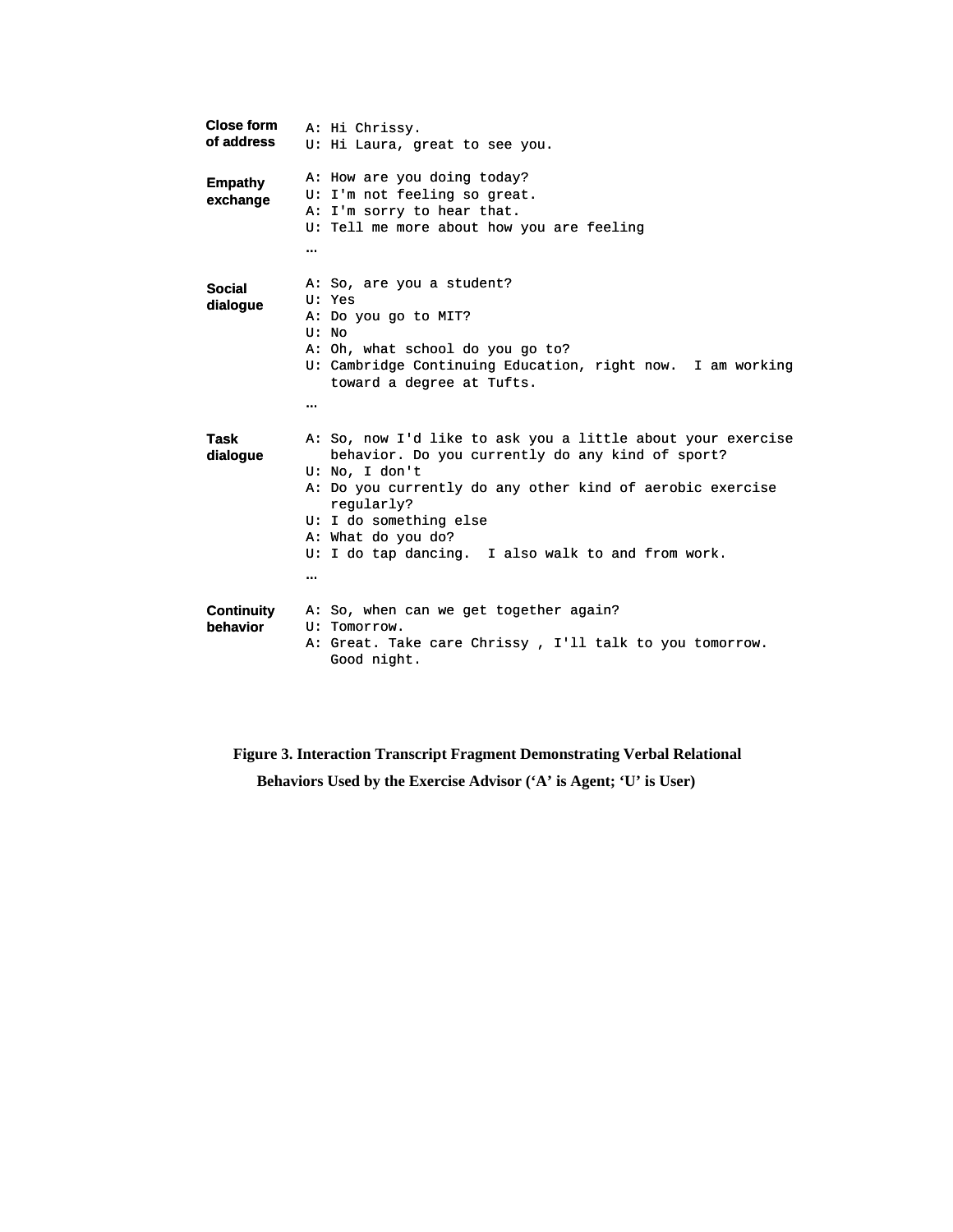

**Figure 4. Working Alliance Scores for all Subjects**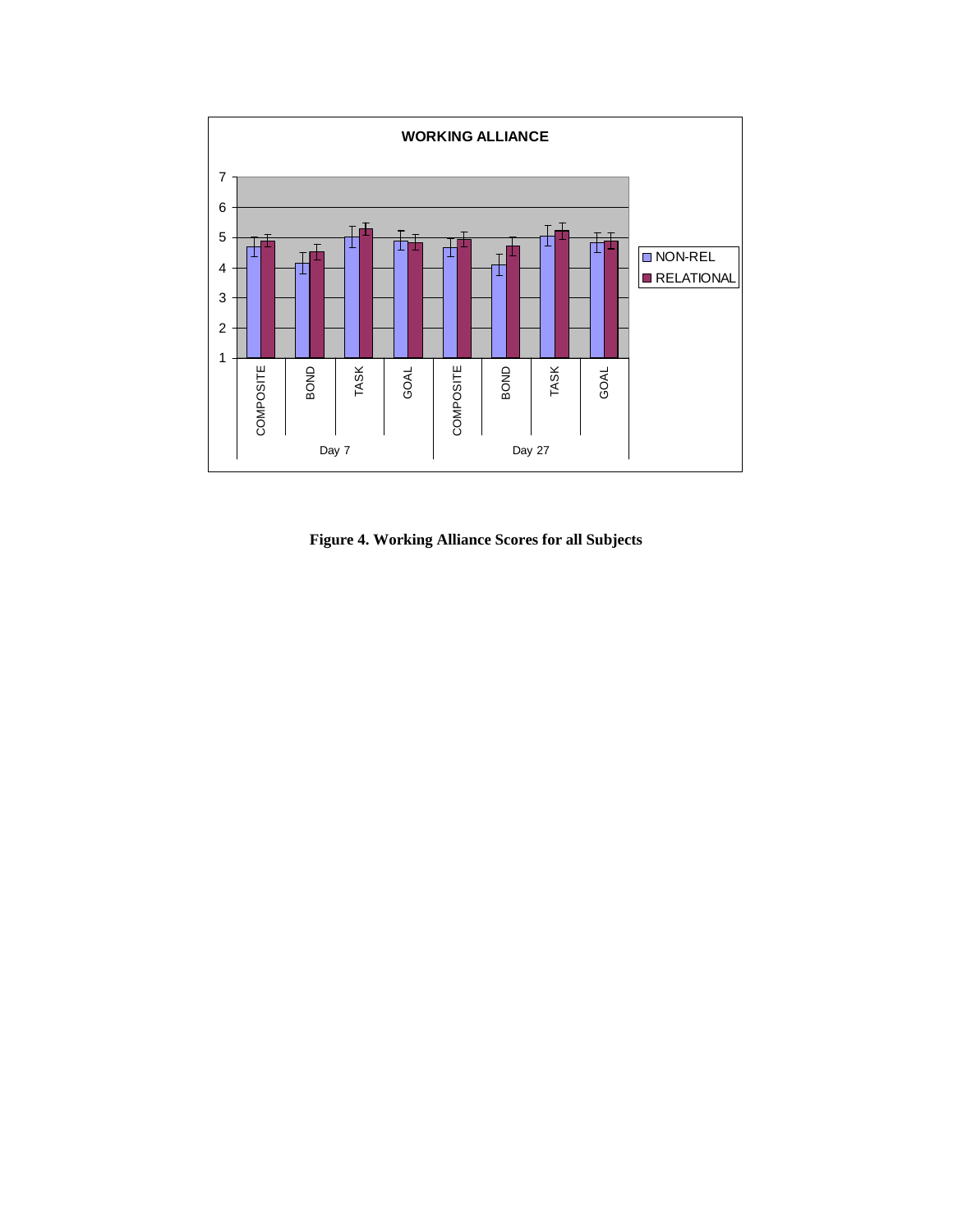

**Figure 5. Who had been Most Helpful in Motivation for All Subjects**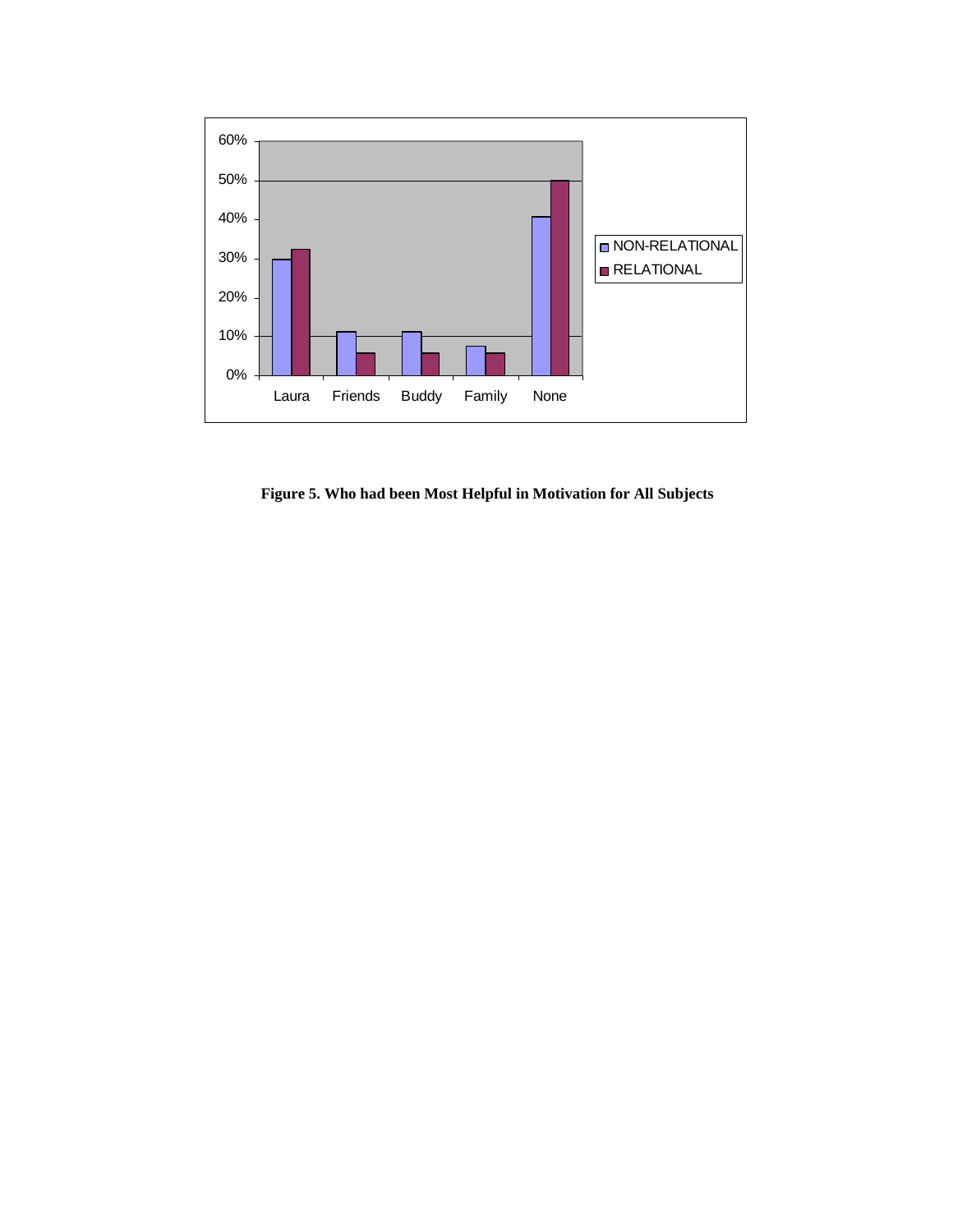

**Figure 6. Days per Week At or Over 30 Minutes Moderate Activity Goal by Sedentary Subjects**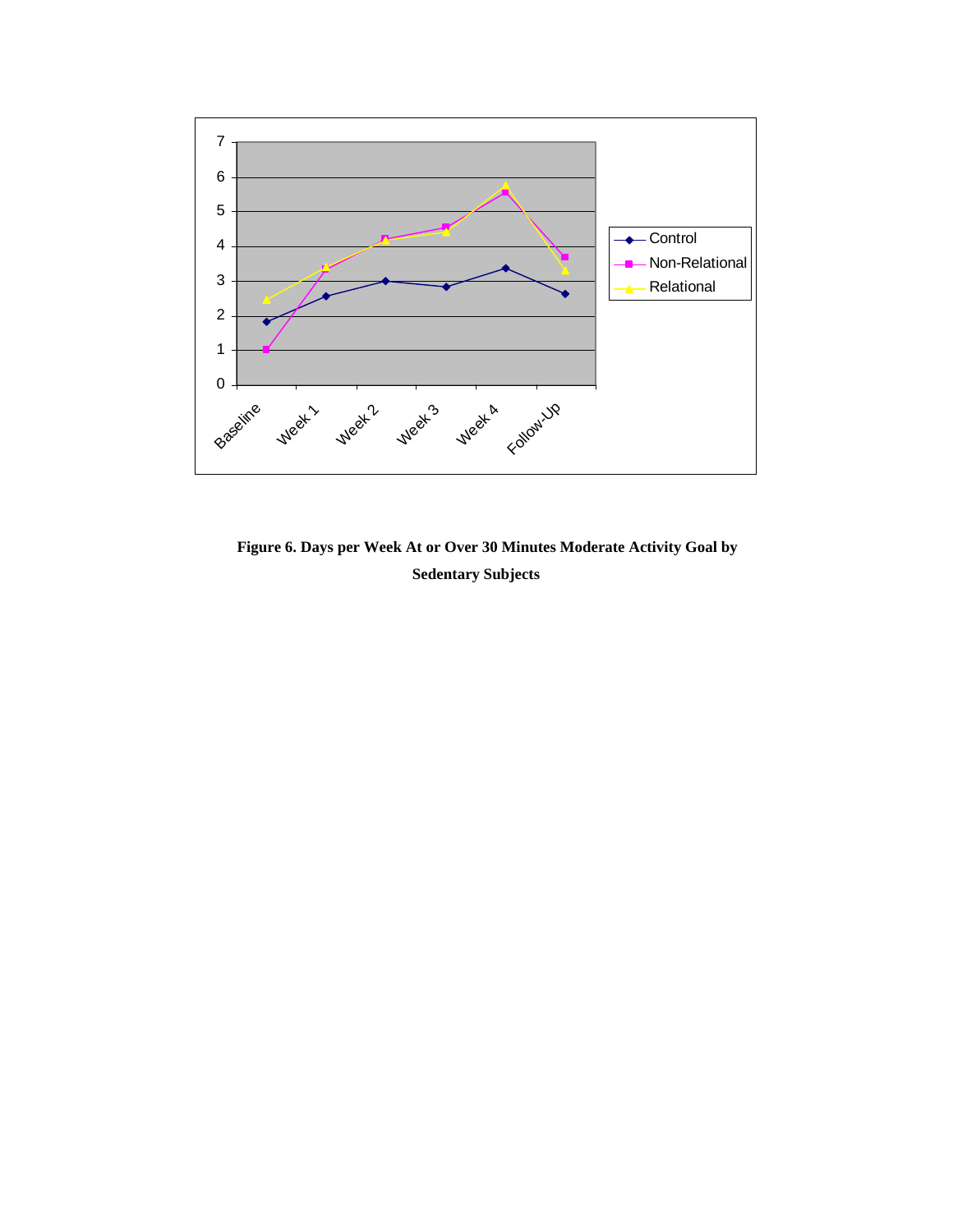

**Figure 7. Days per Week At or Over 10,000 Steps Goal by Sedentary Subjects**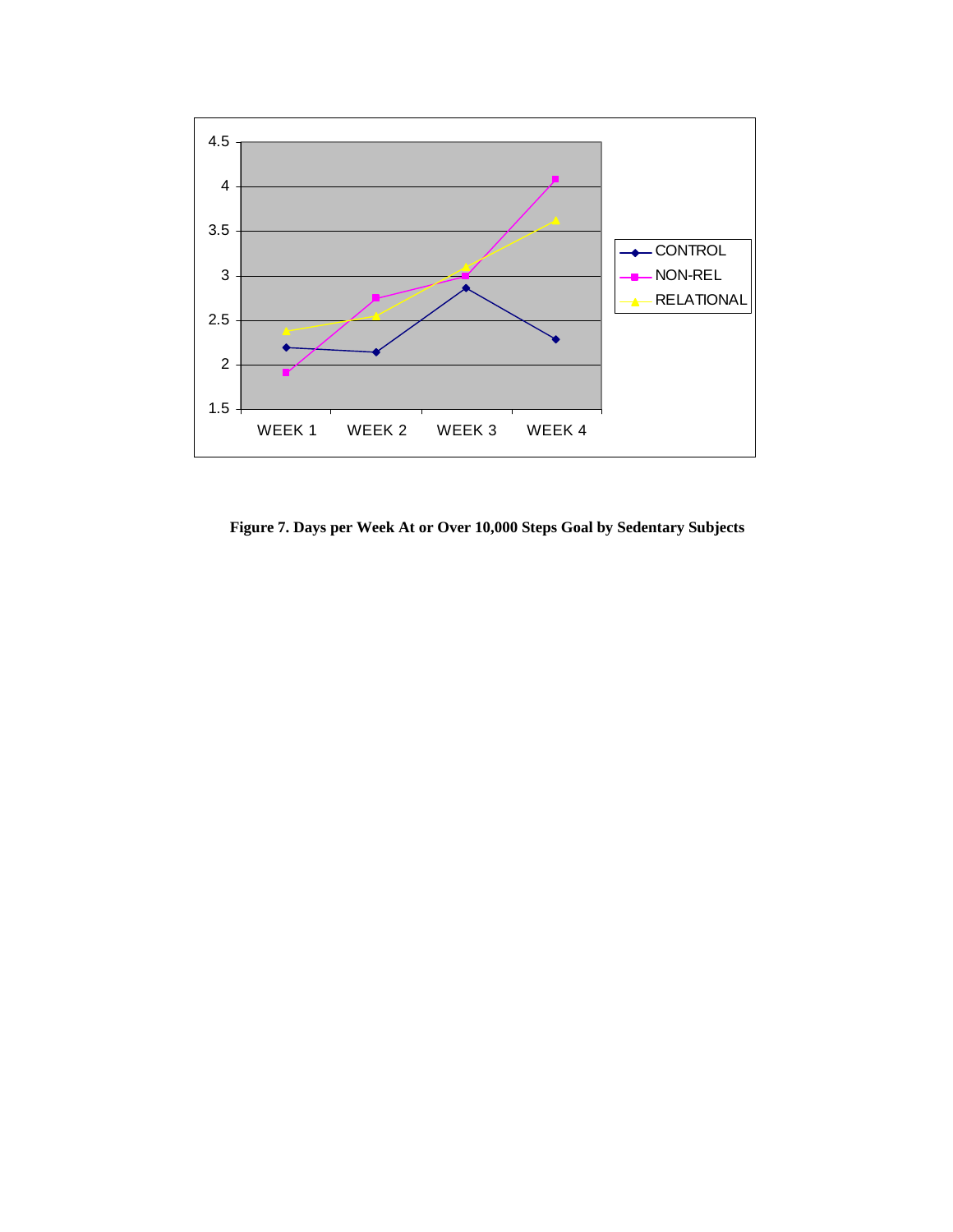

**Figure 8. Number of Educational Content Pages Viewed by All Subjects**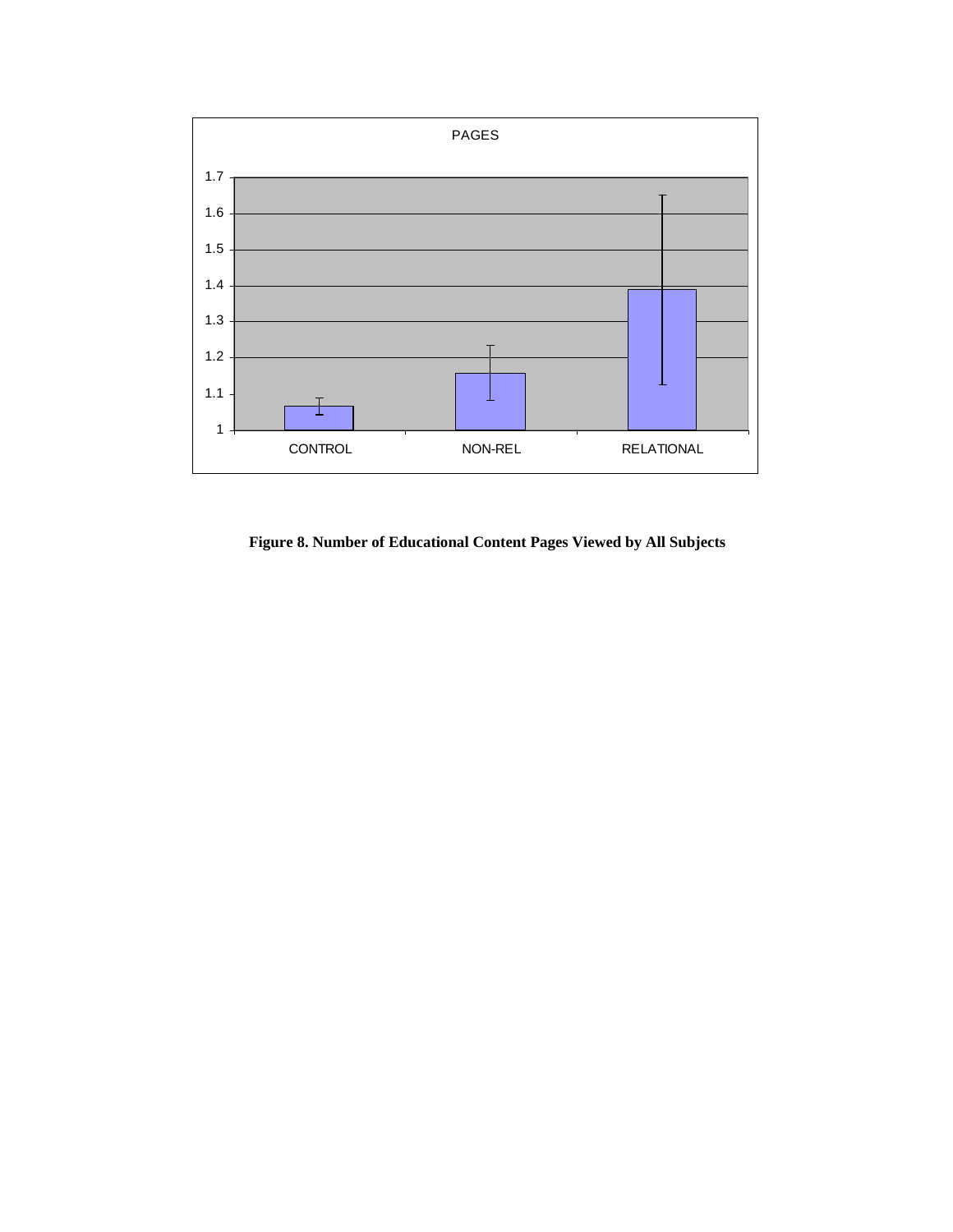

**Figure 9. Handheld Embodied Conversational Agent**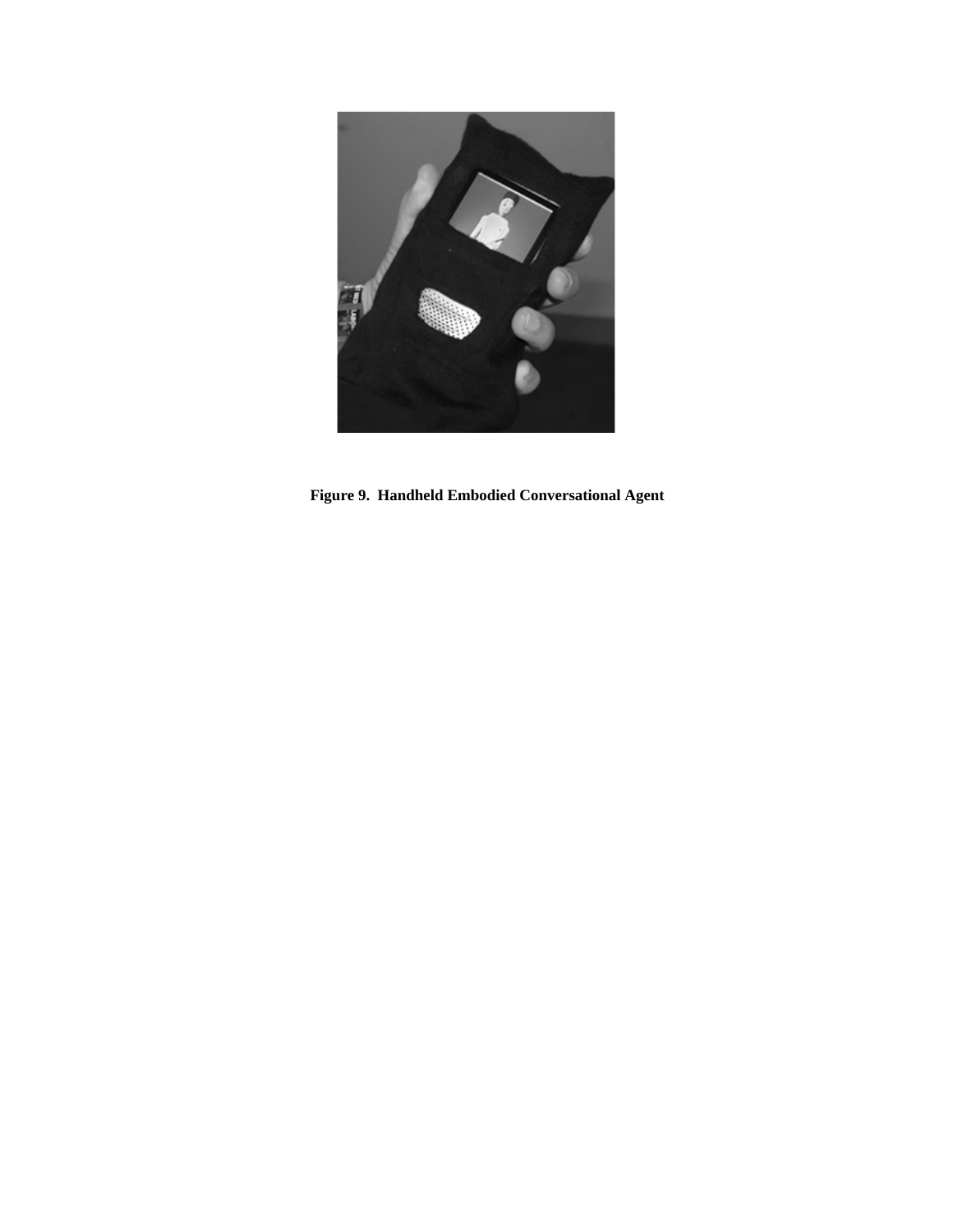|                                                         | <b>Study Condition</b>               |                                        |  |  |  |  |
|---------------------------------------------------------|--------------------------------------|----------------------------------------|--|--|--|--|
| <b>Relational Behavior</b>                              | <b>RELATIONAL</b>                    | <b>NON-RELATIONAL</b>                  |  |  |  |  |
| Social dialogue<br>(Cassell and Bickmore, 2003)         | Daily                                | None                                   |  |  |  |  |
| Meta-relational dialogue<br>(Stafford and Canary, 1991) | Frequent                             | Minimal                                |  |  |  |  |
| Form of address<br>(Laver, 1981)                        | Friend                               | Stranger                               |  |  |  |  |
| <b>Politeness</b><br>(Brown and Levinson, 1987)         | Indicate of small social<br>distance | Indicative of large social<br>distance |  |  |  |  |
| Empathy exchanges<br>(Klein et al, 2002)                | Daily                                | None                                   |  |  |  |  |
| Humor<br>(Morkes, et al, 1998)                          | Frequent                             | None                                   |  |  |  |  |
| Continuity behaviors<br>(Gilbertson, et al, 1998)       | Daily                                | None                                   |  |  |  |  |
| Nonverbal immediacy<br>(Richmond et al, 1995)           | High                                 | Low                                    |  |  |  |  |

# **Table 1. Differences Between RELATIONAL and NON-RELATIONAL**

**Versions of the FitTrack Exercise Advisor Agent**